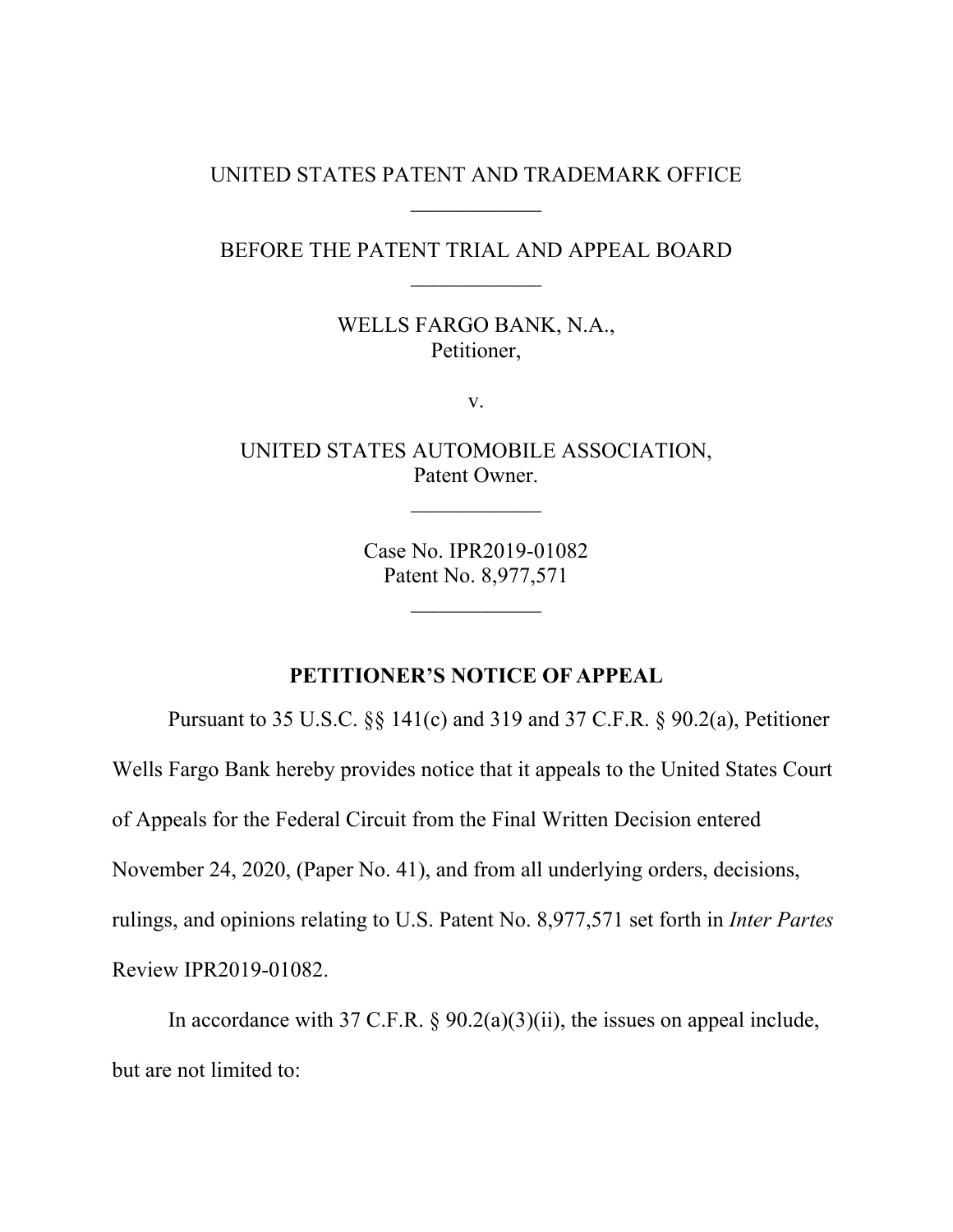- the Board's determination that claims 1-13 of the '571 patent are not unpatentable under 35 U.S.C. § 103(a) based on Nepomniachtchi, Yoon, and Acharya; and
- any other issues decided adversely to Petitioner in an order, decision, ruling, or opinion underlying or supporting the Board's final written decision.

A copy of the decision being appealed is attached to this Notice.

Pursuant to 35 U.S.C. § 142 and 37 C.F.R. § 90.2(a), this Notice is being filed with the Director of the United States Patent and Trademark Office, and a copy of this Notice is being concurrently filed with the Patent Trial and Appeal Board. In addition, a copy of this Notice and the required docketing fees are being filed with the Clerk's Office for the United States Court of Appeals for the Federal Circuit via CM/ECF.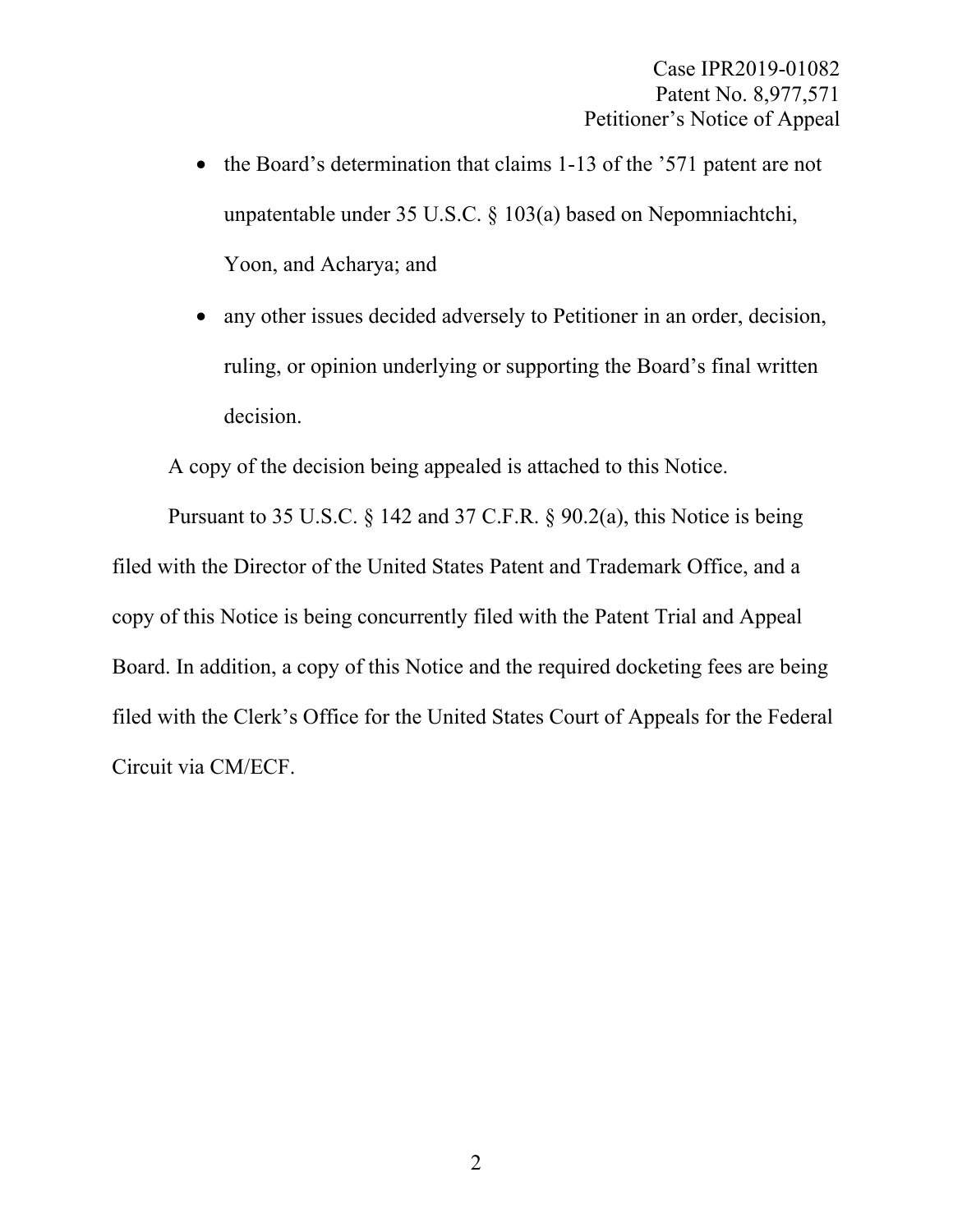Case IPR2019-01082 Patent No. 8,977,571 Petitioner's Notice of Appeal

Respectfully submitted,

Date: January 22, 2021 /Louis L. Campbell/

Louis L. Campbell Lead Counsel for Petitioner Reg. No. 59,963 WINSTON & STRAWN LLP 275 Middlefield Rd, Suite 205 Menlo Park, California 94025 (650) 858-6500 llcampbell@winston.com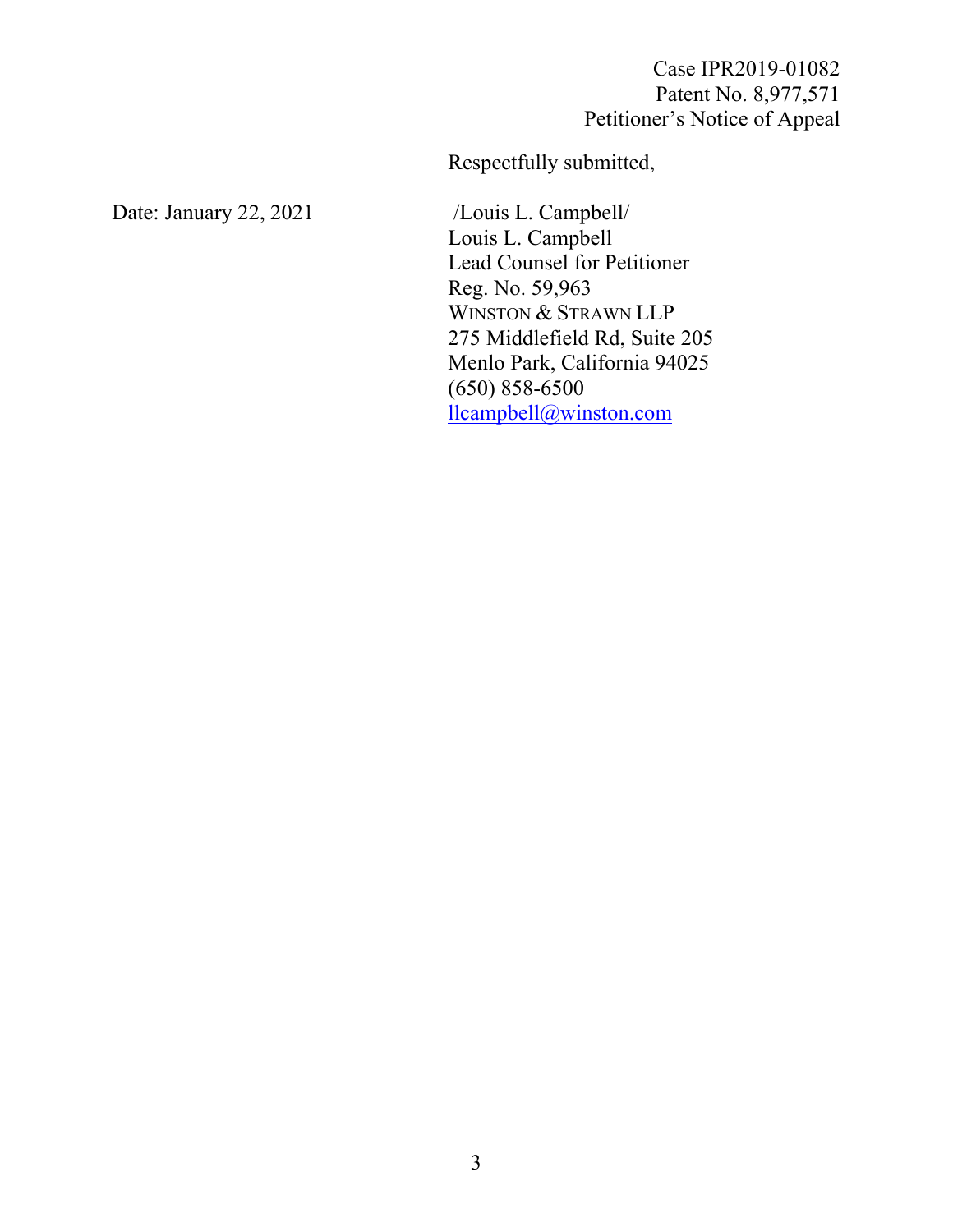[Trials@uspto.gov](mailto:Trials@uspto.gov) Paper 41 571-272-7822 Date: November 24, 2020

# UNITED STATES PATENT AND TRADEMARK OFFICE  $\overline{\phantom{a}}$

# BEFORE THE PATENT TRIAL AND APPEAL BOARD  $\overline{\phantom{a}}$

WELLS FARGO BANK, N.A., Petitioner,

v.

UNITED SERVICES AUTOMOBILE ASSOCIATION, Patent Owner.

 $\overline{\phantom{a}}$ 

IPR2019-01082 Patent 8,977,571 B1

 $\overline{\phantom{a}}$ 

Before JONI Y. CHANG, BARBARA A. BENOIT, and STACEY G. WHITE, *Administrative Patent Judges*.

CHANG, *Administrative Patent Judge.*

JUDGMENT Final Written Decision Determining No Challenged Claims Unpatentable *35 U.S.C. § 318(a)*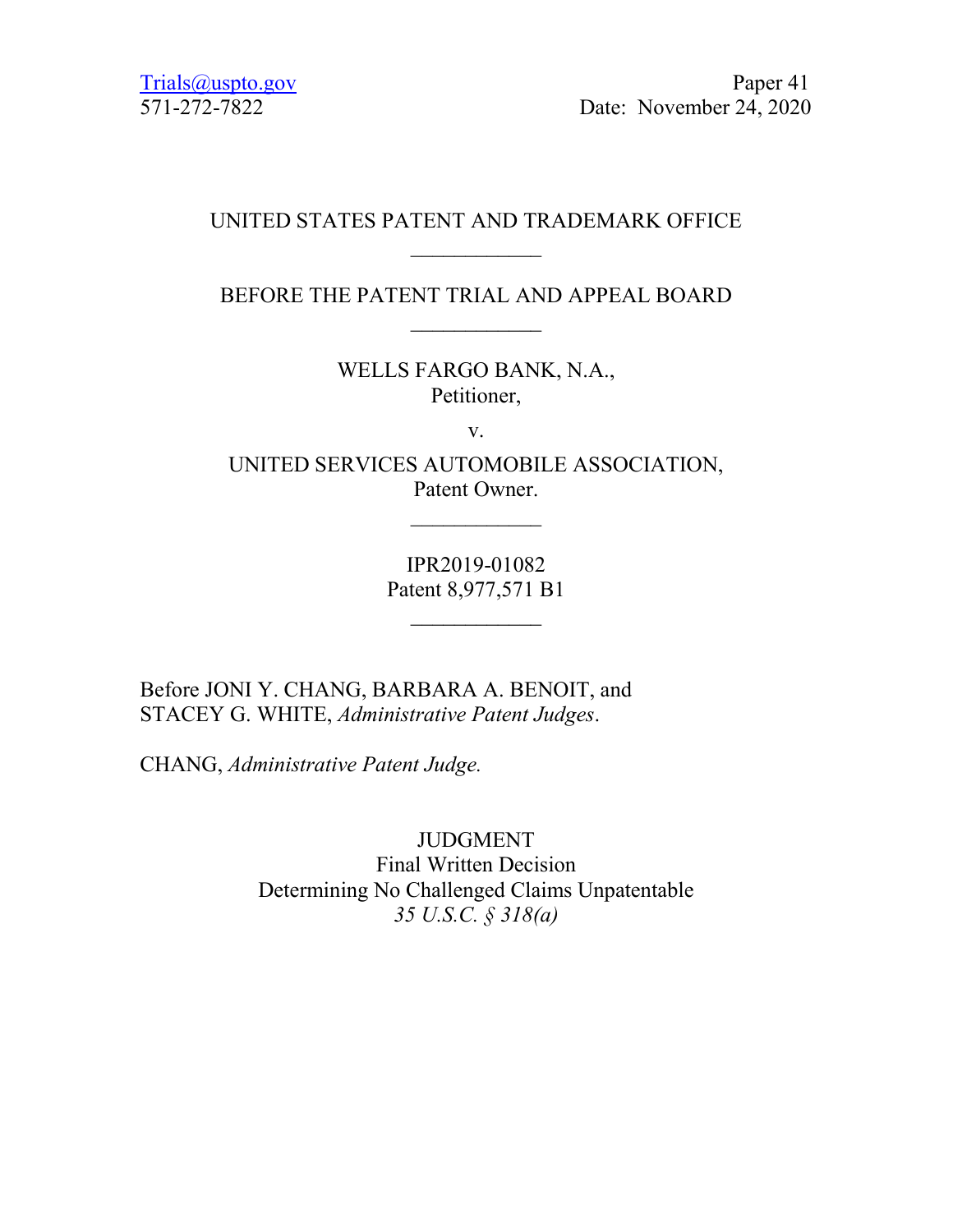#### I. INTRODUCTION

Wells Fargo Bank, N.A. ("Petitioner") filed a Petition requesting an *inter partes* review ("IPR") of claims 1−13 ("the challenged claims") of U.S. Patent No. 8,977,571 B1 (Ex. 1001, "the '571 patent"). Paper 2 ("Pet."). United Services Automobile Association ("Patent Owner") filed a Preliminary Response. Paper 6 ("Prelim. Resp."). Upon consideration of the Petition and Preliminary Response, we instituted the instant *inter partes* review of all of the challenged claims and on all of the grounds presented in the Petition. Paper 9 ("Dec.").

Subsequent to institution, Patent Owner filed a Response (Paper 17, "PO Resp.") and a Sur-reply (Paper 24, "Sur-reply"); Petitioner filed a Reply (Paper 22, "Reply"). An oral hearing was held on September 23, 2020, and a transcript is included in the record as Paper 35 ("Tr.").

This Final Written Decision is entered pursuant to 35 U.S.C. § 318(a). For the reasons set forth below, Petitioner has not demonstrated by a preponderance of the evidence that claims 1−13 of the '571 patent are unpatentable.

#### *A. Related Matters*

The parties indicate that the '571 patent is involved in *United Servs. Automobile Ass'n v. Wells Fargo Bank, N.A.*, No. 2:18-CV-00245-JRG (E.D. Tex., filed Jun. 7, 2018). Pet. 61−63; Paper 5, 2. The '571 patent also was involved in a proceeding under the transitional program for covered business method patents ("CBM"), which was not instituted because the '571 patent was ineligible for CBM review. *See Wells Fargo Bank, N.A. v.*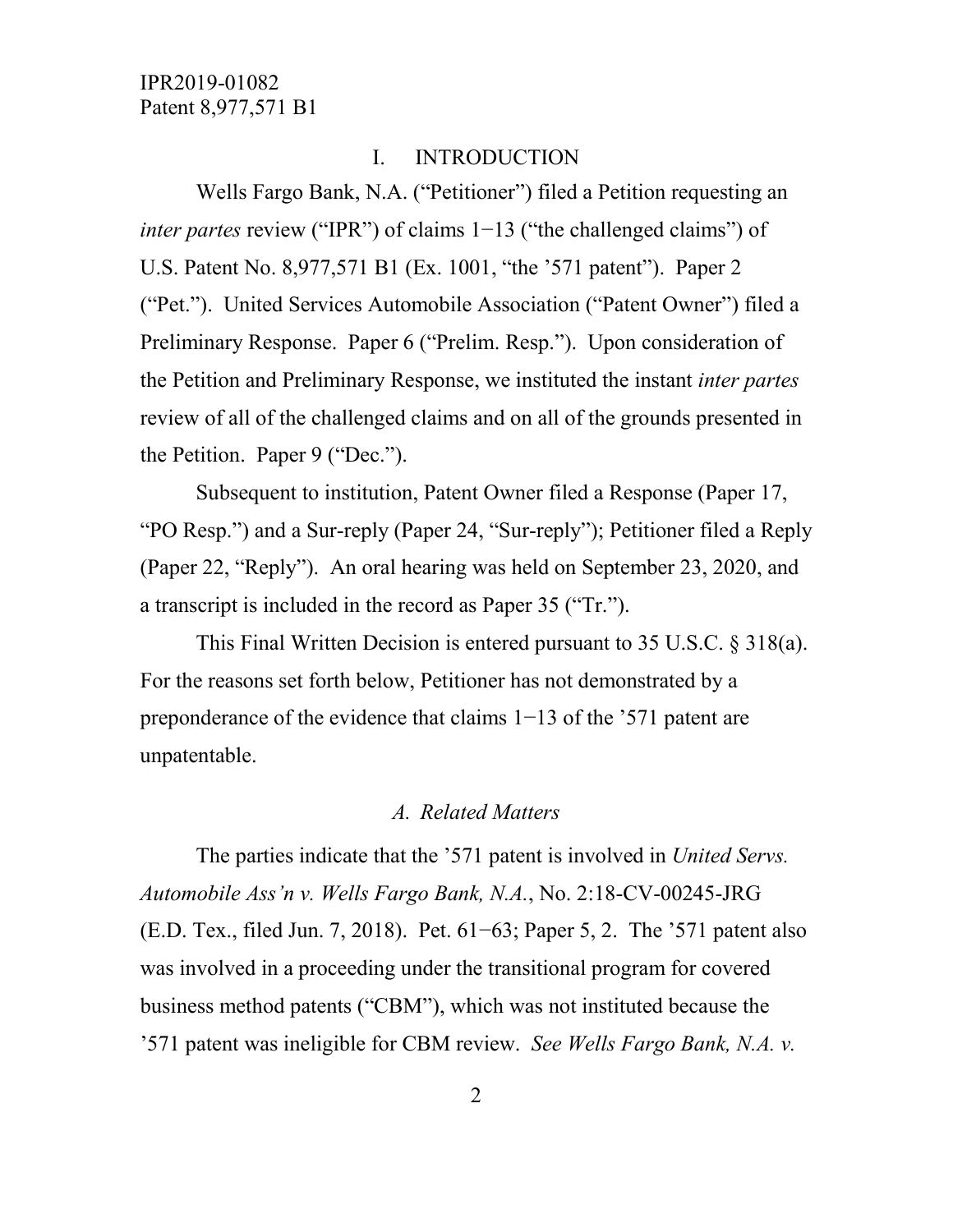$\overline{a}$ 

*United Servs. Auto. Ass'n*, CBM2019-00004, Paper 22 (PTAB May 15,

20[1](#page-5-0)9) (Decision Denying Institution).<sup>1</sup>

<span id="page-5-0"></span> $<sup>1</sup>$  In addition, Petitioner filed other petitions challenging the patentability of</sup> certain subsets of claims in the following patents owned by Patent Owner: (1) U.S. Patent No. 9,818,090 B1 (CBM2019-00002 and IPR2019-00815); (2) U.S. Patent No. 9,336,517 B1 (CBM2019-00003 and IPR2019-01081); (3) U.S. Patent No. 8,699,779 B1 (CBM2019-00005 and IPR2019-01083); (4) U.S. Patent No. 9,224,136 B1 (CBM2019-00027); (5) U.S. Patent No. 10,013,681 B1 (CBM2019-00028); and (6) U.S. Patent No. 10,013,605 B1 (CBM2019-00029). *See* Paper 5, 2−3. To date, we dismissed the petition and terminated the proceeding in CBM2019-00002, we denied the petition because the involved patent was not eligible for covered business method patent review in each of CBM2019-00003, CBM2019-00004, CBM2019- 00005, CBM2019-00027, CBM2019-00028, and CBM2019-00029, and we denied the petition on the merits in IPR2019-00815. *Wells Fargo Bank, N.A. v. United Servs. Auto. Ass'n*, CBM2019-00002, Paper 16 (PTAB Apr. 26, 2019) (Decision Denying Institution); *Wells Fargo Bank, N.A. v. United Servs. Auto. Ass'n*, CBM2019-00003, Paper 25 (PTAB June 3, 2019) (Decision Denying Institution); *Wells Fargo Bank, N.A. v. United Servs. Auto. Ass'n*, CBM2019-00004, Paper 22 (PTAB May 15, 2019) (Decision Denying Institution); *Wells Fargo Bank, N.A. v. United Servs. Auto. Ass'n*, CBM2019-00005, Paper 25 (PTAB June 3, 2019) (Decision Denying Institution); *Wells Fargo Bank, N.A. v. United Servs. Auto. Ass'n*, CBM2019-00027, Paper 13 (PTAB Oct. 1, 2019) (Decision Denying Institution); *Wells Fargo Bank, N.A. v. United Servs. Auto. Ass'n*, CBM2019-00028, Paper 14 (PTAB Oct. 1, 2019) (Decision Denying Institution); *Wells Fargo Bank, N.A. v. United Servs. Auto. Ass'n*, CBM2019-00029, Paper 13 (PTAB Oct. 1, 2019) (Decision Denying Institution); *Wells Fargo Bank, N.A. v. United Servs. Auto. Ass'n*, IPR2019-00815, Paper 17 (PTAB Aug. 26, 2019) (Decision Denying Institution). *Wells Fargo Bank, N.A. v. United Servs. Auto. Ass'n*, IPR2019-01083, Paper 9 (PTAB Jan. 9, 2020) (Decision Granting Institution). We instituted a review in IPR2019-01083. *Wells Fargo Bank,*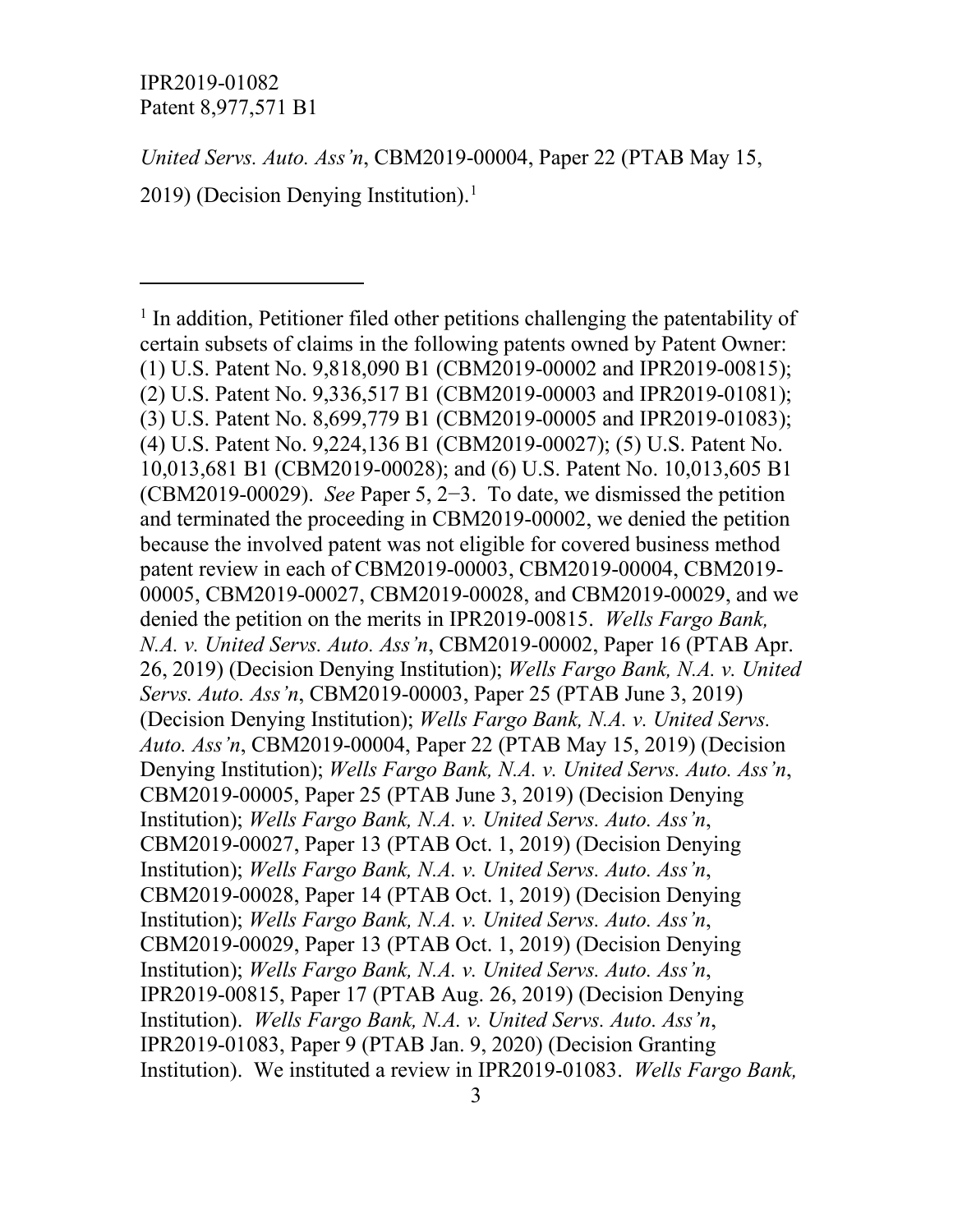$\overline{a}$ 

#### *B. The '571 Patent*

The '571 patent is titled "Systems and Methods For Image Monitoring of Check During Mobile Deposit." Ex. 1001, code (57). Figure 1 of the '571 patent is reproduced below.



Figure 1 above illustrates a system "in which example embodiments and aspects may be implemented." *Id.* at 2:43−45. As shown in Figure 1, system 100 includes an account owner (user 102) and financial institutions 130, 140, 150 (e.g., banks), communicating with each other via networks 120 (e.g., the Internet). *Id.* at 2:45−52, 3:4−22. User 102 may deposit check 108 in account 160, and financial institution 130 may process and clear check 108. *Id.* at 3:10−12. For example, after endorsing check 108, user 102 uses mobile device 106 that includes a camera to convert check 108 into a digital image by taking a picture of the front and/or back of check 108. *Id.* at 3:45−48.

*N.A. v. United Servs. Auto. Ass'n*, IPR2019-01083, Paper 9 (PTAB Jan. 8, 2020) (Decision Granting Institution).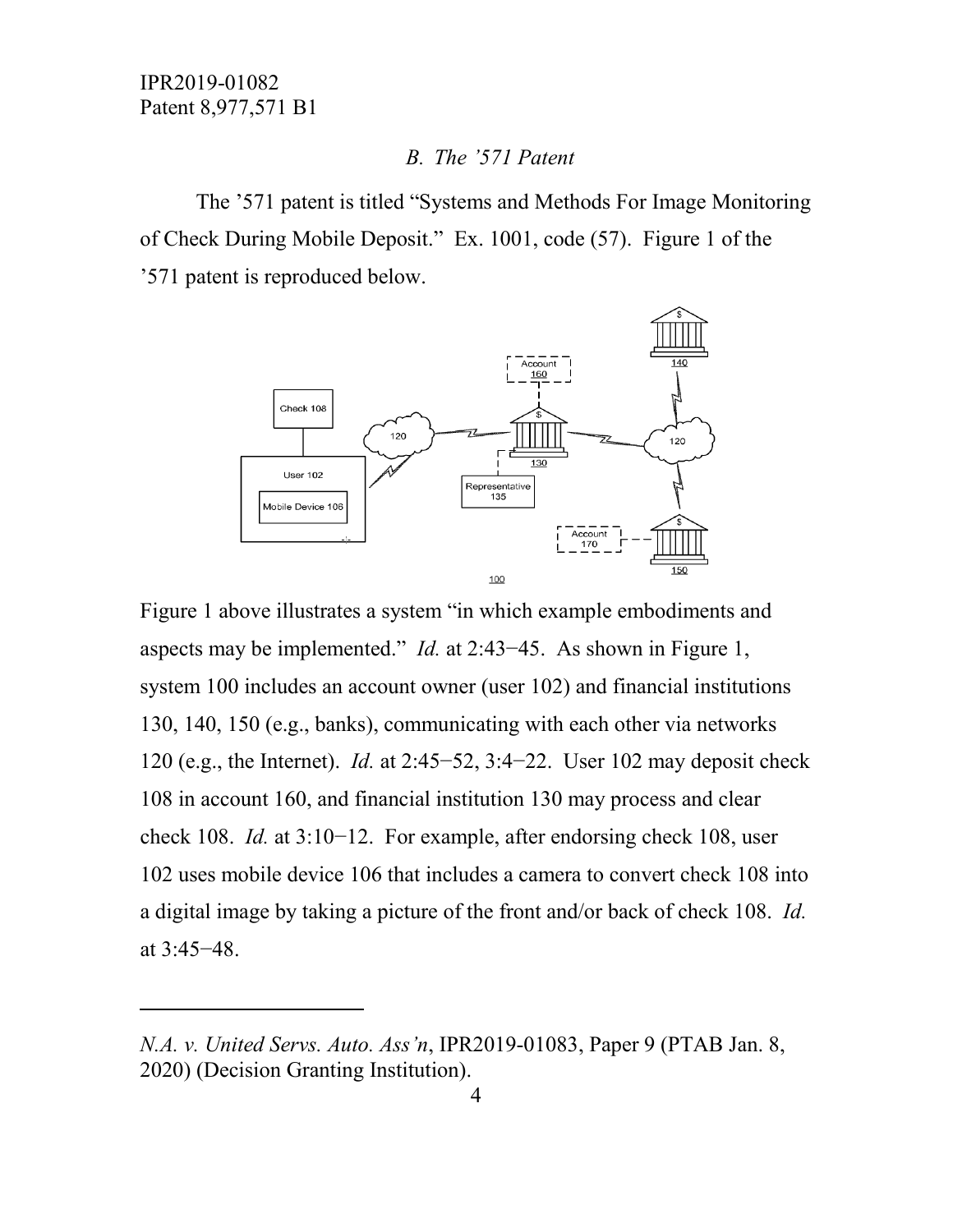The '571 patent recognizes that "depositing a check typically involves [a payee] going to a local bank branch and physically presenting the check to a bank teller." Ex. 1001, 1:22–24. Thus, "[t]o reduce such burdens for the payee, systems and methods have been developed to enable the remote deposit of checks." *Id*. at 1:24–26. The '571 patent states:

For example, the payee may capture a digital image of a check using a mobile device. The financial institution may then receive from the payee the digital image of the check. The financial institution may then use the digital image to credit funds to the payee.

*Id*. at 1:26–30. However, the '571 patent recognizes that "such a technique requires the efficient and accurate detection and extraction of the information pertaining to a check in the digital image" and that "[c]apturing a digital image at a mobile device that allows for subsequent detection and extraction of the information from the digital image is difficult." *Id*. at 1:26– 35. In addition, the '571 patent discloses that electronically exchanging a check image requires the image to be in "Check 21 compliant format." *Id*. at

12:16–17. The Specification of the '571 patent explains that:

The Check Clearing for the  $21<sup>st</sup>$  Century Act (or Check 21 Act) is a United States federal law that allows the recipient of a paper check to create a digital version, thereby eliminating the need for further handling of the physical document. The Check 21 standard for electronic exchange is defined in the standard DSTU X9.37-2003 ("X9.37"). It is a binary interchange format.

*Id*. at 12:19–25.

The Specification discloses an invention wherein:

An image of a check that is in the field of view of a camera is *monitored prior to the image of the check being captured*. The camera is associated with a mobile device. The *monitoring may*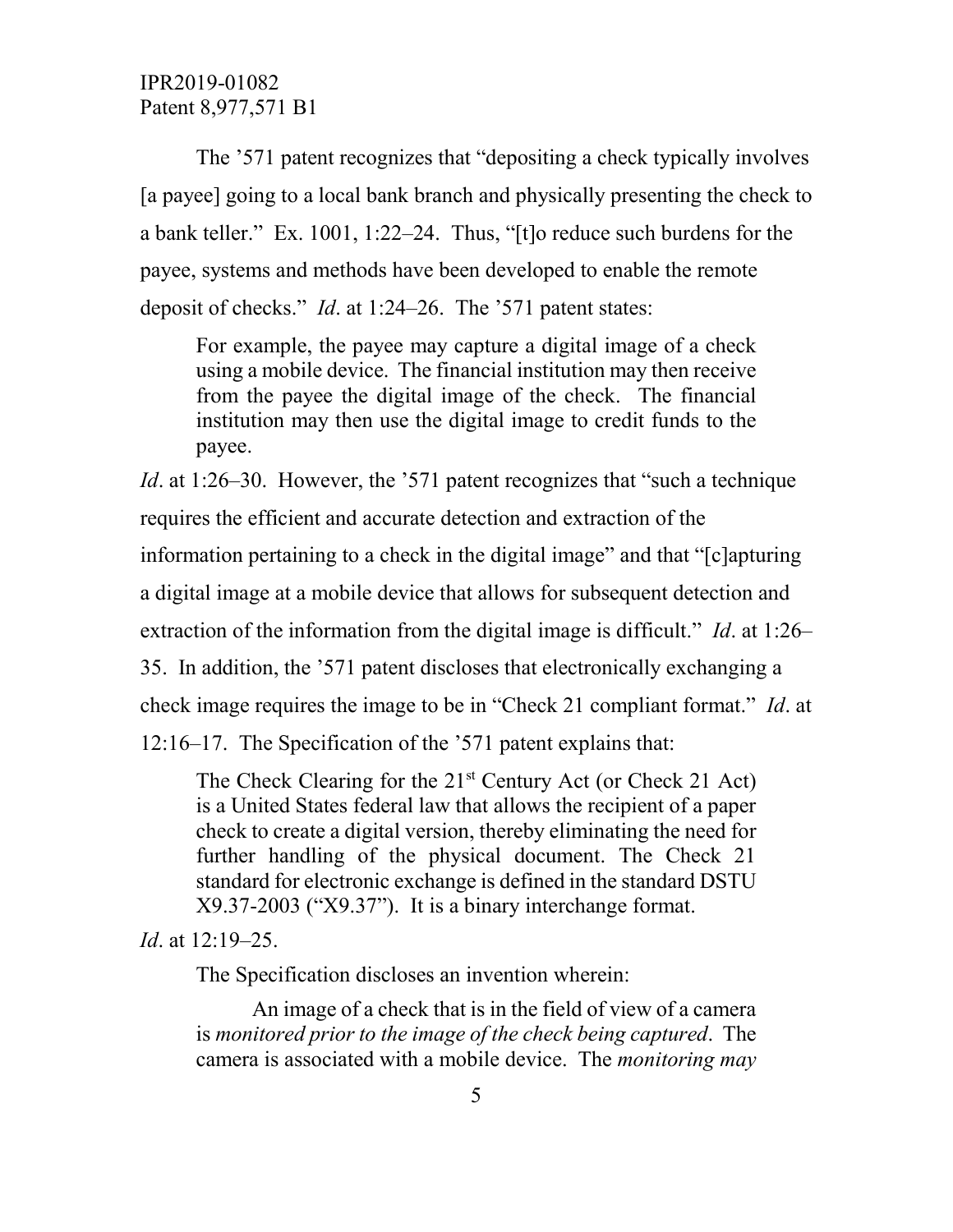*be performed by the camera, the mobile device, and/or a financial institution* that is in communication with the mobile device. When the image of the check in the field of view passes monitoring criteria, an image may be taken by the camera and provided from the mobile device to a financial institution. The check may be deposited in a user's bank account based on the image.

*Id.* at 1:38–47 (emphases added).

The Specification explains that "[t]o *increase the likelihood of capturing a digital image of the check 108 that may be readable and processed* such that the check 108 can be cleared, the image is monitored for compliance with one or more monitoring criteria, prior to the image of the check 108 being captured." *Id*. at 3:54–58 (emphasis added). The Specification further states that "[a]n application may *monitor whether* the check 108 is sufficiently within the frame of the camera and has a *high enough quality for subsequent processing*." *Id*. at 3:61–64 (emphasis added); *see also id*. at 4:17–22 ("By ensuring that the image of the check passes monitoring criteria during pre-image capture monitoring, *the number of nonconforming images of checks is reduced* during presentment of the images to a financial institution for processing and clearing." (emphasis added)); 7:52–57; 8:45–49; 10:6–13; 12:9–14; 13:38–40 ("Compliance with the monitoring criteria is intended to ensure that the image of the check is suitable for one or more processing tasks.").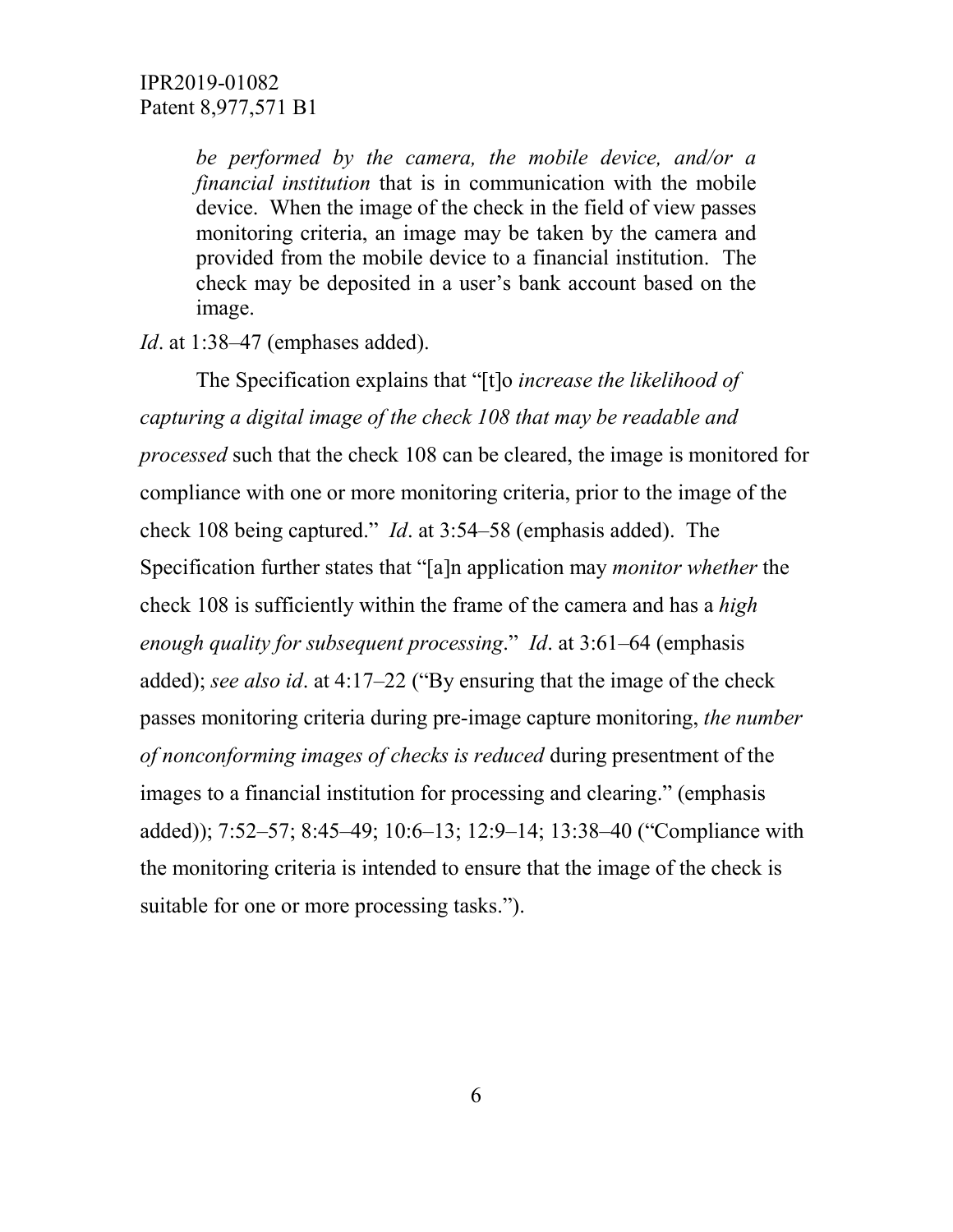

Figure 3 of the '571 patent is reproduced below.

As shown in Figure 3 above, image 230 comprises check image 247, background image 250, feedback indicator 235, and edge 245, which separates check image 247 from background image 250. *Id.* at 6:63−7:2. Image 230 may be generated by a mobile device with a camera and provided in the field of view of the camera prior to and during image capture of the check. *Id.* at 6:65−67, 7:3−5.

According the Specification, one of the monitoring criteria may be based on the positioning of check 108 in image 230. *Id.* at 7:29−30. The positioning of check 108 in image 230 may be compared with an alignment guide. *Id.* at 7:38−41. The alignment guide may be a bounding rectangle, horizontal and/or vertical bars, or parallel lines. *Id.* at 7:59−62. For example, "aligning the check 108, thereby passing this monitoring criterion, means enclosing the check 108 within the bounding rectangle." *Id.* at 7:62−65. If check 108 is outside the alignment guide in image 230, feedback is generated and provided to user 102 regarding this monitoring

7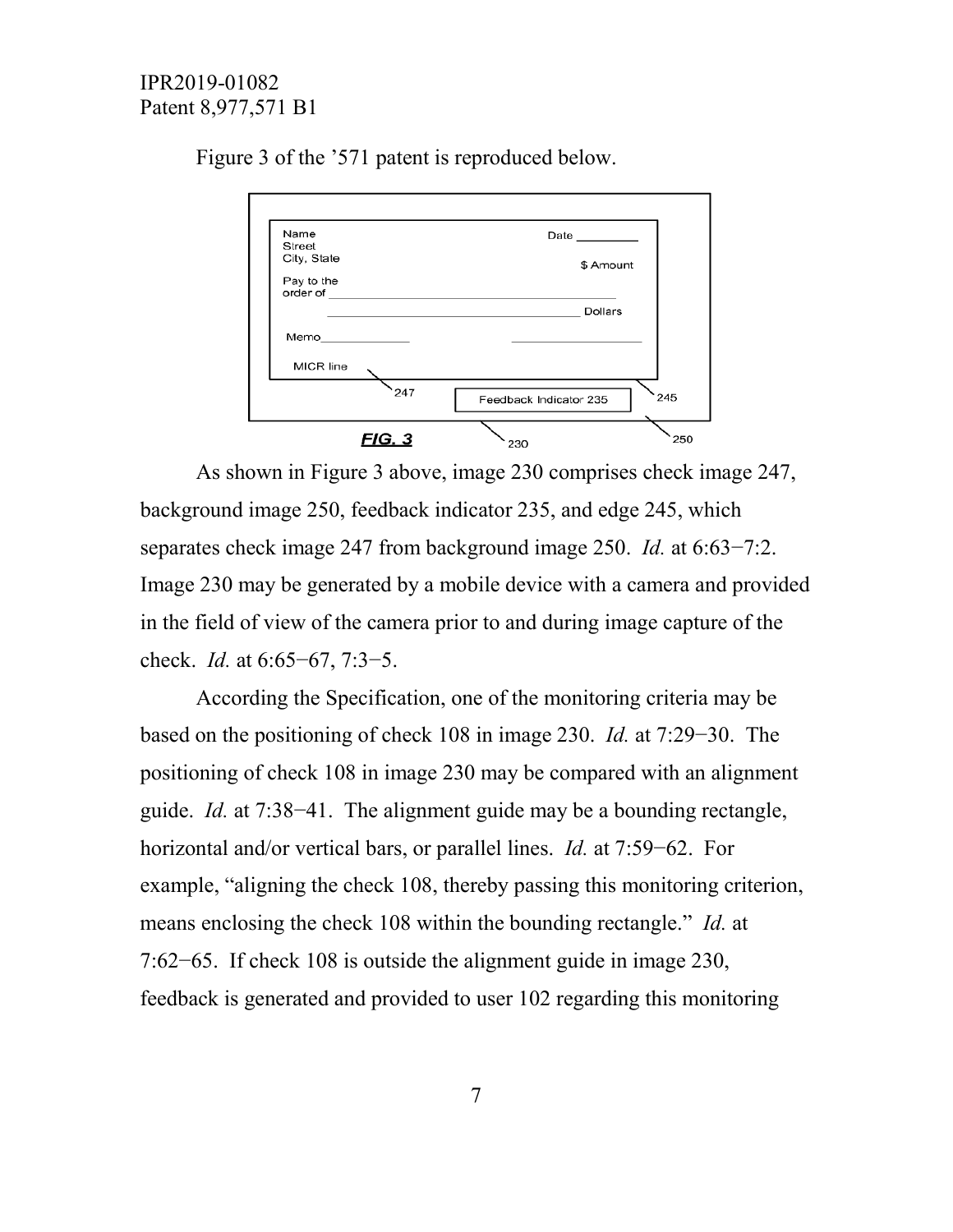criterion with instruction for moving check 108 or the camera in order to align properly check 108 in the field of view. *Id.* at 7:65−8:3.

The Specification also discloses that "[i]n an implementation, the results of the monitoring may indicate that the camera and/or the check should be repositioned and/or the light source should be adjusted prior to an image capture in order to capture an image of the check that may be processed properly, e.g., *to have the data from the check obtained without error from the image, so that that check can be cleared*." *Id*. at 15:43–49 (emphasis added). The Specification explains that "feedback based on the results may be generated and provided visually and/or aurally to the user via the camera and/or the mobile device" and that "the feedback may be provided if the image fails to pass the monitoring criteria." *Id*. at 15:50–53.

#### *C. Illustrative Claims*

Of the challenged claims, claims 1 and 9 are independent. Claims 2−8 depend from claim 1, and claims 10−13 depend from claim 9. Claims 1 and 9 are reproduced below:

1. A non-transitory computer-readable medium comprising computer-readable instructions for depositing a check that, when executed by a processor, *cause the processor to*:

*monitor an image of the check* in a field of view of a camera of a mobile device *with respect to a monitoring criterion* using an image monitoring and capture module of the mobile device;

*capture the image of the check with the camera when the image of the check passes the monitoring criterion*; and

provide the image of the check from the camera to a depository via a communication pathway between the mobile device and the depository.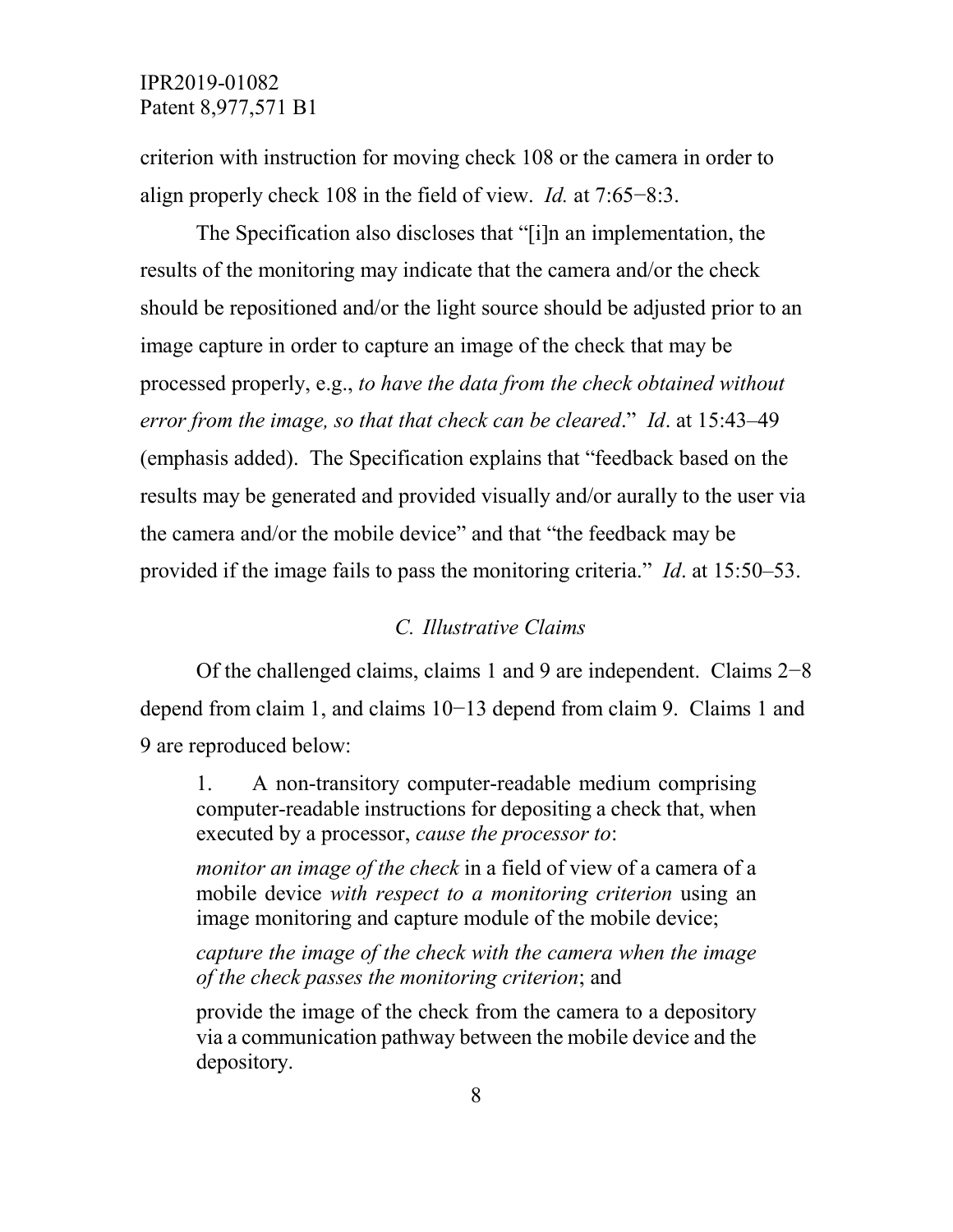Ex. 1001, 21:5–17 (emphases added).

9. A non-transitory computer-readable medium comprising computer-readable instructions for depositing a check that, when executed by a processor, *cause the processor to*:

initialize a software object on a mobile device operated by a user, the software object configured to communicate with a camera;

*monitor an image of the check* in a field of view of the camera with *respect to a monitoring criterion* using an image monitoring and capture module associated with the camera;

*capture the image of the check using the camera when the image of the check in the field of view passes the monitoring criterion*; and

transmit the image of the check from the mobile device to a deposit system configured to clear the check and deposit funds of the check into a deposit account of the user.

*Id*. at 21:51–22:7 (emphases added).

 $\overline{a}$ 

#### *D. Prior Art Relied Upon*

Petitioner relies upon the references listed below (Pet. 26):

| <b>Reference</b>                                             | Date | <b>Exhibit No.</b> |
|--------------------------------------------------------------|------|--------------------|
| Nepomniachtchi, US 7,778,457 B2 <sup>2</sup>   Aug. 17, 2010 |      | 1003               |

<span id="page-11-0"></span><sup>&</sup>lt;sup>2</sup> Based on this entire trial record, we determine that Petitioner has made a sufficient showing that Nepomniachtchi qualifies as prior art under  $\S 102(e)$ . Pet. 26−28 (Nepomniachtchi "was filed on March 3, 2010, as a continuation of application no. 12/346,026, filed on December 30, 2008, which in turn claimed priority to provisional application no. 61/022,279, filed January 18, 2008, Ex. 1003, Cover"; and "every element of claim 1 of Nepomniachtchi had  $\S 112$  support in both the parent and provisional applications as shown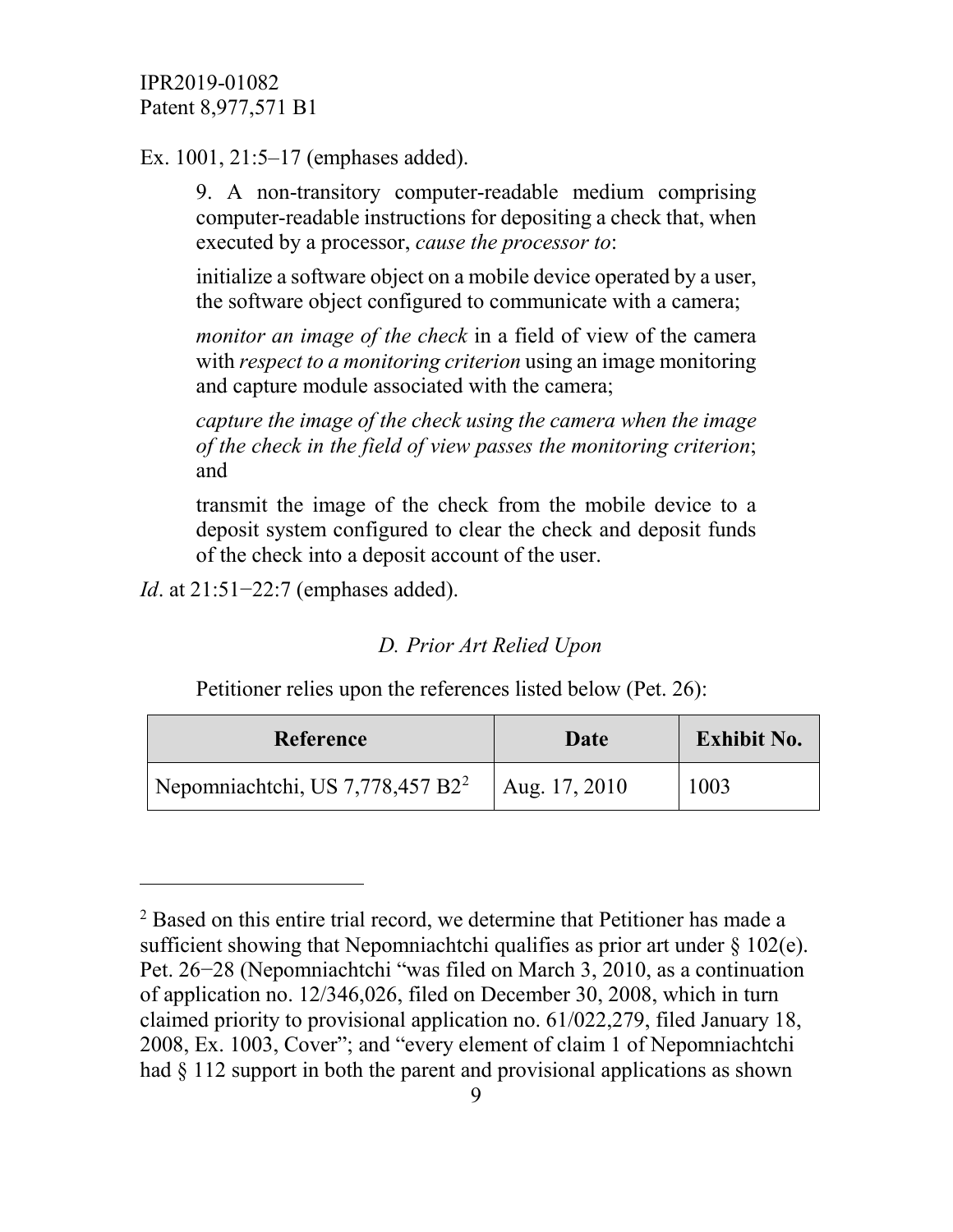$\overline{a}$ 

| <b>Reference</b>         | Date          | <b>Exhibit No.</b> |
|--------------------------|---------------|--------------------|
| Yoon, US 2007/0262148 A1 | Nov. 15, 2007 | 1005               |
| Acharya, WO 01/61436 A2  | Aug. 23, 2001 | 1032               |

# *E. Sole Asserted Ground of Unpatentability*

Petitioner asserts the following ground of unpatentability (Pet.  $26$ )<sup>[3](#page-12-0)</sup>:

| <b>Claims</b><br><b>Challenged</b> | 35 U.S.C. § | <b>References</b>             |
|------------------------------------|-------------|-------------------------------|
| $1 - 13$                           | 103(a)      | Nepomniachtchi, Yoon, Acharya |

# II. ANALYSIS

# *A. Level of Ordinary Skill in the Art*

In determining the level of ordinary skill in the art, various factors may be considered, including the "type of problems encountered in the art; prior art solutions to those problems; rapidity with which innovations are made; sophistication of the technology; and educational level of active

in the table below."). Patent Owner does not challenge the prior art status of Nepomniachtchi. *See generally* PO Resp.

<span id="page-12-0"></span> $3$  For purposes of this Decision, we assume the claims at issue have an effective filing date prior to March 16, 2013, the effective date of the Leahy-Smith America Invents Act, Pub. L. No. 112-29, 125 Stat. 284 (2011) ("AIA"), and we apply the pre-AIA version of  $35$  U.S.C.  $\S$  103.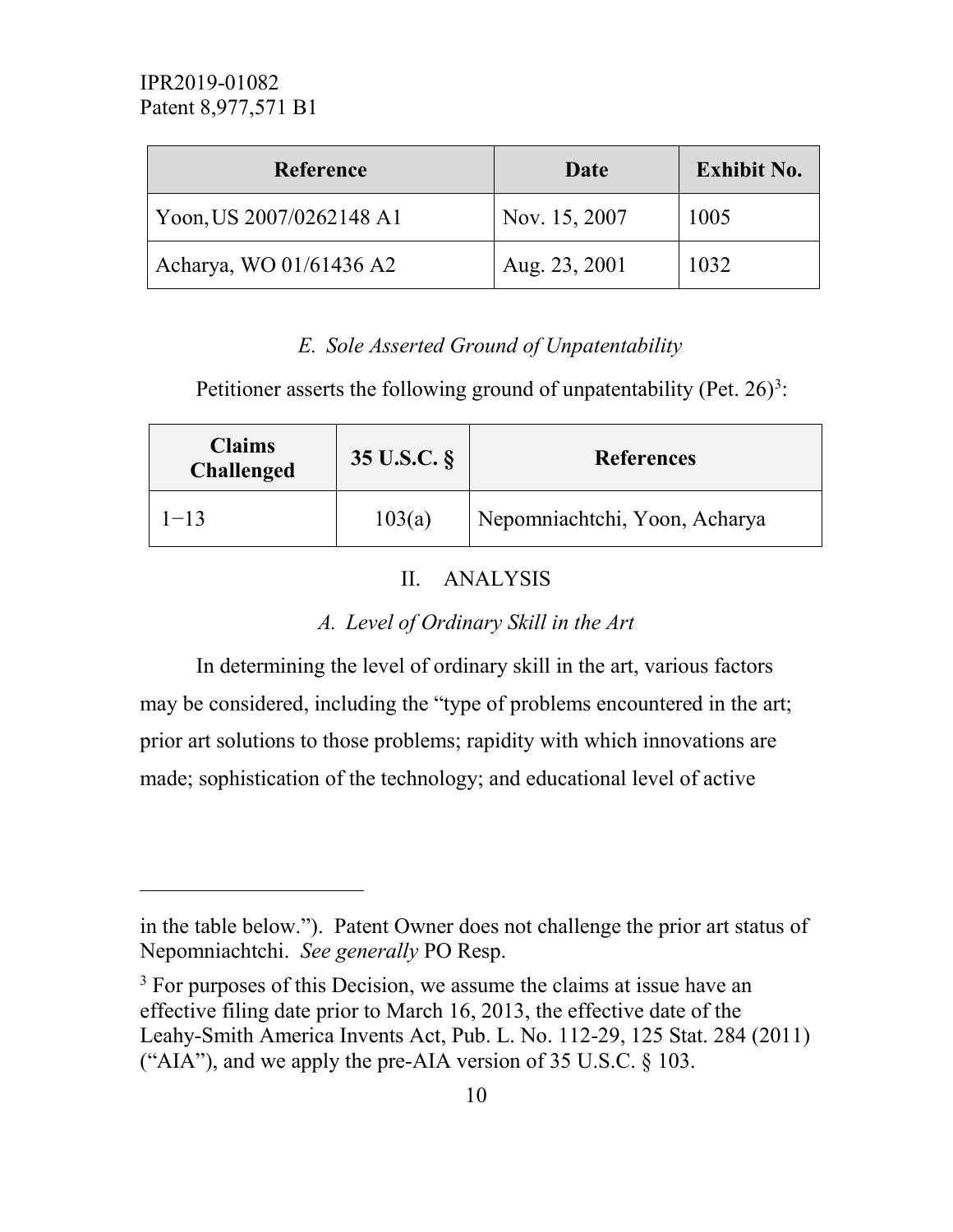workers in the field." *In re GPAC, Inc.*, 57 F.3d 1573, 1579 (Fed. Cir. 1995) (quotation marks omitted).

Here, Petitioner asserts that, as of August 2009, a person of ordinary skill in the art in the context of the '571 patent would have been a person having at least a bachelor's degree in electrical engineering, computer science, or computer engineering, or equivalent, and at least two years of experience with image scanning technology involving transferring and processing of image data to and at a server. Pet. 11 (citing Ex. 1002 ¶ 15). Patent Owner does not dispute Petitioner's assessment. PO Resp. 23−24 (stating that it "applies this level of ordinary skill in the art in its Response"). We note that Petitioner's assessment appears consistent with the level of ordinary skill in the art at the time of the invention as reflected in the prior art of record. *See Okajima v. Bourdeau*, 261 F.3d 1350, 1355 (Fed. Cir. 2001). As such, in this Final Written Decision, we apply Petitioner's assessment on the level of ordinary skill in the art.

#### *B. Claim Construction*

In an *inter partes* review proceeding based on a petition filed on or after November 13, 2018, a patent claim shall be construed using the same claim construction standard that would be used to construe the claim in a civil action under 35 U.S.C. § 282(b). *See* Changes to the Claim Construction Standard for Interpreting Claims in Trial Proceedings Before the Patent Trial and Appeal Board, 83 Fed. Reg. 51,340, 51,340, 51,358 (Oct. 11, 2018) (amending 37 C.F.R. § 42.100(b) effective November 13, 2018) (now codified at 37 C.F.R. § 42.100(b) (2019)). This rule adopts the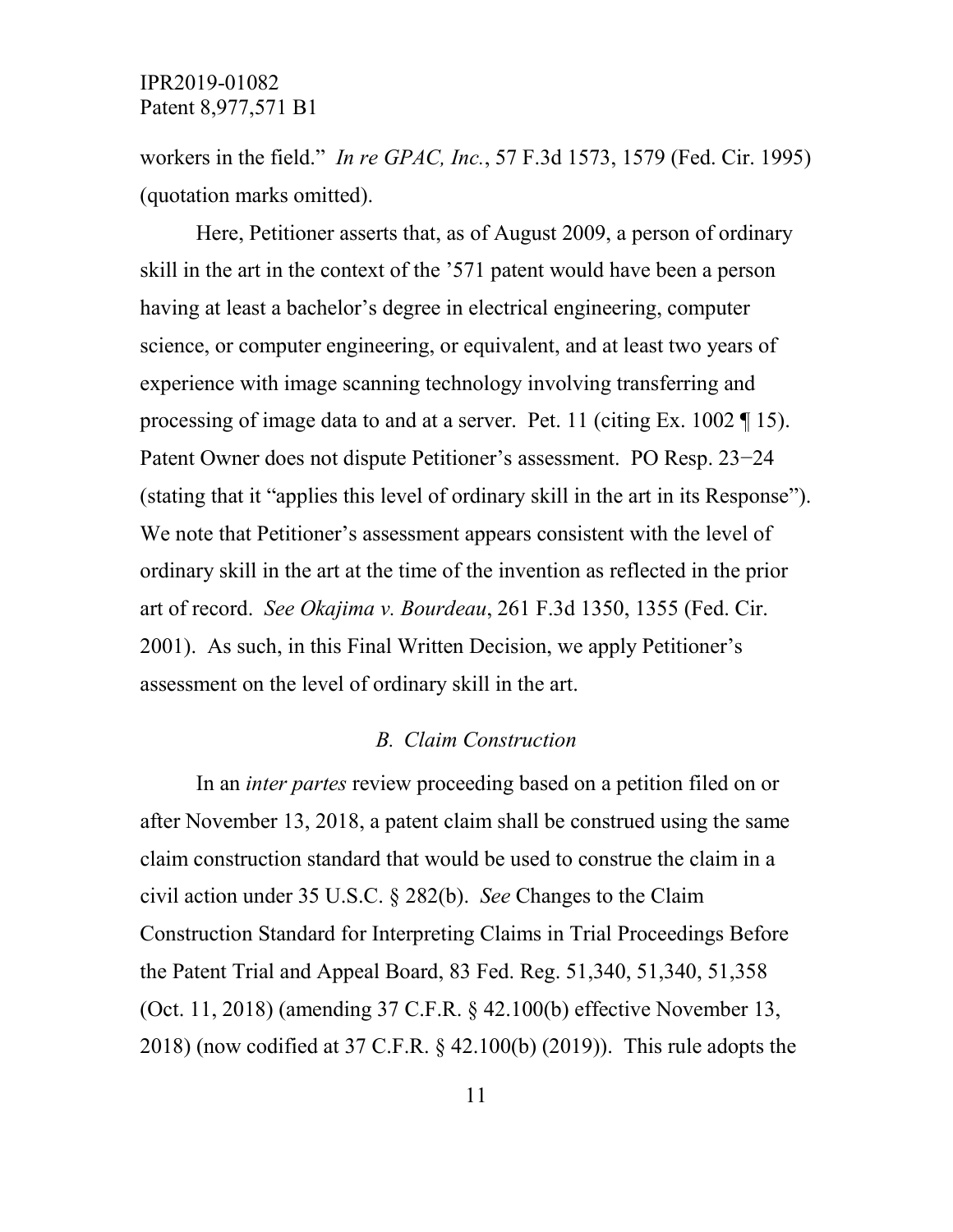same claim construction standard used by Article III federal courts, which follow *Phillips v. AWH Corp.*, 415 F.3d 1303 (Fed. Cir. 2005) (en banc), and its progeny. Under this standard, the words of a claim are generally given their "ordinary and customary meaning," which is the meaning the term would have to a person of ordinary skill at the time of the invention, in the context of the entire patent including the specification. *See Phillips*, 415 F.3d at 1312–13.

Petitioner asserts that the parties disagree on the construction of several terms from claims at issue in this Petition in the parallel district court proceeding. Pet. 12 (citing Ex. 1034, 1−5; Exs. 1035−1037 (the parties' claim construction briefs filed in the district court proceeding)). According to Petitioner, however, the parties' claim construction disputes do not affect the outcome of this Petition with respect to any claim. *Id*. at 12, 15, 18, 22, 38−40, 39, 42. For example, Petitioner notes that the parties dispute the construction of "mobile device." *Id*. at 38. Petitioner argues that this dispute is immaterial to this petition because Nepomniachtchi discloses that the mobile device was a mobile communication device and Yoon discloses using a portable terminal. *Id*. Petitioner also notes that the parties dispute the construction of "capture . . . when the image of the check passes the monitoring criterion." *Id*. at 42. Petitioner argues that this dispute is immaterial to this petition because "Yoon discloses that the image is automatically captured when the monitoring criterion is satisfied without human intervention." *Id*.

In the Patent Owner Response, Patent Owner notes that the district court issued a claim construction order for certain claim terms of the '571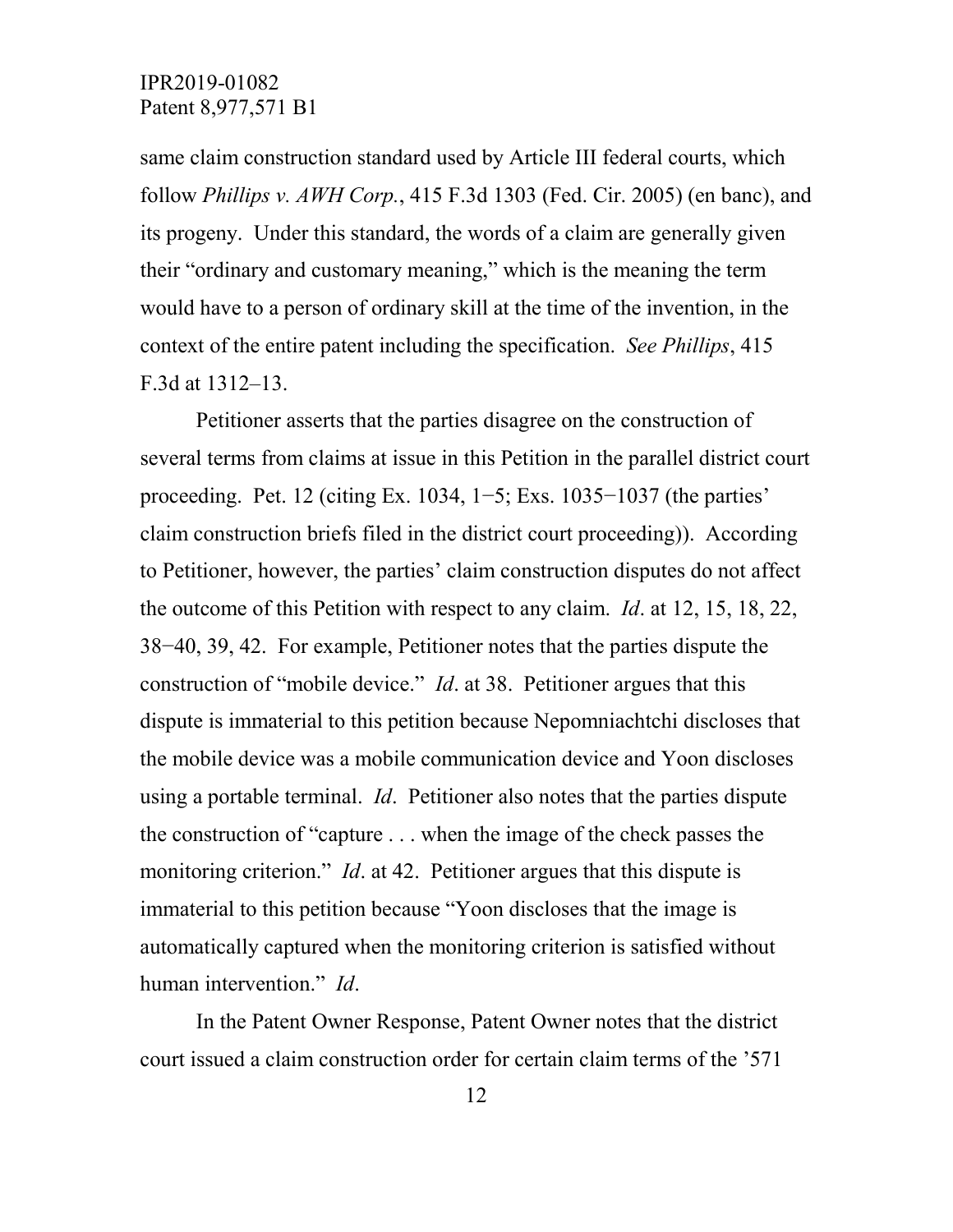patent. PO Resp. 24; Ex. 2026 (Claim Construction Memorandum Opinion and Order). Patent Owner also addresses the following claim terms: "a monitoring criterion," "passes the monitoring criterion," "feedback," and "mobile device." PO Resp. 24−31. In its Reply, Petitioner counters that construction of those terms are unnecessary. Reply 2−8.

Based on this entire trial record, we find that it is unnecessary to construe any claim term for purposes of this Final Written Decision. *See Nidec Motor Corp. v. Zhongshan Broad Ocean Motor Co.*, 868 F.3d 1013, 1017 (Fed. Cir. 2017) (noting that "we need only construe terms 'that are in controversy, and only to the extent necessary to resolve the controversy'" (quoting *Vivid Techs., Inc. v. Am. Sci. & Eng'g, Inc.*, 200 F.3d 795, 803 (Fed. Cir. 1999))).

# *C. Principles of Law*

A patent claim is unpatentable under 35 U.S.C. § 103(a) if the differences between the claimed subject matter and the prior art are such that the subject matter, as a whole, would have been obvious at the time the invention was made to a person having ordinary skill in the art to which said subject matter pertains. *KSR Int'l Co. v. Teleflex Inc*., 550 U.S. 398, 406 (2007). The question of obviousness is resolved on the basis of underlying factual determinations including: (1) the scope and content of the prior art; (2) any differences between the claimed subject matter and the prior art; (3) the level of ordinary skill in the art; and (4) objective evidence of nonobviousness. *See Graham v. John Deere Co.*, 383 U.S. 1, 17–18 (1966).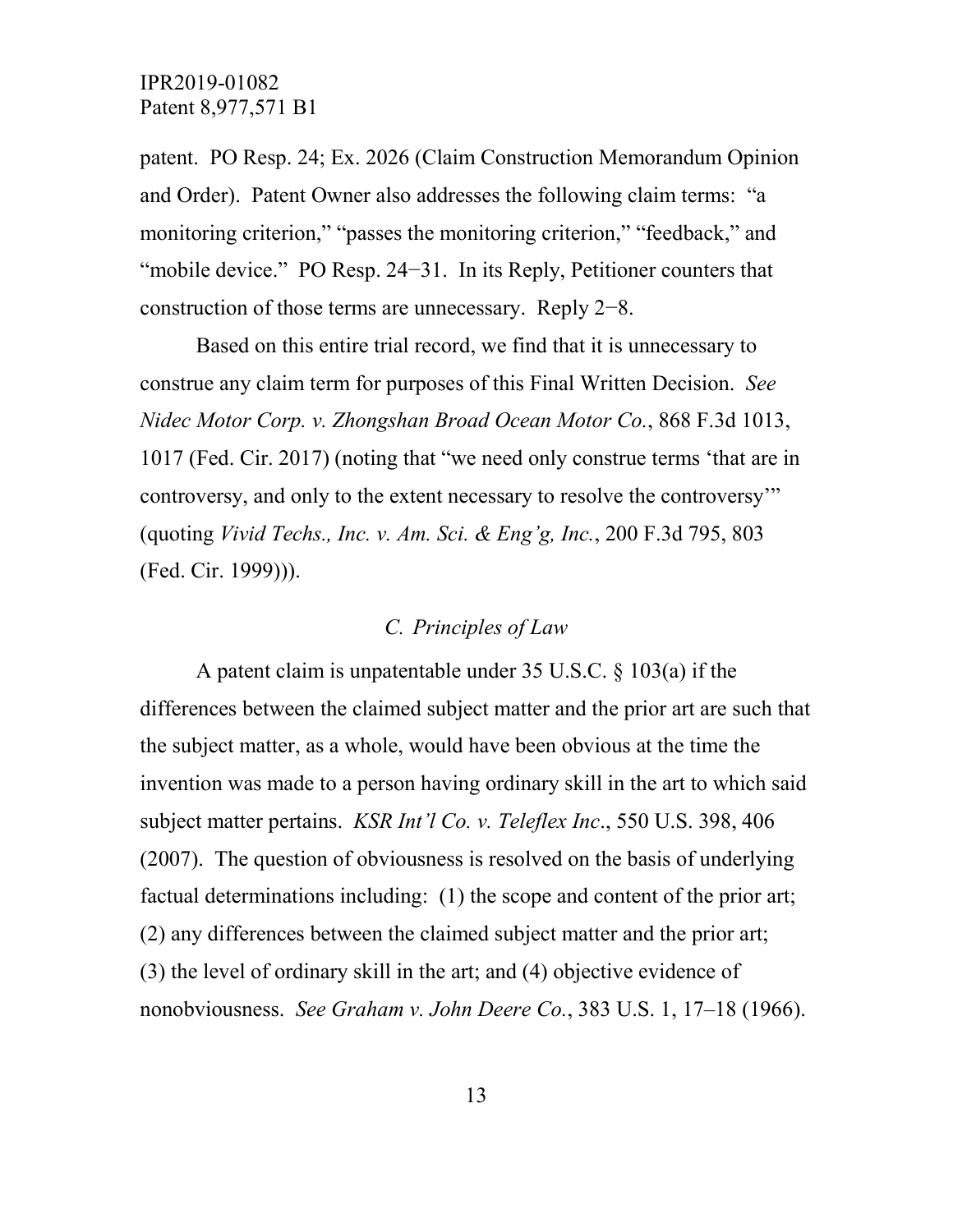#### *D. Obviousness over Nepomniachtchi in view of Yoon and Acharya*

Petitioner asserts that claims 1−13 are unpatentable under § 103(a) as obvious over Nepomniachtchi in view of Yoon and Acharya, citing the Declaration of Dr. Peter Alexander for support. Pet. 29–61 (citing Ex. 1002).

Patent Owner argues that Petitioner fails to articulate a sufficient reason to combine the teachings of Nepomniachtchi and Yoon to arrive at the claimed invention. PO Resp. 33−51. For the reasons discussed below, we agree with Patent Owner.

Based on the evidence in this entire trial record, we determine that Petitioner has not demonstrated by a preponderance of the evidence that claims 1−13 are unpatentable under § 103(a) as obvious over Nepomniachtchi in view of Yoon and Acharya.

#### 1. Nepomniachtchi (Exhibit 1003)

Nepomniachtchi discloses methods and systems for mobile image capture and processing of checks. Ex. 1003, codes (54), (57). Nepomniachtchi teaches that the "mobile image capture and processing systems and methods may be used with a variety of documents, including financial documents such as personal checks, business checks, cashier's checks, certified checks, and warrants." *Id.* at 6:6−9. According to Nepomniachtchi, by capturing and using an image of a check, "the check clearing process is performed more efficiently." *Id.* at 6:9−11. Nepomniachtchi explains that "[b]efore a check amount is deducted from a payer's account, the amount, account number, and other important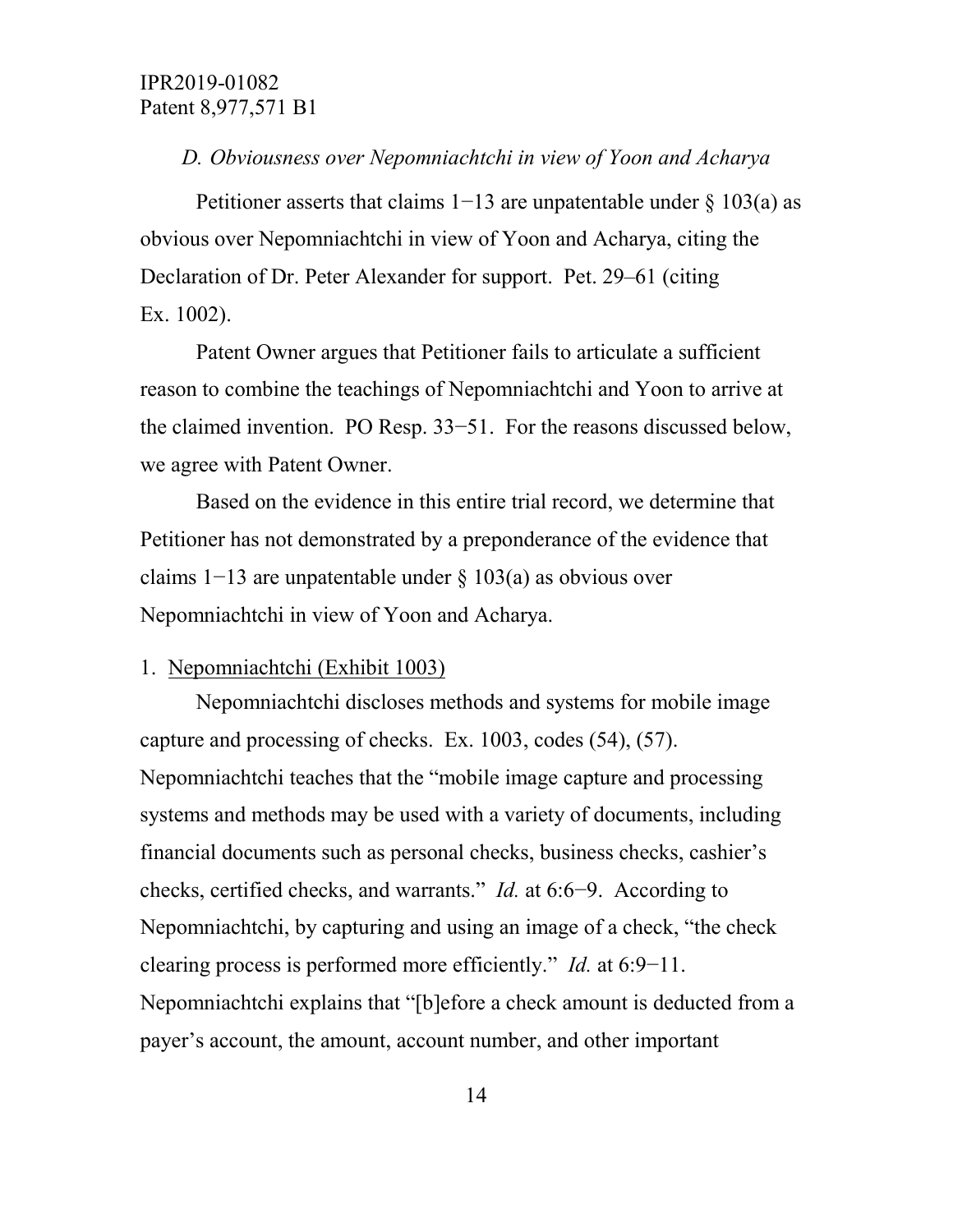information must be extracted from the check," and that "[t]his highly automated form of extraction is done by a check processing control system that captures information from the Magnetic Ink Character Recognition ('MICR') line . . . that [is] printed on the bottom of a check using magnetic ink." *Id.* at 1:25−32.

Nepomniachtchi also discloses that many different factors may affect the quality of an image. *Id.* at 7:4−6. For example, optical defects, such as out-of-focus images, unequal contrast or brightness, or other optical defects, might make it difficult to process an image of a document (e.g., a check, payment coupon, deposit slip, etc.). *Id.* at 7:6−10. "The quality of an image may also be affected by *the document position* on as surface when photographed or *the angle* at which the document was photographed," and that "[t]his affects the image quality by causing the document to appear, for example, *right side up, upside down, skewed*, etc." *Id.* at 7:10−14 (emphases added). According to Nepomniachtchi, a "document image taken using a mobile device might have one or more of the defects discussed," and "[i]f the quality of an image is determined to be poor, a user may be prompted to take another image." *Id.* at 7:51−59.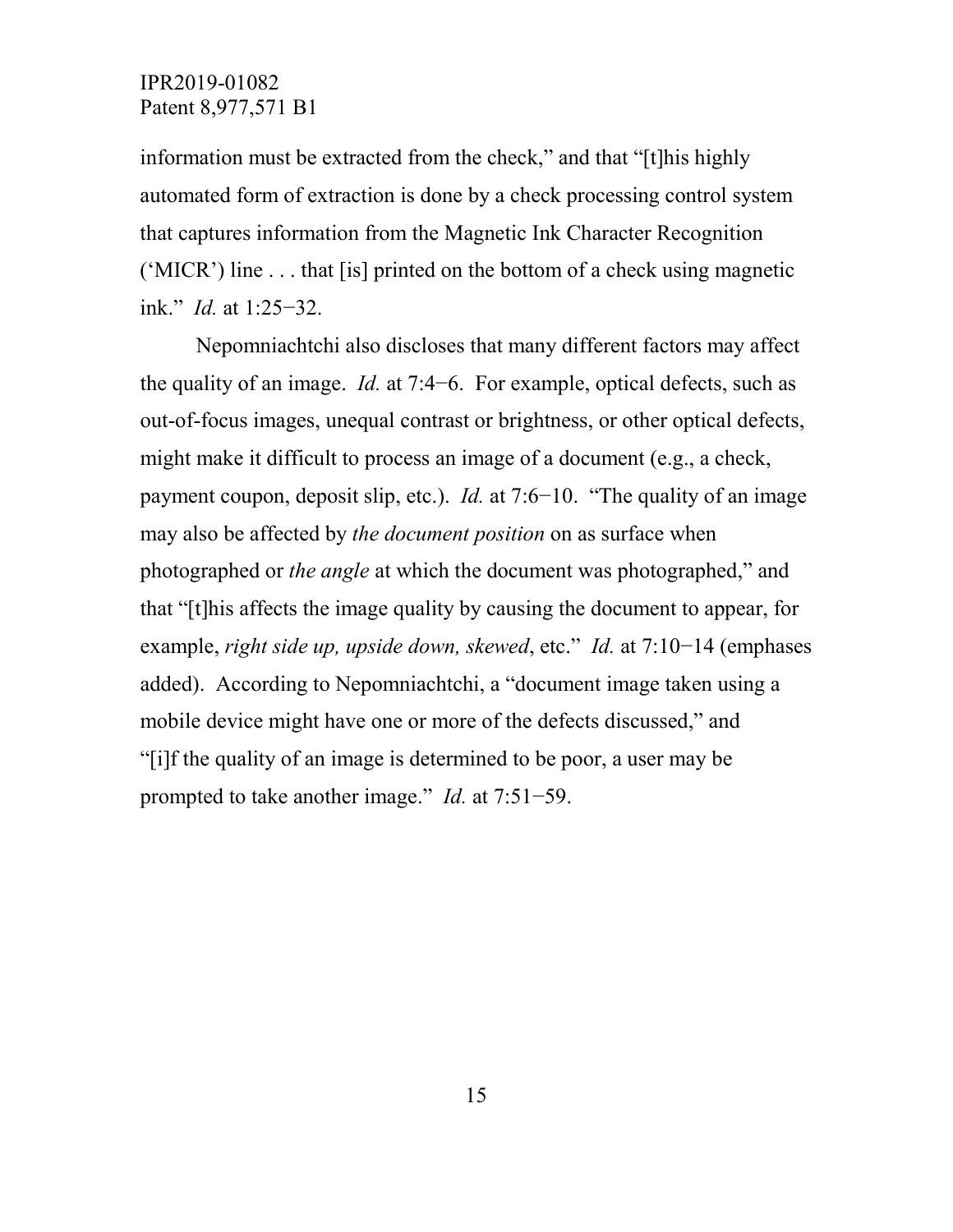

Figure 7 of Nepomniachtchi is reproduced below.

Figure 7 of Nepomniachtchi above illustrates a flowchart of an example method. *Id.* at 9:23−24. In operation 701, a user logs into a document capture system on a mobile device. *Id.* at 9:25−26. In operation 702, the user selects the type of document for a check, payment coupon, or deposit slip. *Id.* at 9:33−35. In operation 704, an image is captured. *Id.* at 9:41. The application running on the mobile device may prompt the user to take a picture of the front and back of a check. *Id.* at 9:41−50. The application also conducts image processing to determine if the quality of the images is sufficient for further processing. *Id.* at 9:50−54. At operation 706, an amount is entered. *Id.* at 9:58−59. In some embodiments, the system determines the amount by processing the image using optical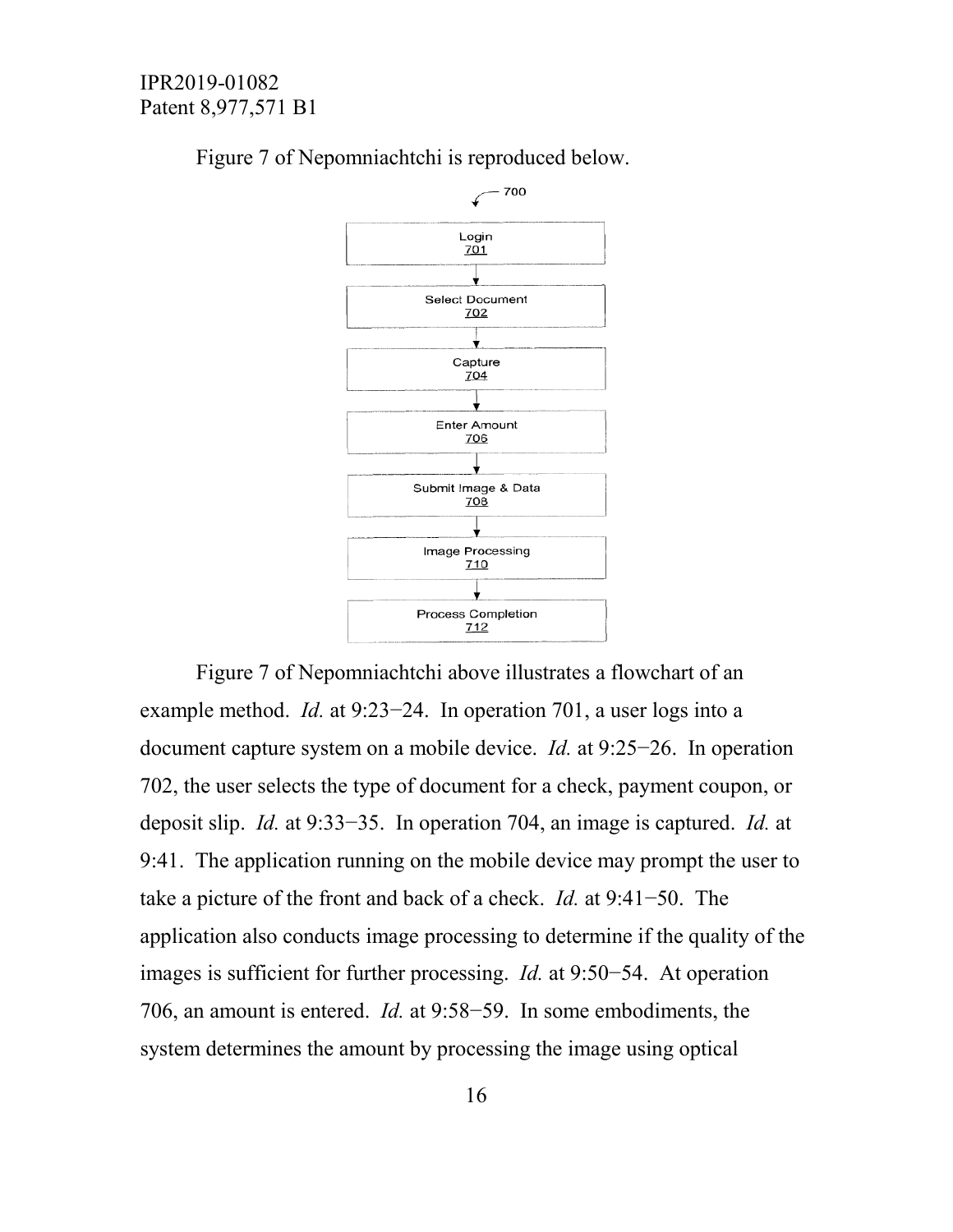character recognition ("OCR"). *Id.* at 9:64−10:8. In operation 708, the image is transmitted to a server, and the server confirms that the image was received by transmitting a message back to the mobile device. *Id.* at 10:9−15.

In operation 710, image processing is performed, in which the server cleans up the image by "performing auto-rotate, de-skew, perspective distortion correction, cropping, etc." *Id.* at 10:16−19. The server also processes the image to produce a bi-tonal image for data extraction. *Id.* at 10:19−20. In some embodiments, some or all data processing might be performed at the mobile communication device. *Id.* at 10:21−22. And "in some embodiments, a server based implementation might be employed to off-load processing demands from the mobile device." *Id.* at 10:54−56. "Additionally, in some cases it might be quick as or quicker than a system that uses the mobile communication device to process an image to determine image quality." *Id.* at 10:56−59.

In operation 712, the processing of the document is completed. *Id.* at 10:29−30. When the server has confirmed that all necessary data can be extracted from a received image, it transmits a status message to the mobile device. *Id.* at 10:30−33. However, "if some necessary data cannot be extracted, the server may transmit a request for additional data," including a request for an additional image. *Id.* at 10:33−36.

#### 2. Yoon (Exhibit 1005)

Yoon is a U.S. patent application publication titled "Apparatus and Method for Photographing a Business Card in Portable Terminal."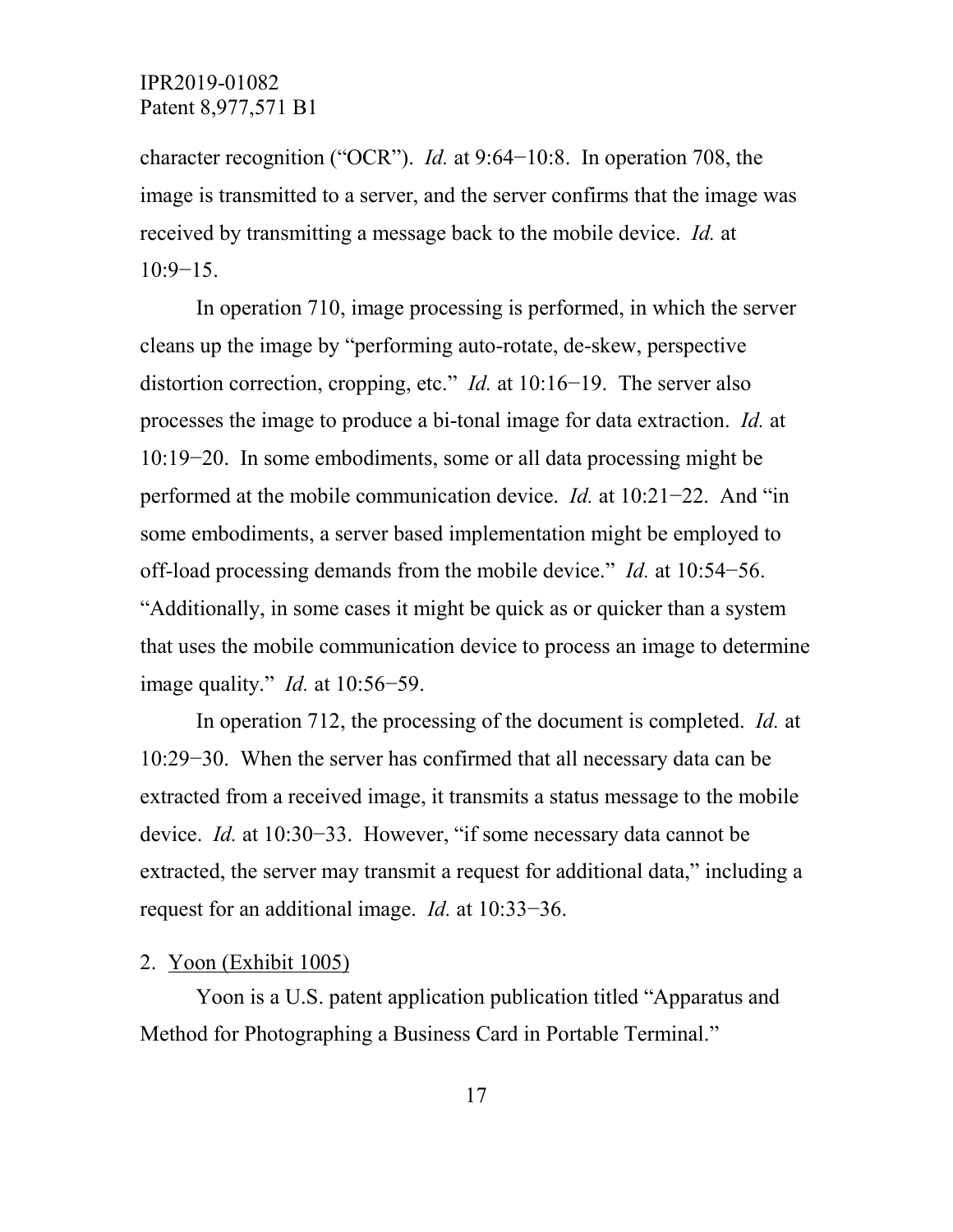Ex. 1005, code (54). According to Yoon, at the time of its invention, portable terminals were "capable of photographing a business card using a camera, and providing a business card recognition function." *Id.* ¶ 6. Yoon teaches that "[i]n the business card recognition function, the probability of satisfactorily recognizing the business card in order to obtain the information contained in the business card varies depending on photographing conditions, such as the size, brightness, and image quality of the photographed business card." *Id.* ¶ 7.

Yoon teaches "an apparatus and method for allowing a business card to be automatically photographed by detecting the boundary lines of the business card." *Id.* ¶ 3. Figure 1 of Yoon is reproduced below.



Figure 1 shows a block diagram of a portable terminal comprised of controller 100, camera unit 102, image processor 104, and display unit 106. *Id.* 19. Controller 100 displays on "display unit 106 reference boundary lines, for presenting a size and location, of a business card, which are appropriate for recognizing the business card." *Id.* Controller 100 also "determines whether the boundary lines of the business card received from the image processor 104 coincide with the reference boundary lines." *Id.*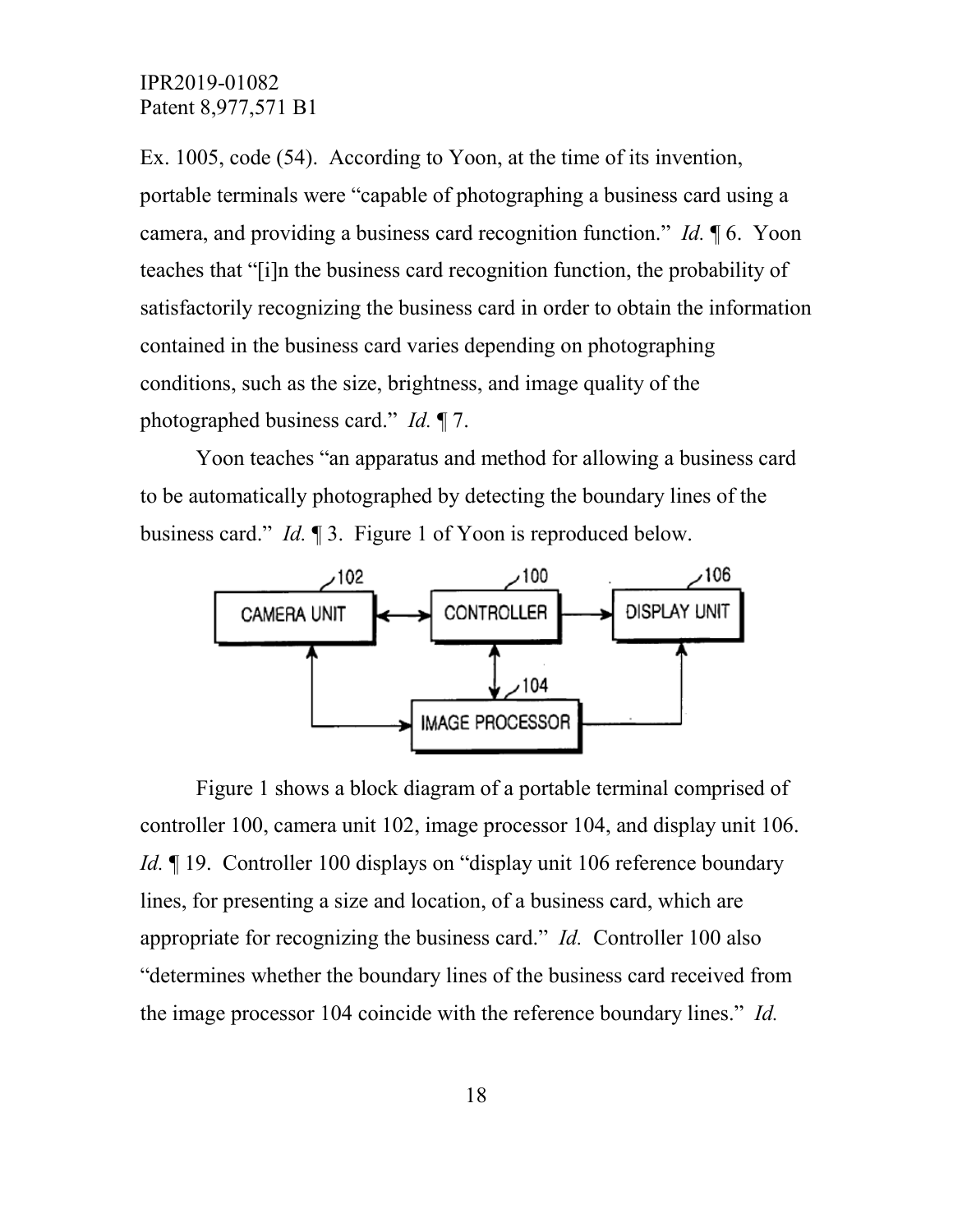Figures 3A−3D of Yoon are reproduced below (with green highlighting added).



As shown in Figure 3A−3D of Yoon above, the *reference boundary lines* (highlighted in green) "for presenting a size and location of a business card, which are appropriate for recognizing the business card, are displayed as a *rectangular frame* in the center of the display unit 106." *Id.* ¶¶ 24−28 (emphasis added). Figure 3A above (left top) depicts the business card located inside the reference rectangular frame. *Id.* ¶ 24. Figure 3B above (right top) illustrates the situation in which one of the boundary lines of the business card coincides with the left reference boundary line. *Id.* ¶ 27. Figure 3C above (left bottom) shows the situation in which the boundary lines of the business card coincide with the left and upper reference boundary lines. *Id.* Figure 3D above (right bottom) shows the situation in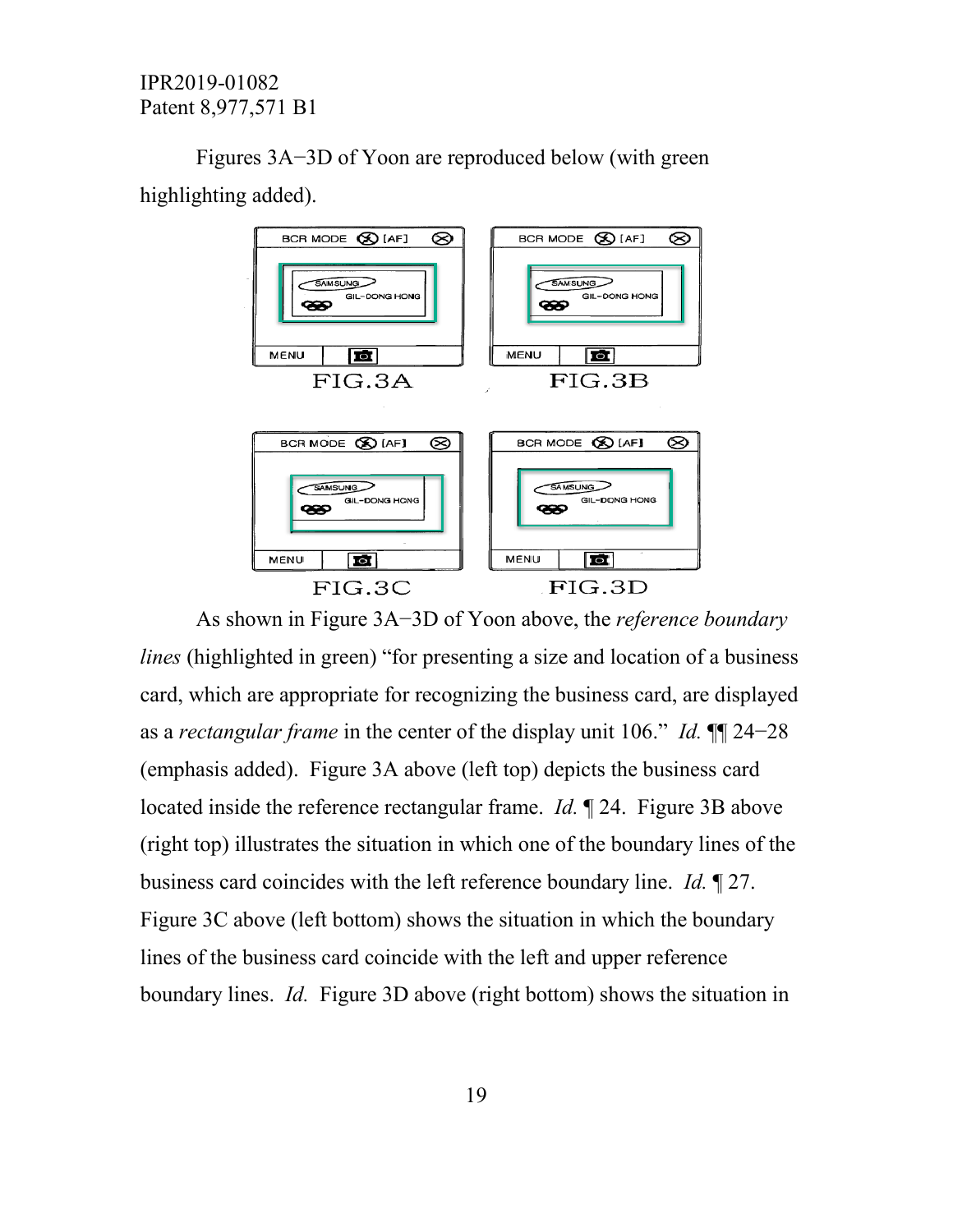which all of the boundary lines of the business card coincide with all of the reference boundary lines. *Id.*

Yoon teaches that once "all the reference boundary lines completely coincide with the boundary lines of the business card," the portable terminal "displays a message informing the user of the start of automatic photographing for the business card" and "performs auto focusing in order to photograph the business card." *Id.* ¶¶ 28–29. After auto focusing, the portable terminal checks again whether all of the reference boundary lines "still coincide with the boundary lines of the business card." *Id.* ¶ 29. If so, the portable terminal photographs the business card. *Id.*

#### 3. Acharya (Exhibit 1032)

Acharya discloses a system and method for electronic check deposits from remote locations. Ex. 1032, code (57). In particular, Acharya teaches a remote customer terminal comprised of a personal computer with an attached image scanner, where a bank customer would capture an image of a check and transmit the image to a depository in order to deposit remotely the check into the customer's account. *Id.* at 3:10−21.

# 4. Monitoring and Capturing an Image of the Check

Claim 1 recites the following "monitoring" and "capturing" limitations:

A non-transitory computer-readable medium comprising computer-readable instructions for depositing a check that, when executed by a processor, *cause the processor to*:

*monitor an image of the check* in a field of view of a camera of a mobile device *with respect to a monitoring criterion* using an image monitoring and capture module of the mobile device;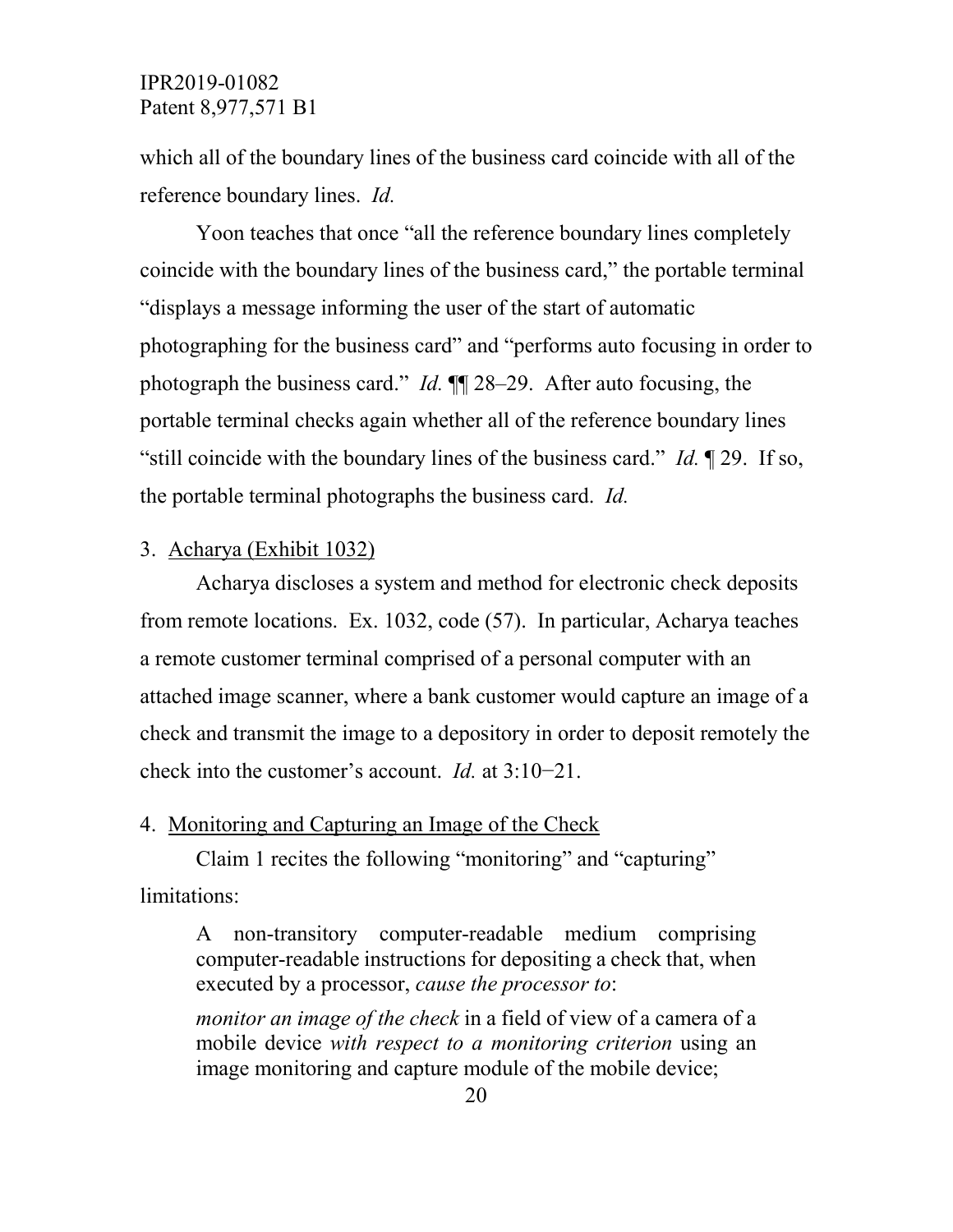*capture the image of the check with the camera when the image of the check passes the monitoring criterion*.

Ex. 1001, 21:5–14 (emphases added).

Claim 9 recites similar limitations. *Id.* at 21:56−22:3. By virtue of their dependency, claims 2−8, and 10−13 also require these limitations.

#### 5. Petitioner's Arguments as to the Contents of the Prior Art

In its Petition, Petitioner asserts that the combination of Nepomniachtchi, Yoon, and Acharya teaches the aforementioned "monitoring" and "capturing" limitations as recited in claims 1 and 9. Pet. 33−47, 54−56. In particular, Petitioner argues that Nepomniachtchi teaches using a mobile device to capture and process an image of "a check that is to be deposited." *Id.* at 34 (citing Ex. 1003, 6:19−24, 6:50−53). For the "monitoring" limitation, Petitioner argues that Nepomniachtchi teaches "monitoring an image of a check," and "determining the quality of an image and prompting the user to capture another image if the quality was poor." *Id.* at 36 (citing Ex. 1003, 6:19−20, 7:55−59).

Petitioner specifically points out that Nepomniachtchi teaches that "capturing images of checks with mobile devices may lead to images from which it was difficult to electronically read check data information, like the legal amount, courtesy amount, MICR line, payee, date, and signature," and that "[f]actors that could lead to this low quality included image skew and poor lighting." Pet. 40 (citing Ex. 1003, 6:37−45, 6:66−7:3, 7:16−18). Petitioner argues that Yoon teaches "solutions to both of these problems by monitoring an image with respect to both skewing and brightness and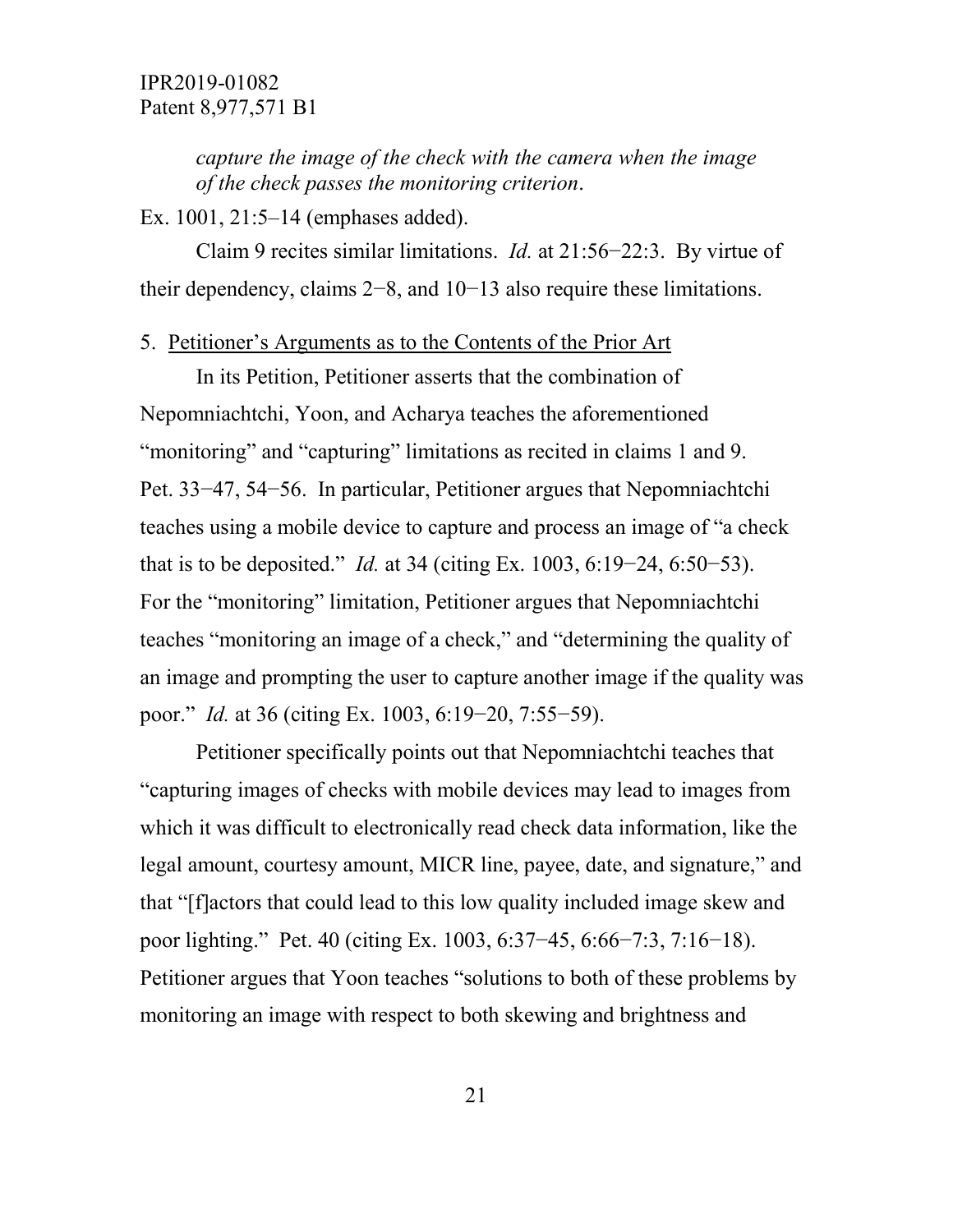*automatically capturing* the image when both of these monitoring criteria were satisfied." *Id.* (citing Ex. 1005 ¶¶ 19, 26, 28) (emphasis added).

In Petitioner's view, "brightness and alignment of the image to a reference frame were monitoring criteria." *Id.* at 37 (citing Ex. 1002 ¶¶ 114−116). Petitioner argues that a person of ordinary skill in the art "would have understood that Yoon taught computer-readable instructions being executed by a processor to monitor an image of a document in a field of view of a camera of a mobile device with respect to monitoring criterion using an image monitoring and capture module of the mobile device." *Id*. at 40 (citing Ex. 1002 ¶ 111−120).

As to the "capturing" limitation, Petitioner asserts that Yoon discloses "computer-readable instructions being executed by a processor to capture the image of a business card with the camera when the image of the business card passes the monitoring criterion." *Id*. Also, Yoon discloses that "the image of the business card was *automatically captured* when the brightness environment under which the business card was to be photographed satisfies the brightness monitoring criterion." *Id*. at 40−41 (citing Ex. 1005 ¶¶ 19, 26, Fig. 2, steps 225 and 223) (emphasis added).

Petitioner points out Yoon discloses that once "all the reference boundary lines completely coincide with the boundary lines of the business card as illustrated in FIG. 3D, the portable terminal . . . displays a message informing the user of the start of *automatic photographic of the business card*." *Id*. at 41 (citing Ex. 1005 ¶ 28, Fig. 3D) (emphasis added). According to Petitioner, "Yoon discloses that the image is *automatically*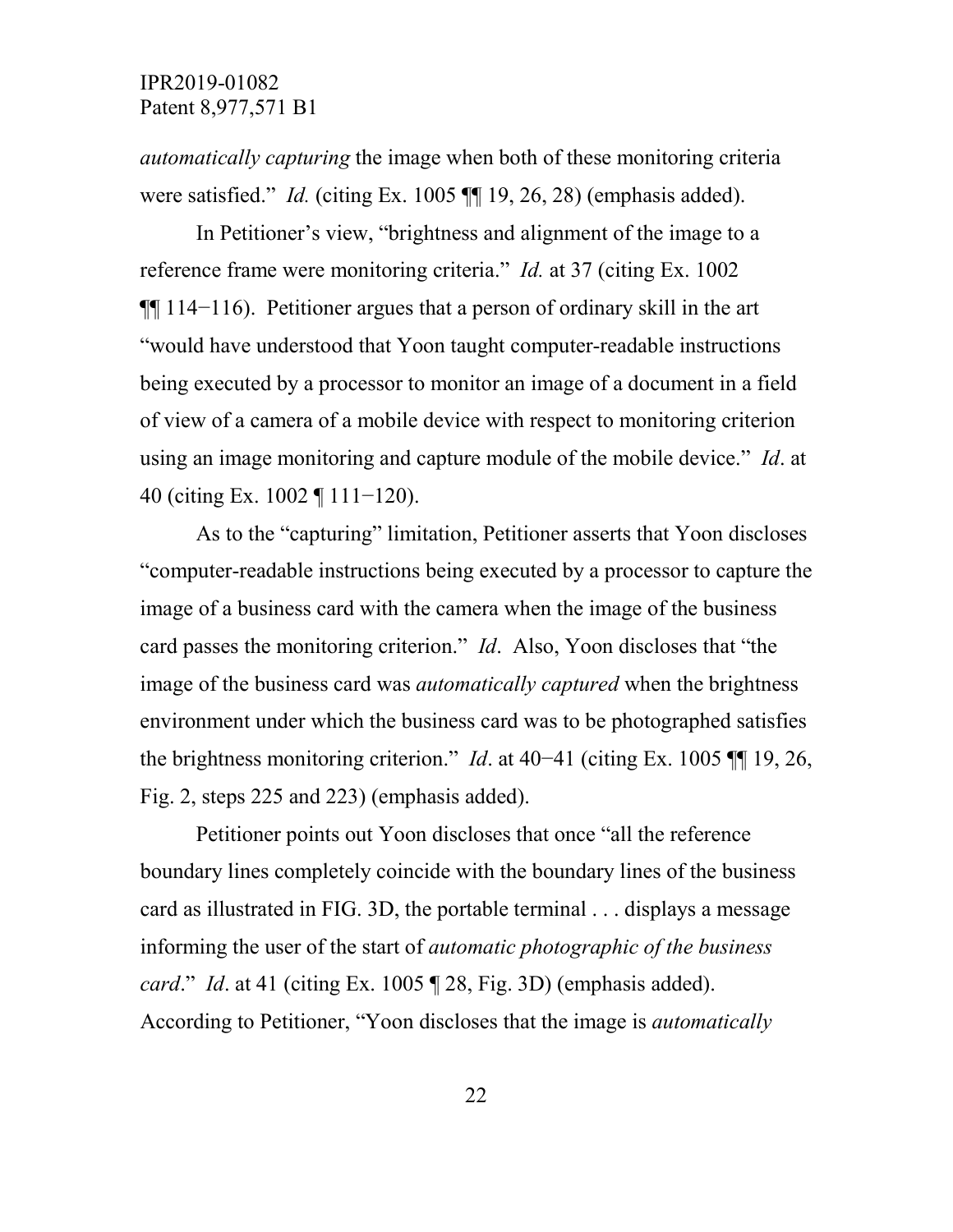*captured* when the monitoring criterion is satisfied *without human intervention*." *Id*. at 42 (citing Ex. 1005 ¶ 19).

#### 6. Petitioner's Rationale to Combine Nepomniachtchi and Yoon

One of the parties' main disputes is whether Petitioner has articulated a sufficient rationale to combine the teachings of Nepomniachtchi and Yoon, as proposed by Petitioner. Pet. 45−47; PO Resp. 33−54; Reply 10−21; Sur-reply 7−20.

In its Petition, Petitioner asserts that a person of ordinary skill in the art "would have been motivated to combine Nepomniachtchi and Yoon so that a mobile device would *automatically capture an image of a check using Yoon's alignment guide*." Pet. 45 (emphasis added).

Petitioner acknowledges that Nepomniachtchi does not teach: (1) "projecting an alignment guide in the display of the mobile device," (2) "monitoring the alignment of the check with the alignment guide," and (3) "automatically capturing an image of the check when it was aligned with the alignment guide." *Id.* Petitioner contends that Yoon teaches "using a mobile device to perform all of these steps when capturing the image of a business card." *Id*. Petitioner also argues that a person of ordinary skill in the art "would have understood that Yoon's teachings would apply to capturing images of checks as well as business cards." *Id*. (citing Ex. 1002  $\P$  98).

According to Petitioner, one of ordinary skill in the art "would have been motivated to combine these references from Nepomniachtchi's teaching that capturing an image with a mobile device might cause one of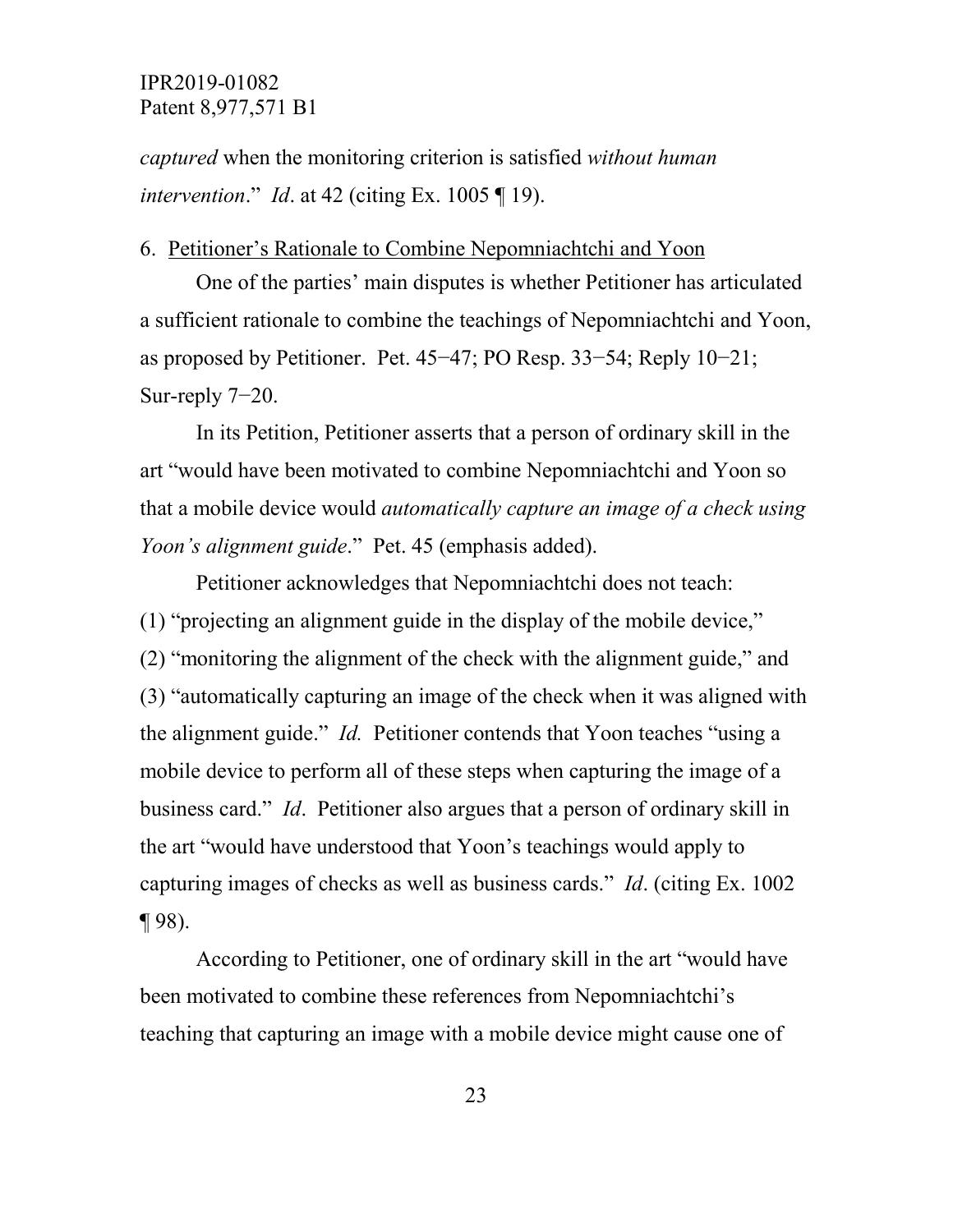several defects that would cause the image to be of low quality and make it difficult to electronically process the check." *Id*. at 45 (citing Ex. 1003, 6:53−56, 6:67−7:3, 7:51−52). Petitioner explains that "[d]efects that might occur from capturing the image with a mobile device included a poorly aligned image and a poorly lit image." *Id*. (citing Ex. 1003, 7:10−14, 7:27−38). Petitioner acknowledges that "Nepomniachtchi proposed two solutions"—namely, "[t]he first solution was to detect whether the image was of poor quality and prompting the user to take another image," and "[t]he second solution was to process the image to correct the defect." *Id*. at 45−46. Petitioner asserts that, from these teachings, one of ordinary skill in the art "would have understood that the alignment of the image was important when capturing the image of a check and that while it may be possible to *correct a skewed image with image processing, that processing was computationally intensive*," and such an artisan would have been "*motivated to minimize the need for this algorithm*," citing Dr. Alexander's testimony for support. *Id.* at 46 (citing Ex.  $1002$  ¶ 99–100).

In addition, Petitioner argues that one of ordinary skill in the art "would have recognized that one way to minimize the need for the geometrical correction algorithm or prompting user to retake the photo would be *to ensure that the check was properly aligned* with the camera of the mobile phone when the picture of the check was taken." *Id.* at 46 (citing Ex. 1002 ¶ 101) (emphasis added). Petitioner contends that an ordinarily skilled artisan would have been led "to investigate ways *to ensure checks were well-aligned* with the camera when images were being taken," and that such an artisan "would have found Yoon, which teaches techniques to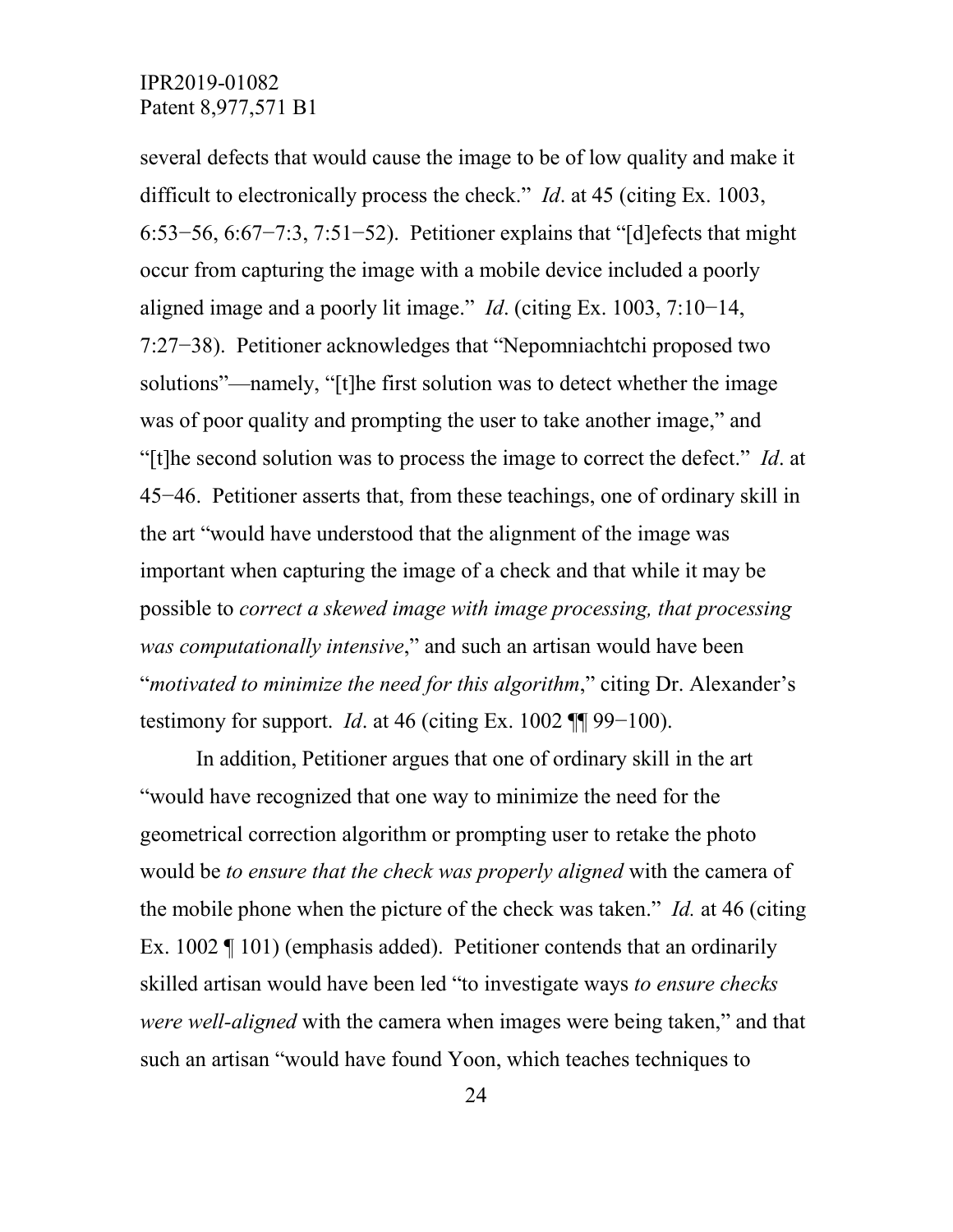reduce the variance in 'satisfactorily recognizing the business card in order to obtain the information contained in the business card.'" *Id.* (citing Ex. 1005  $\P$  7) (emphasis added).

Petitioner further contends that an ordinarily skilled artisan "seeking to obtain better images of checks would have been motivated to add to Nepomniachtchi the techniques of Yoon to solve for checks the same problems Yoon solved for business cards." *Id.* (citing Ex. 1002, ¶ 101). Petitioner contends that such an artisan "therefore would have been motivated to combine Nepomniachtchi's mobile phone check imaging embodiment with Yoon's technique for aligning a document with a mobile device camera *to obtain a good, well-aligned photograph of a document*." *Id.* at 46–47 (emphasis added).

#### 7. Discussion

Patent Owner counters that Petitioner fails to articulate an adequate motivation to combine Nepomniachtchi and Yoon to arrive at the claimed invention. PO Resp. 33−54. Based on the totality of this entire trial record, we agree with Patent Owner that Petitioner does not to articulate an adequate reason to combine the teachings of Nepomniachtchi and Yoon, as proposed by Petitioner.

In its Petition, Petitioner essentially argues that one of ordinary skill in the art would have been motivated to combine Nepomniachtchi and Yoon to: (1) reduce the computational burden; (2) ensure that the check was properly aligned; and (3) minimize the need to ask the user to retake the photo. Pet.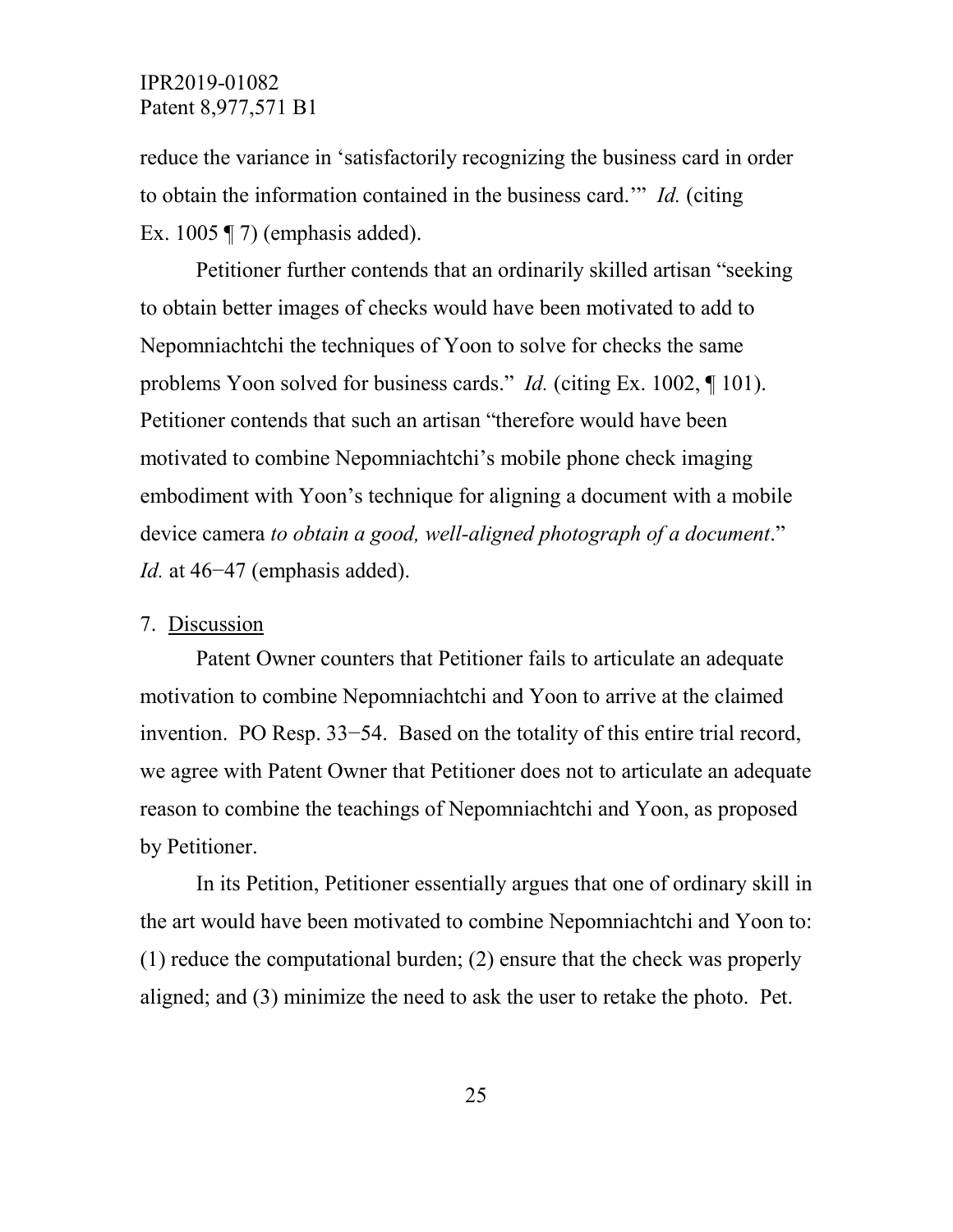45−47. We address below each of these theories advanced by Petitioner in turn, along with its arguments in the Reply.

#### *a. The combination allegedly would reduce the computation burden*

In its Petition, Petitioner argues that a person of ordinary skill in the art "would have understood that the alignment of the image was important when capturing the image of a check and that while it may be possible to correct a skewed image with image processing, that processing was *computationally intensive*" and that such an artisan "would be motivated to *minimize the need for this algorithm*" in Nepomniachtchi, citing to Dr. Alexander's testimony for support. Pet. 46 (citing Ex. 1002 ¶¶ 99–101) (emphases added). Dr. Alexander testifies that "Yoon presented a viable means of *reducing the burden of computations performed by the mobile device*." Ex. 1002 ¶ 101 (emphasis added).

Patent Owner counters that the combination would *increase*, not reduce, the computational burden on the mobile device. PO Resp. 36−42; Sur-reply 10−20; Ex. 2032 ¶ 30.

We agree with Patent Owner, and we are not persuaded by Petitioner's argument and Dr. Alexander's testimony. Petitioner fails to recognize that Nepomniachtchi's image correction processing is performed on the *server*, so that any reduction of the correction processing would result in an efficiency gain on the server, not the mobile device as alleged by Petitioner and Dr. Alexander. Petitioner and Dr. Alexander also ignore the *additional computational burden on the mobile device* caused by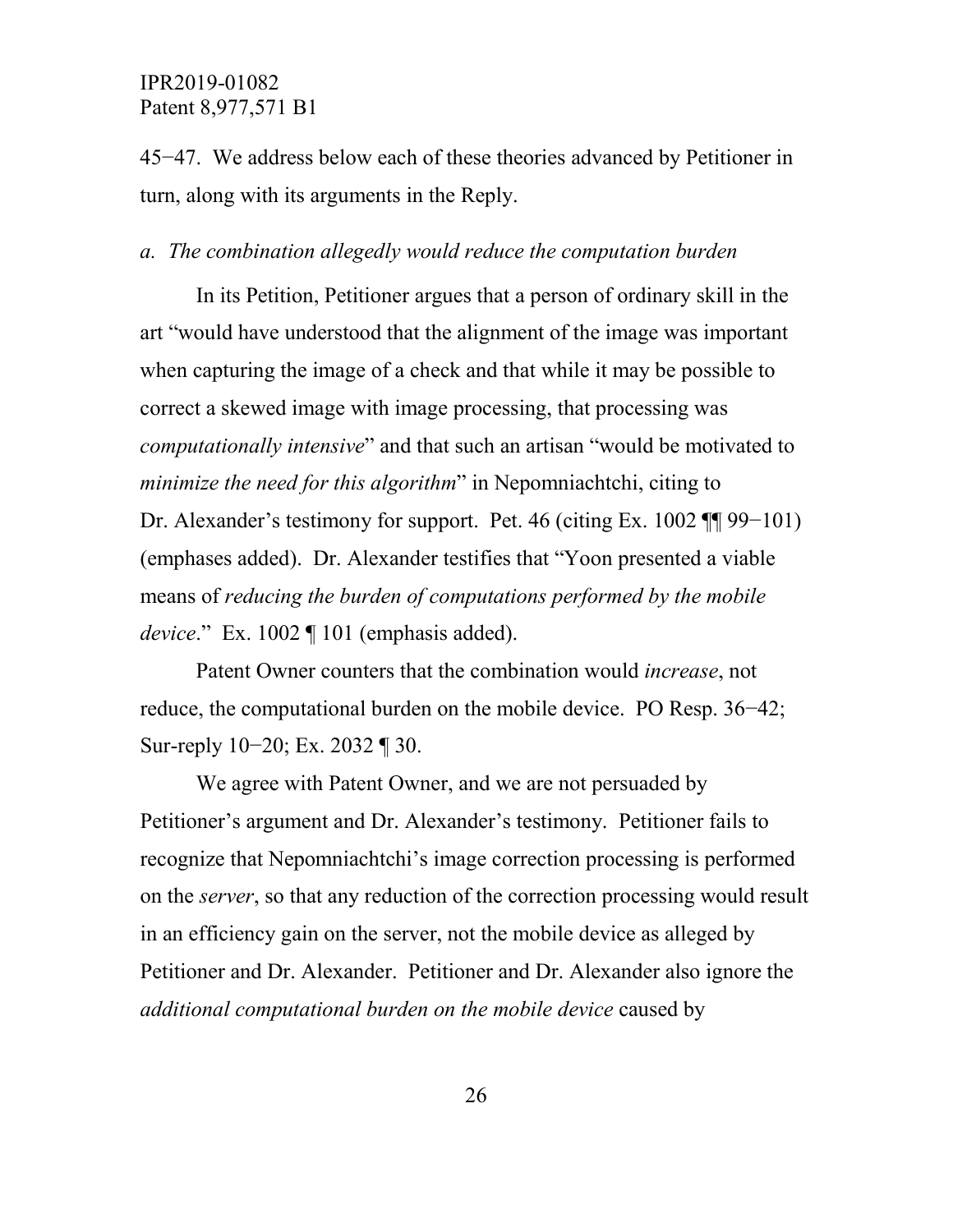implementing Yoon's pre-capture monitoring and auto-capturing features on the mobile device.

At the outset, Dr. Alexander's testimony does not support Petitioner's argument. Ex. 1002 ¶¶ 99−101. Dr. Alexander does not explain how implementing Yoon's monitoring and capturing features on the mobile device in Nepomniachtchi would reduce the computation burden on the mobile device. *Id*. ¶¶ 99−101. Indeed, Dr. Alexander admits during cross-examination that he did not make a burden comparison on the processor of the mobile device between Yoon's and Nepomniachtchi's systems. Ex. 2039, 67:20−24 ("Q. Okay. Is it your opinion that Yoon places a greater burden on the CPU processor of the mobile device than the Nepomniachtchi system? A. Well, *I don't know how you could make that comparison. I don't have any opinion on that, actually*." (emphasis added)). The U.S. Court of Appeals for the Federal Circuit ("Federal Circuit") has "repeatedly recognized that conclusory expert testimony is inadequate to support an obviousness determination on substantial evidence review." *TQ Delta, LLC v. CISCO Sys., Inc.*, 942 F.3d 1352 (Fed. Cir. 2019); *see also InTouch Techs., Inc. v. VGO Commc'ns, Inc.*, 751 F.3d 1327, 1349 (Fed. Cir. 2014) (reversing district court's judgment of invalidity because the expert testimony "failed to provide any meaningful explanation for why one of ordinary skill in the art would be motivated to combine these references at the time of this invention"). Therefore, we find Dr. Alexander's testimony "Yoon presented a viable means of reducing the burden of computations performed by the mobile device" conclusory and,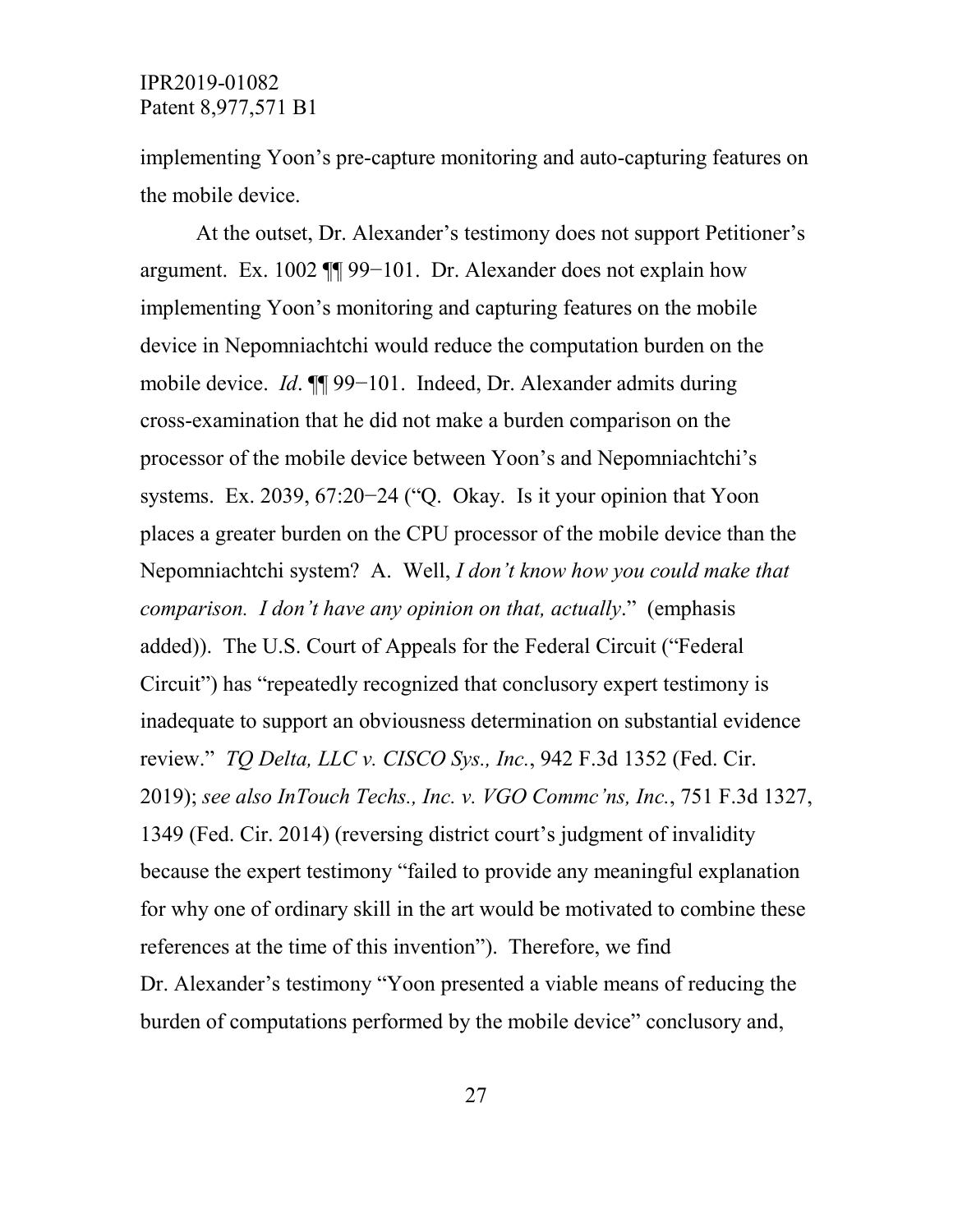thus, inadequate to support Petitioner's motivation to combine Yoon with Nepomniachtchi. Ex. 1002 ¶ 101.

Significantly, Petitioner's argument rests on the premise that "the combination lowers the burden of the correction step" so that it would reduce the burden of the computation performed by the *mobile device*. Reply 12−15; *see also* Pet. 45−47; Ex 1002 ¶¶ 99−101. Nepomniachtchi, however, teaches using the *server* to perform the correction step in its preferred embodiment. Ex. 1003, 10:17−20, 10:55−56. Notably, Nepomniachtchi teaches that "the server may clean up the image by performing auto-rotate, de-skew, perspective distortion correction, cropping, etc." and that "a server based implementation might be employed to off-load processing demands from the mobile device." *Id*. Any reduction in the correction processing would result in an efficiency gain at the *server*, not the mobile device. Therefore, Petitioner does not explain sufficiently how adding Yoon's monitoring and capturing features on the mobile device would reduce the computation burden on the mobile device. Pet. 45−47

We recognize that Nepomniachtchi also states that "[i]n other embodiments, some or all data processing might be performed at the mobile communication device." Ex. 1003, 10:21−25. However, the Petition makes no reference to this statement or those embodiments, either in its discussion of the claim limitations or in its motivation to combine. Pet. 36−47, 56.

To be clear, "[i]n an inter partes review, the petitioner shall have the burden of proving a proposition of unpatentability by a preponderance of the evidence." 35 U.S.C. § 316(e). "[T]he burden of proof is on the petitioner to prove unpatentable those issued claims that were actually challenged in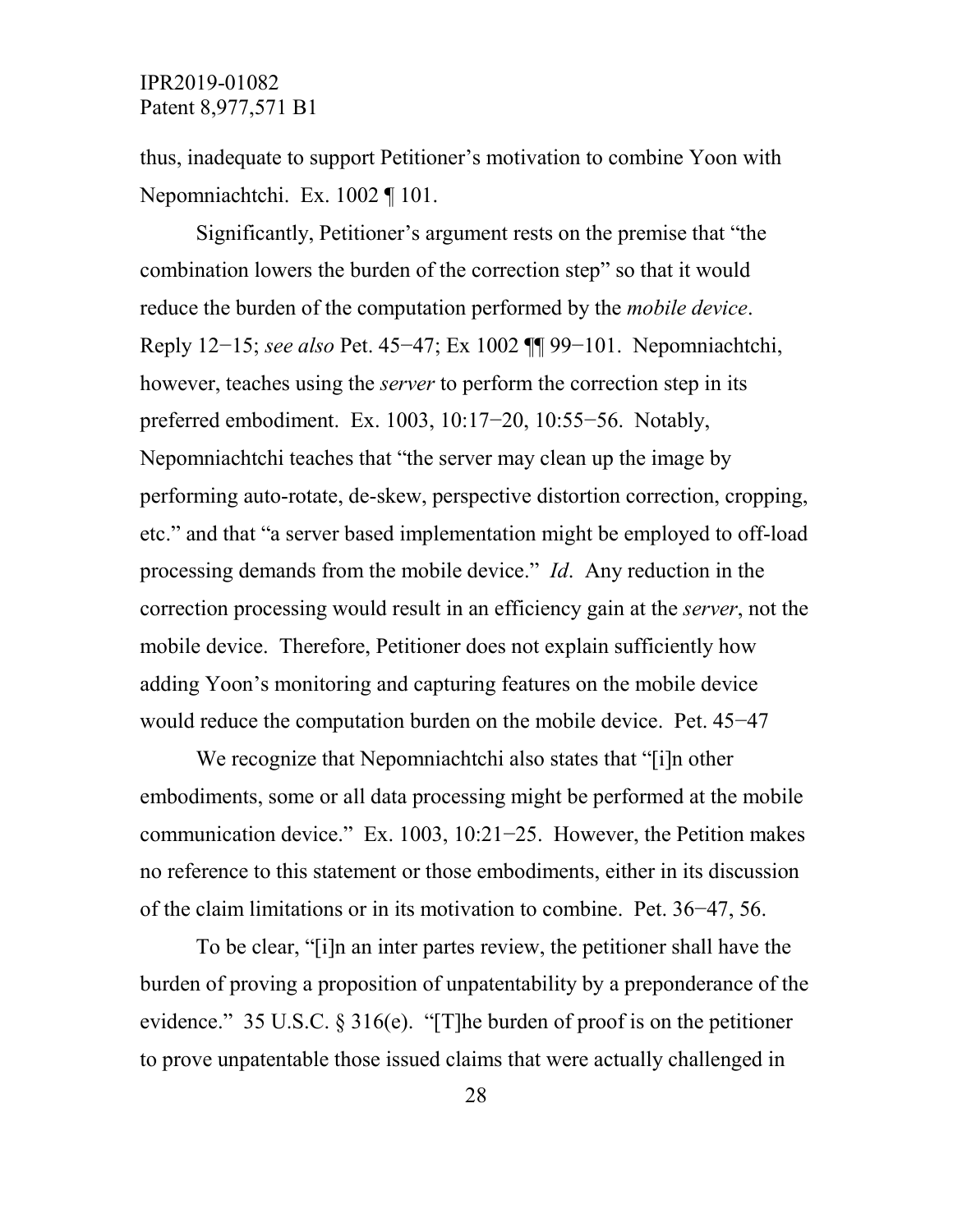the petition for review and for which the Board instituted review." *Nike, Inc. v. Adidas AG*, 812 F.3d 1326, 1334 (Fed. Cir. 2016), *overruled on other grounds by Aqua Prods., Inc. v. Matal*, 872 F.3d 1290 (Fed. Cir. 2017) (en banc). The Petition itself is required to identify with particularity the specific portions of the evidence that supports the grounds for each challenged claim. 35 U.S.C. § 312(a)(3); 37 C.F.R. § 42.104(b)(5) (The petition must identify "the relevance of the evidence to the challenge raised, including identifying specific portions of the evidence that support the challenge.").

In its Reply, Petitioner improperly attempts to change its position, suggesting that Nepomniachtchi's correction processing is performed on the mobile device. Reply 12−15. Petitioner had an opportunity to present its argument in its Petition as to why a relevant artisan would have used the mobile device to perform the correction processing, or to identify the specific embodiment disclosed in Nepomniachtchi that supports its argument, but chose not to do so in the Petition.

As the Supreme Court of the United States has explained, "the petitioner is master of its complaint," and the statute "makes the petition the center-piece of the proceeding both before and after institution." *SAS Inst., Inc. v. Iancu*, 138 S. Ct. 1348, 1355, 1358 (2018). "It is of the utmost importance that petitioners in the IPR proceedings adhere to the requirement that the initial petition identify 'with particularity' the 'evidence that supports the grounds for the challenge to each claim.'" *Intelligent Bio-Systems, Inc. v. Illumina Cambridge Ltd.*, 821 F.3d 1359, 1369 (Fed. Cir. 2016) (citing 35 U.S.C. § 312(a)(3)); *see also Acceleration Bay, LLC v.*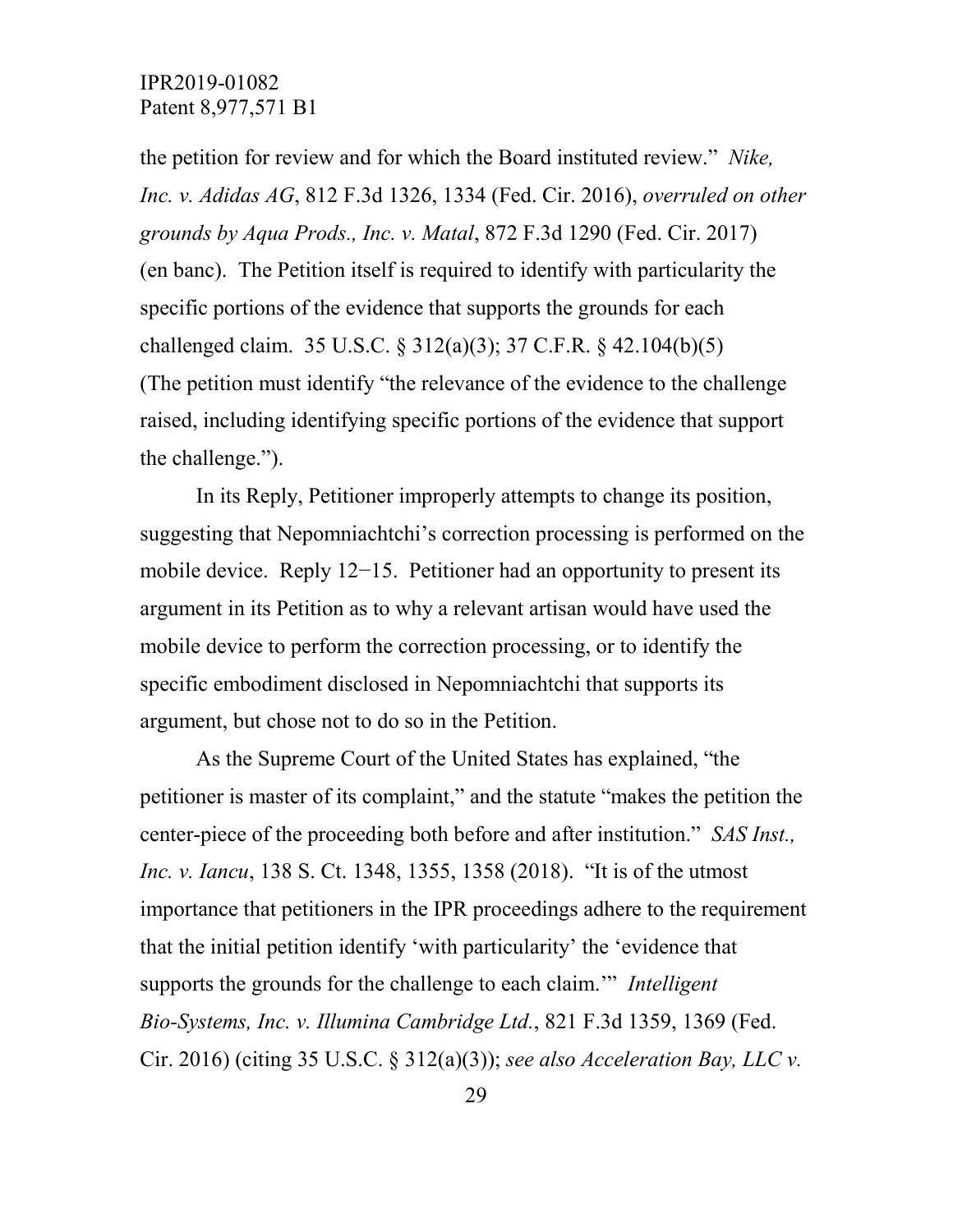$\overline{a}$ 

*Activision Blizzard Inc.*, 908 F.3d 765, 775 (Fed. Cir. 2018). "All arguments for the relief requested in a motion must be made in the motion. A reply may only respond to arguments raised in the corresponding opposition . . . or patent owner response." 37 C.F.R. § 42.23(b). A reply that "raises a new issue or belatedly presents evidence may not be considered." Patent Trial and Appeal Board Consolidated Trial Practice Guide ("CTPG")<sup>[4](#page-32-0)</sup> 74 (Nov. 2019) (guidance for filing a reply); *see also* 84 Fed. Reg. 64,280 (Nov. 21, 2019).

Accordingly, we decline to consider Petitioner's new argument presented for the first time in its Reply that Nepomniachtchi's correction processing is performed on the mobile device.

More importantly, neither Petitioner nor Dr. Alexander articulates a reason to use the *mobile device*, instead of the *server*, to perform the correction processing. Pet. 45−47; Ex. 1002 ¶¶ 99−101. Instead, Dr. Alexander characterizes the correction processing as "computationally intensive" and admits that a person of ordinary skill in the art "would have understood that excessive computation performed on *a mobile device* would necessarily lead to slower than desirable response times and potential user dissatisfaction." Ex. 1002 ¶ 100 (emphasis added). Moreover, Patent Owner's declarant, Mr. Stephen Craig Mott, testifies that "unlike pre-capture analysis [in Yoon], post-capture analysis [in Nepomniachtchi] may be off-loaded to a remote server in order to minimize the computational burden

<span id="page-32-0"></span><sup>4</sup> Available at https://www.uspto.gov/TrialPracticeGuideConsolidated.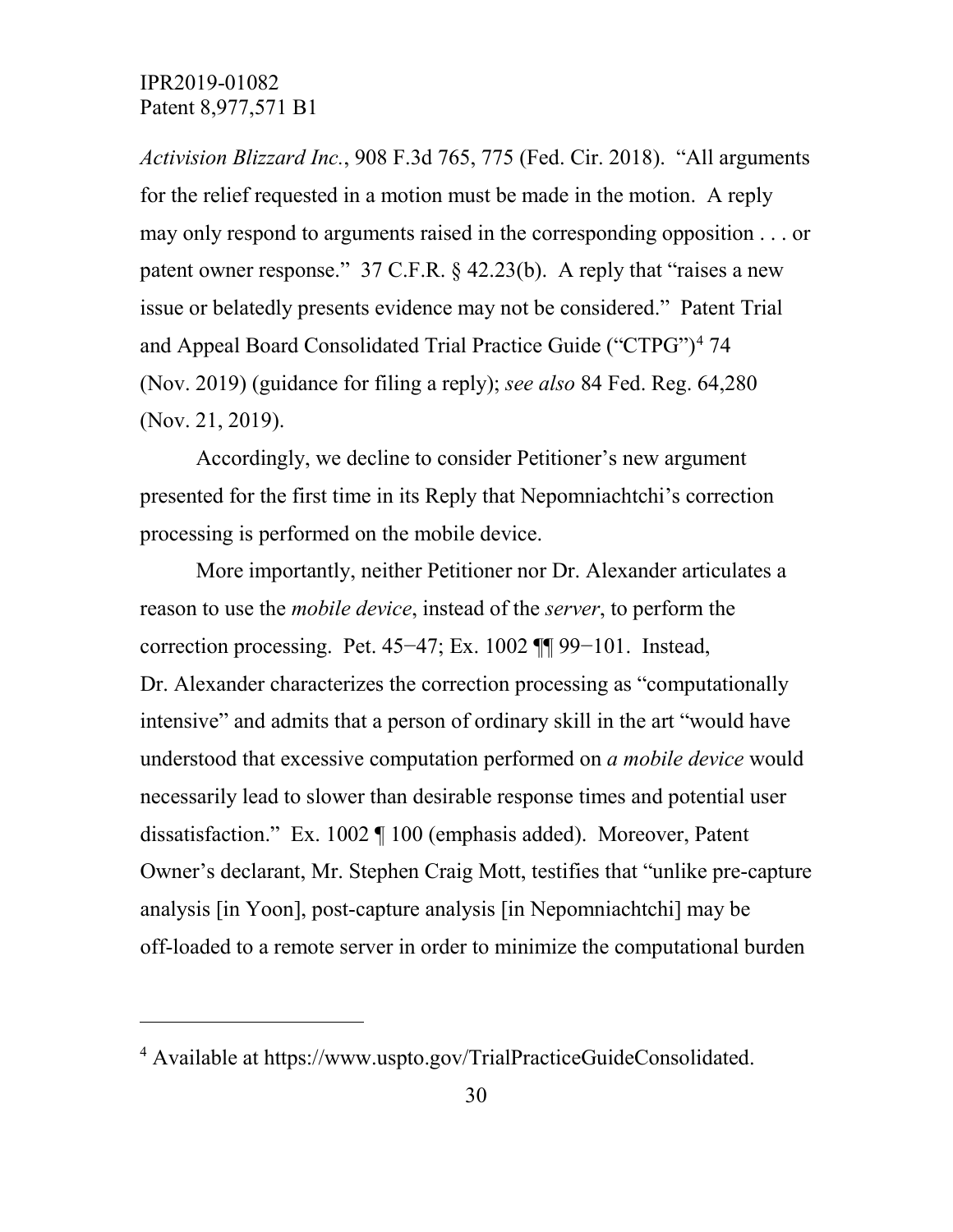on the mobile device." Ex. 2032 ¶ 30 (citing Ex. 1003, 10:54−59). Based on Nepomniachtchi, Dr. Alexander's testimony, and Mr. Mott's testimony, a relevant artisan would have used the *server* to perform the correction processing, instead of the mobile device, in order to avoid excessive burden on the mobile device, slower response times, and user dissatisfaction. Ex. 1003, 10:17−20, 10:54−67; Ex. 1002 ¶ 100; Ex. 2032 ¶ 30.

In its Reply, Petitioner argues that "[i]t also does not matter that Nepomniachtchi taught offloading computation to a server" because "Nepomniachtchi teaches away from its server embodiment," citing Dr. Alexander's deposition testimony for support. Reply 14 (Ex. 2039, 88:2−19 (stating that "the disadvantage of doing it on the server is that the user performing the image capture may no longer be available")).

Petitioner's argument improperly conflates the image quality analysis with the correction processing for the image. Petitioner admits that "[i]t is undisputed that Nepomniachtchi teaches a two-part algorithm where the first part 'performs a detailed image quality analysis' and the second part 'processes the image to correct defects.'" Reply 12. Petitioner's motivation to combine the references rests on the premise that "the combination lowers the burden of the *correction step*." *Id*. (emphasis added). Petitioner fails to recognize that Dr. Alexander's deposition testimony and the portion of Nepomniachtchi cited by Dr. Alexander are directed to the image quality analysis, not the correction processing. Ex. 2039, 88:2−19 (stating that "he says at column 10, line 40, 'In some embodiments the quality of the image is determined at the mobile device'"); Ex. 1003, 10:40−41 (disclosing "the quality of the image is determined at the mobile device"). Neither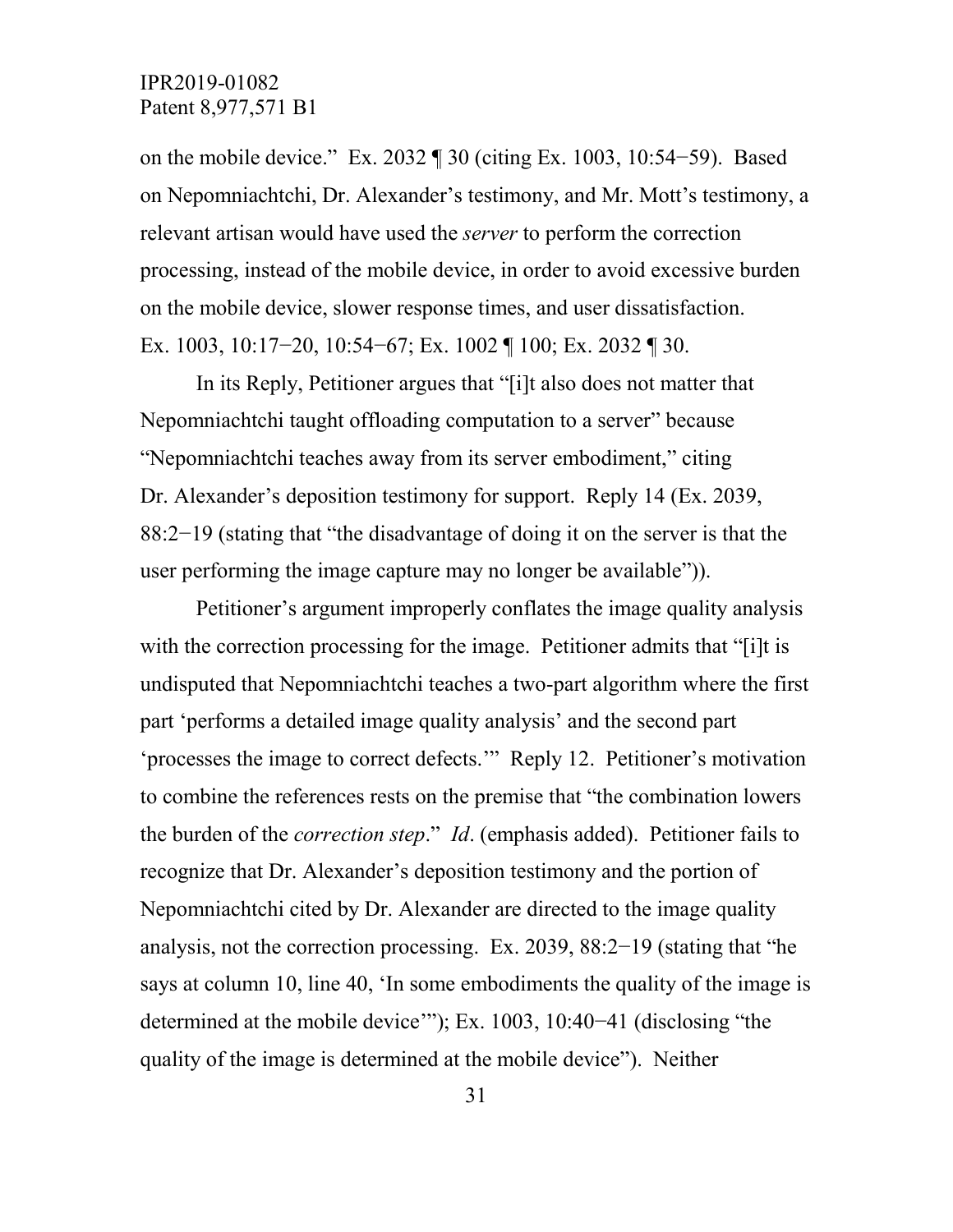Dr. Alexander's testimony nor the cited portion of Nepomniachtchi teaches away from performing the *correction processing* on the server, as Petitioner alleges. As Patent Owner points out, "[t]here is no suggestion whatsoever in Nepomniachtchi that performing image *correction* on the server is disadvantageous." Sur-reply 11.

Furthermore, Petitioner ignores Nepomniachtchi's teachings that "[i]t will be understood, however, that in some embodiments, a *server* based implementation might be employed to *off-load processing demands from the mobile device*," and that "[a]dditionally, in some cases it might be *quick as or quicker* than a system that uses the mobile communication device to process an image to determine image quality." Ex. 1003, 10:54−59 (emphases added). Indeed, Dr. Alexander admits at deposition that Nepomniachtchi teaches that remote processing was quick as or quicker than processing on the mobile device. Ex. 2039, 89:24−90:7.

Moreover, as Patent Owner points out, Nepomniachtchi performs the image quality analysis on the mobile device in order to quickly determine whether the image can be accepted, needs correction, or needs retaking the image. Sur-reply 11 (citing Ex. 1003, 10:40−52). The purpose of the image quality analysis is to "determine if the quality of the image or images is sufficient for further processing in accordance with the systems and methods" described in Nepomniachtchi, *i.e.*, the correction processing. Ex. 1003, 9:50−57, 10:9−20. Once the image quality analysis determines that the image is of sufficient quality to be processed with the correction processing, there is no need to ask the user to retake the image. *Id*. Thus, the correction processing can be performed on the server without concern of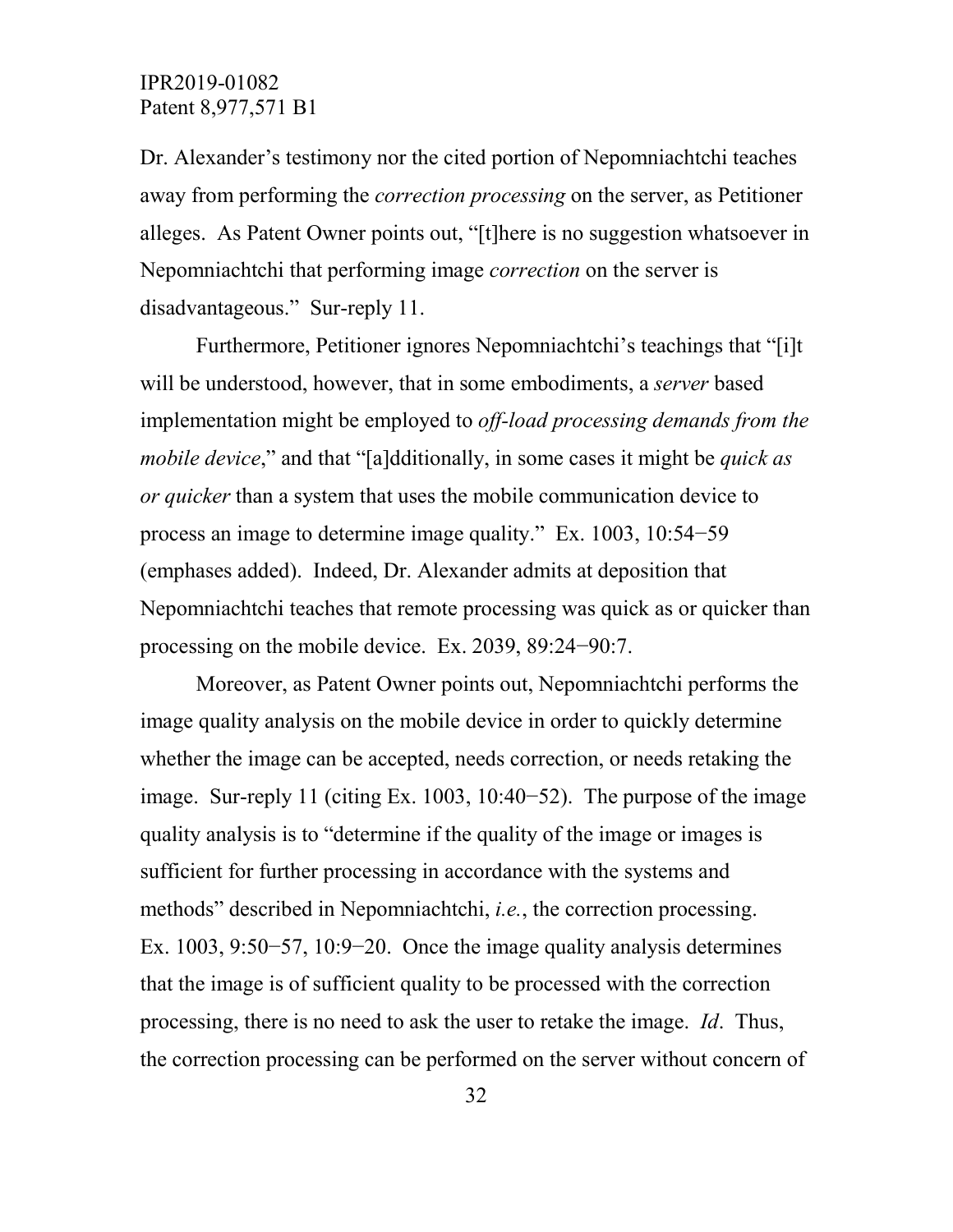whether the user has moved away from the check or begun performing other tasks. *Id*. Moreover, if the correction processing can correct the error, there also is no need to prompt the user to retake the image. Petitioner fails to recognize that Nepomniachtchi already teaches a solution to address the problem of requesting retakes at the server, by performing the image quality analysis on the mobile device.

Therefore, we are not persuaded by Petitioner's argument that Nepomniachtchi teaches away from its server embodiment. Reply 14. For the foregoing reasons, we also are not persuaded by Petitioner's argument that "the combination lowers the burden of the correction step" so that it would reduce the burden of the computation performed by the *mobile device*. Reply 12−14; *see also* Pet. 45−47; Ex. 1002 ¶¶ 99−101.

In addition, Petitioner ignores the additional burden on Nepomniachtchi's mobile device caused by implementing Yoon's monitoring and capturing features on the mobile device. Pet. 45−47. Dr. Alexander admits that one of ordinary skill in the art at the time of the invention would have been concerned with adding computational burden on the mobile device because it may lead to slower response times and user dissatisfaction. Ex. 1002 ¶ 100. Yet, Petitioner does not explain sufficiently why such an artisan would have been motivated to increase computational burden on Nepomniachtchi's mobile device by implementing Yoon's monitoring and capturing features. Pet. 45−47.

In its Reply, Petitioner argues that "[i]t is not true that combining Nepomniachtchi and Yoon would necessarily increase the computational burden on the mobile device," because Patent Owner's argument is based on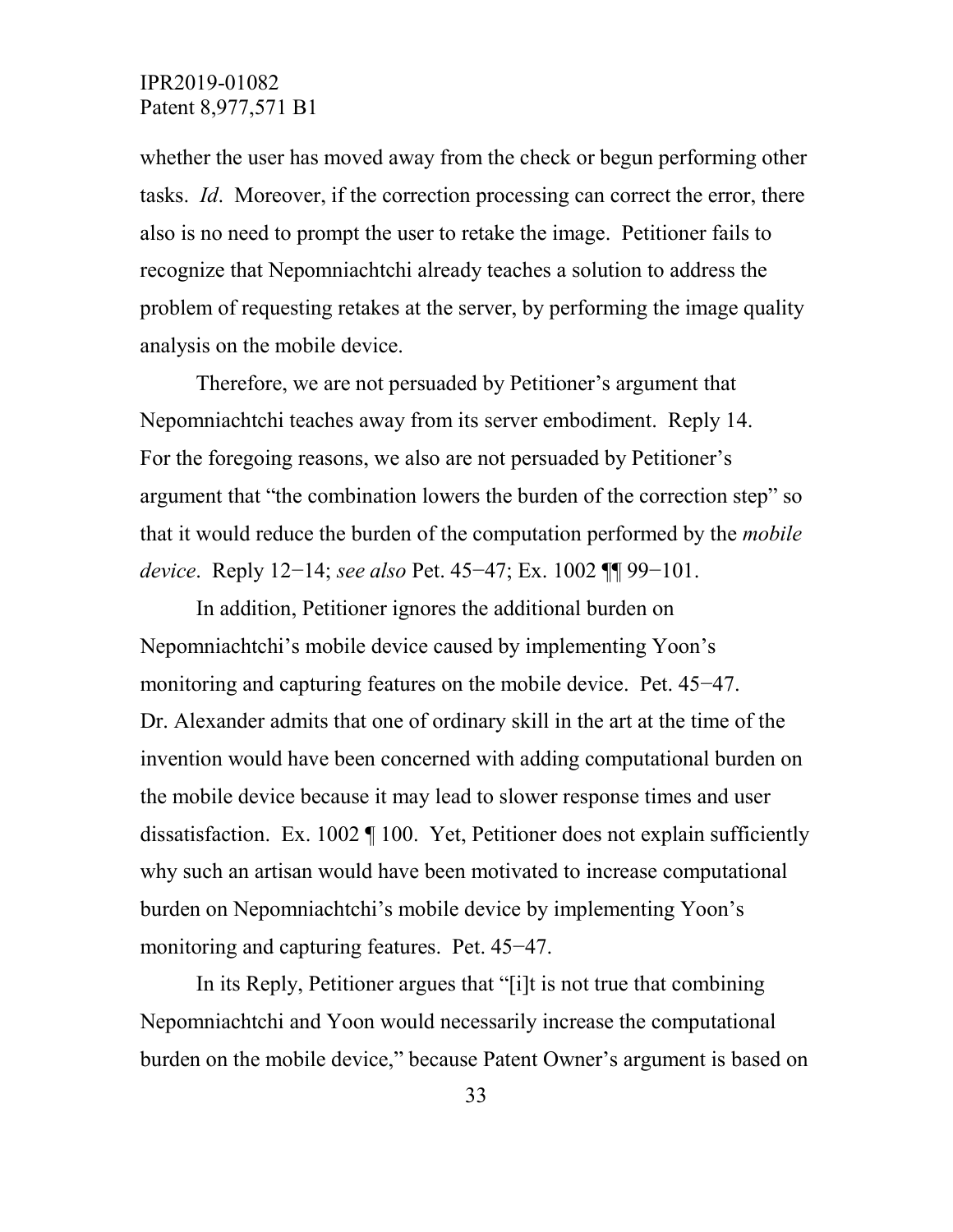the assumption that "the combined system must check the image for proper alignment thirty times a second," and that Patent Owner suggests "no reason why a [person of ordinary skill in the art (POSITA)] could not design the system to examine one single frame to provide feedback to the user." Reply 14−15 (citing PO Resp. 36, 41).

Petitioner's arguments are misplaced. Petitioner improperly attempts to shift the burden to the Patent Owner. "In an *inter partes* review, the burden of persuasion is on the petitioner to prove 'unpatentability by a preponderance of the evidence,' 35 U.S.C. § 316(e), and that burden never shifts to the patentees." *Dynamic Drinkware, LLC v. Nat'l Graphics, Inc.*, 800 F.3d 1375, 1378 (Fed. Cir. 2015). Even in the context of the burden of production, "no burden shifts from the patent challenger to the patentee . . . where the only issues to be considered are . . . whether there would have been a motivation to combine the prior art, and whether that combination would render the patented claims obvious." *In re Magnum Oil Tools Int'l, Ltd.*, 829 F.3d 1364, 1375−76 (Fed. Cir. 2016).

Petitioner also ignores Patent Owner's supporting evidence and Yoon's teachings. Notably, Mr. Mott, testifies that "incorporating Yoon's automatic capture techniques into Nepomniachtchi would add CPU overhead to the system," and "[i]n order to determine when to capture the check image, the system would have to monitor, in real-time, the quality of the check image in view." Ex. 2032 ¶ 30. Mr. Mott also testifies that "pre-capture check image quality analysis [in Yoon] is more computationally intensive than post-capture check image quality analysis [in Nepomniachtchi], because it must be performed *repeatedly* . . . , as opposed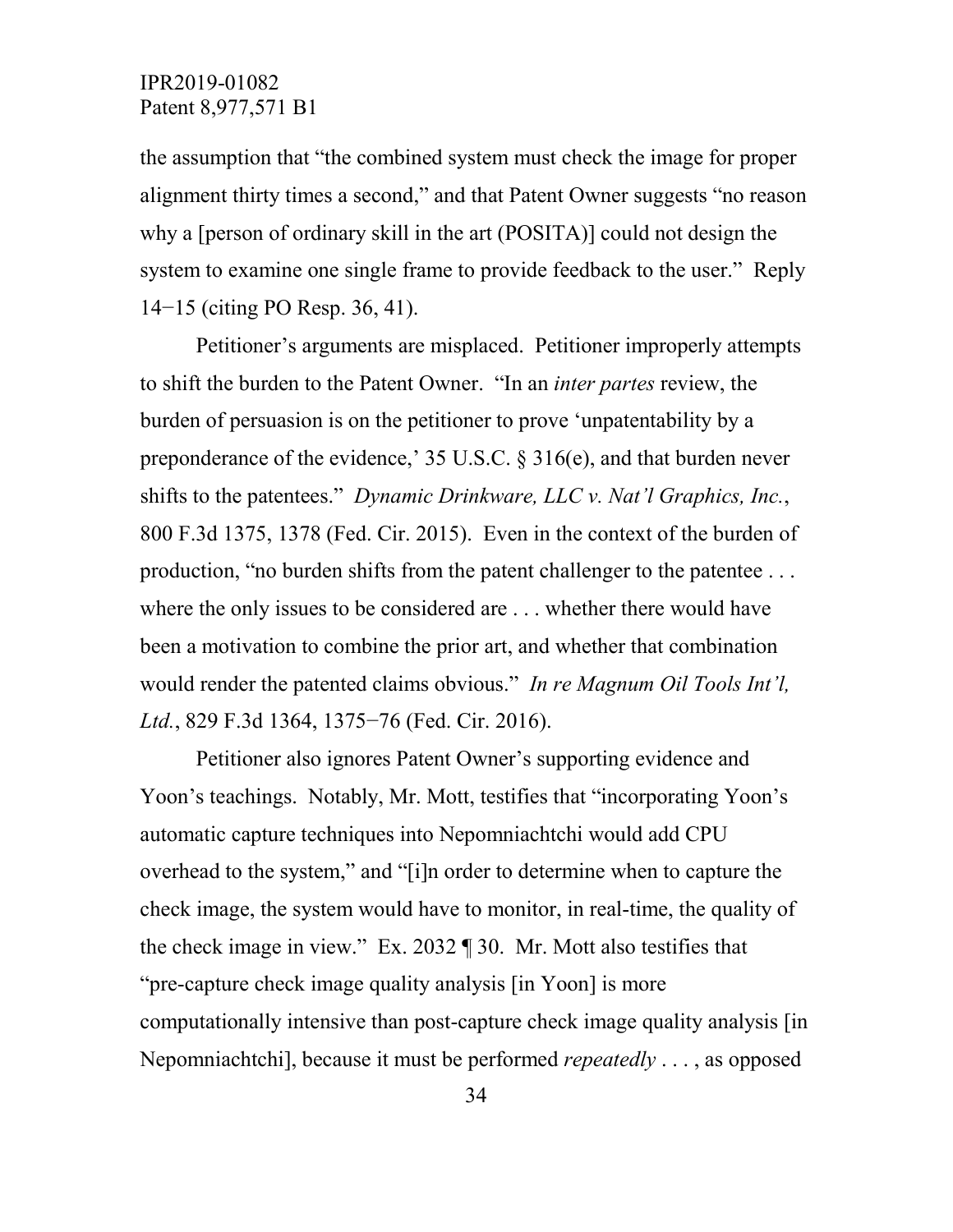to analyzing a single, captured check image." *Id*. (emphasis added). To be clear, Mr. Mott does not state that "this analysis *must* happen thirty times a second," but rather "*for example*, 30 times per second, when analyzing a 30 frames-per-second live camera preview." *Id*. (emphasis added).

We credit Mr. Mott's testimony (*id*.) as it is consistent with Yoon. Ex. 1005 ¶¶ 19−28, Figs. 2, 3A−3D. Notably, Yoon teaches "[t]he image processor 104 processes the digital data received from the camera unit 102 *in units of frames*, and outputs the result of processing to be appropriate for the characteristics and size of the display unit 106." *Id*. ¶ 21 (emphasis added). Yoon's terminal repeatedly checks whether the brightness is appropriate and whether the reference boundary lines coincide with the boundary lines of the business card, until the brightness is appropriate and all the reference boundary lines coincide with all the boundary lines of the business card. *Id*. ¶¶ 24−28, Figs. 2, 3A−3D.

In short, we are not persuaded by Petitioner's argument that Patent Owner's argument is based on the assumption that "the combined system must check the image for proper alignment thirty times a second." Reply 14−15.

Petitioner's argument that Patent Owner suggests "no reason why a POSITA could not design the system to examine one single frame to provide feedback to the user" is also misplaced. Reply 15. "Obviousness concerns whether a skilled artisan not only *could have made* but *would have been motivated to make* the combinations or modifications of prior art to arrive at the claimed inventions." *Belden Inc. v. Berk-Tek LLC*, 805 F.3d 1064, 1074 (Fed. Cir. 2015). In its Petition, Petitioner does not propose to modify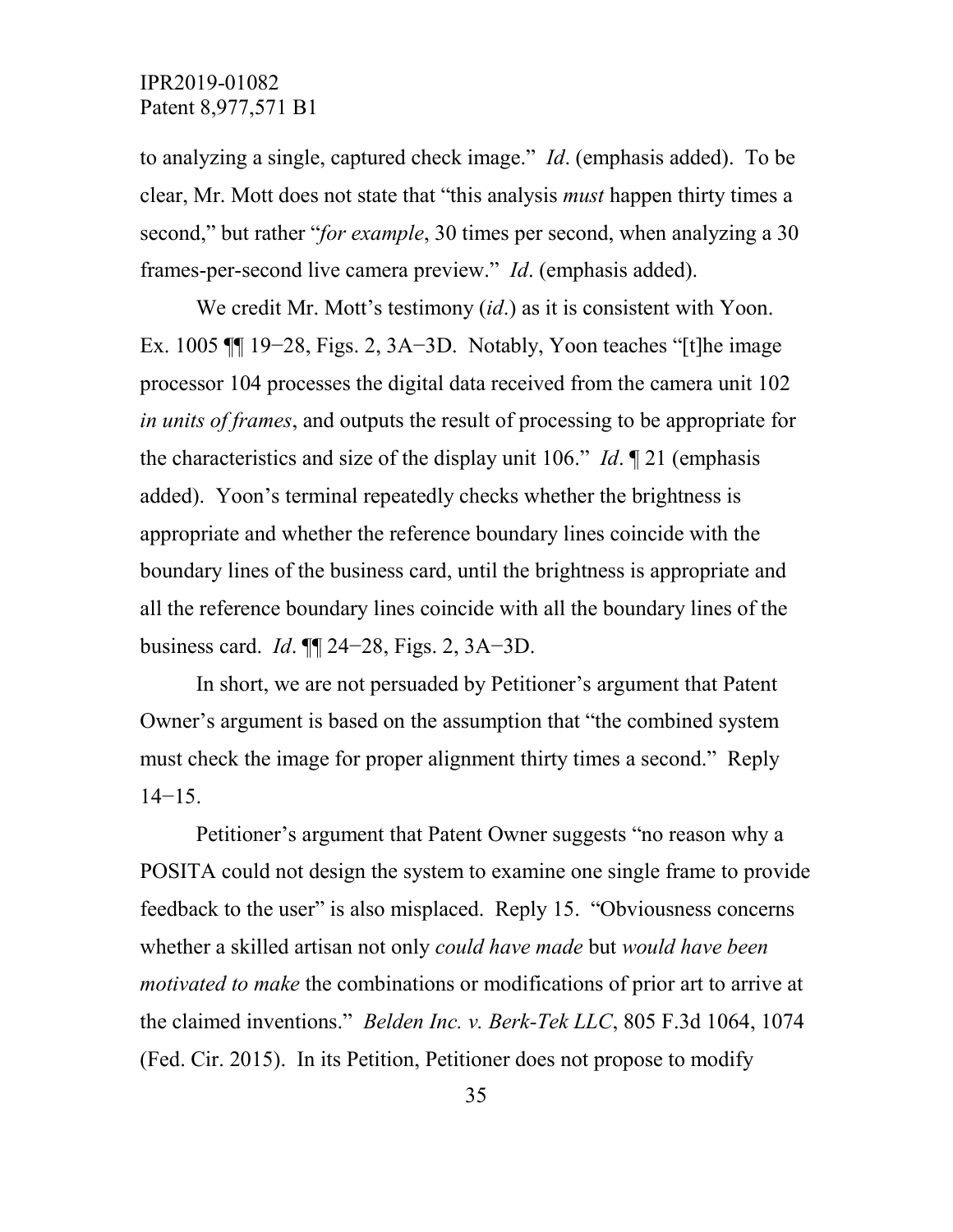Nepomniachtchi's system to examine one single frame to provide feedback to the user, much less articulates a motivation to make such a modification. Pet. 36−43, 45−47, 56. Petitioner's "one single frame" argument also contradicts Yoon's teaching—namely, "[t]he image processor 104 processes the digital data received from the camera unit 102 in *units of frames*." Ex. 1005 ¶ 21.

Neither Petitioner nor Dr. Alexander explains sufficiently how adding Yoon's monitoring and capturing features on Nepomniachtchi's mobile device would not necessarily increase the computational burden on the mobile device. Pet. 45−47; Ex. 1002 ¶¶ 99−101; Reply 14−15. As discussed above, we agree with Mr. Mott's testimony that such a modification would increase computational burden on the mobile device. Ex. 2032 ¶ 30. Therefore, we are not persuaded by Petitioner's argument that "[i]t is not true that combining Nepomniachtchi and Yoon would necessarily increase the computational burden on the mobile device." Reply 14−15.

In its Reply and during the oral hearing, Petitioner improperly and untimely introduced several arguments for the first time. First, Petitioner argues for the first time that "[t]his fact" that the combination lowers the burden of the correction step "is largely a matter of *common sense*" as "the combined system will lead to a *larger percentage* of properly aligned images being captured in the first place" and "[t]he fewer uses of the correction algorithm, the lower the computational burden." Reply 12−13 (emphases added). Second, Petitioner also argues for the first time that "the combination leads to greater computational efficiency . . . by moving the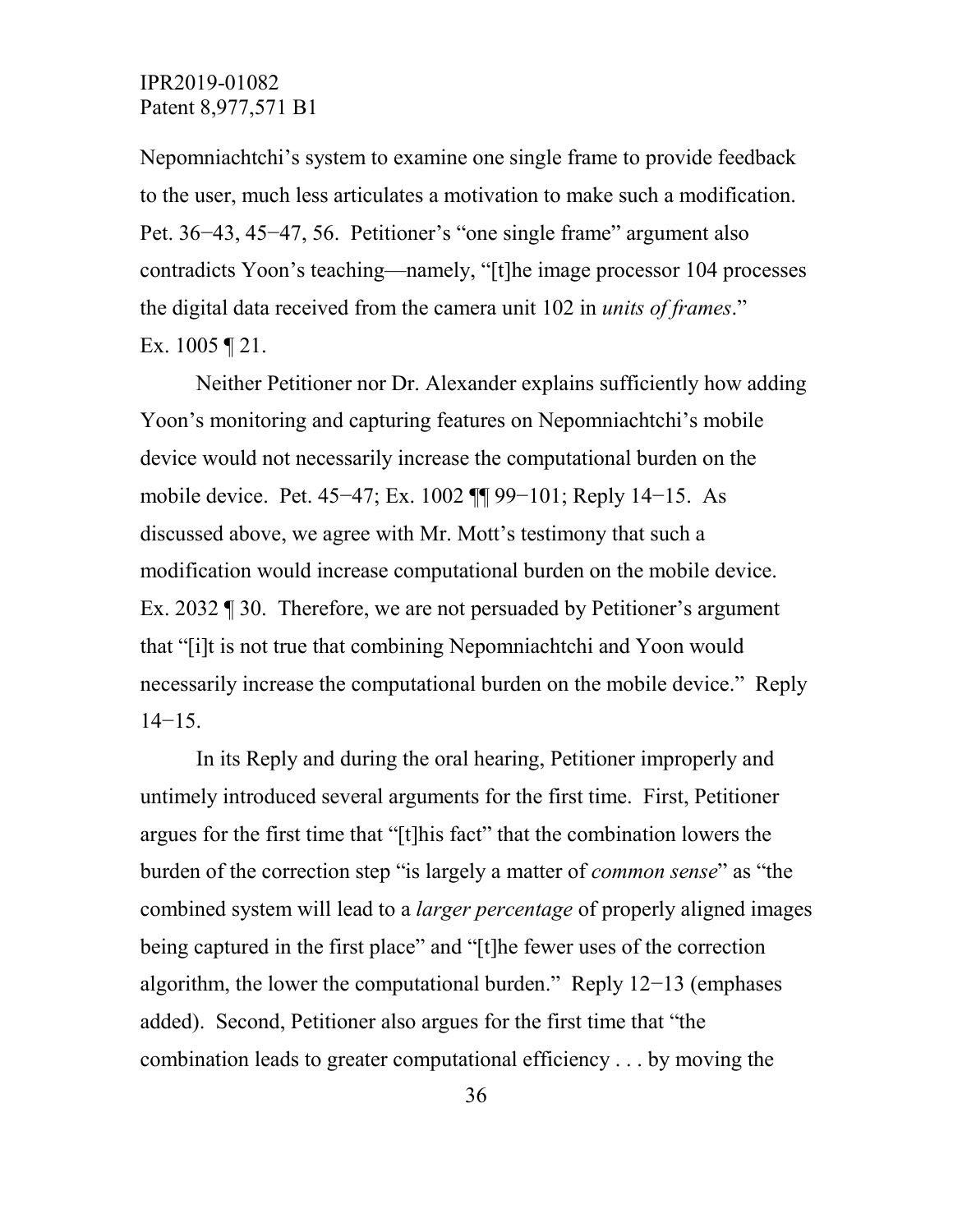image correction step *into the user's brain*," citing Dr. Alexander's deposition testimony for support. *Id*. at 13 (citing Ex. 2039, 98:11−99:22 (testifying that "the user corrects misalignment by adjusting the position and orientation of the physical copy to fit the alignment guide")) (emphasis added). Third, during oral hearing, Petitioner repeated those new arguments and, for the first time, argued that the combination "would be a *hybrid system* that offers to the user the option of either manual capture or automatic capture," and that "the auto capture would occur once the *user's brain* has *decided* what needs to be done to *satisfy the monitoring criterion*." *See, e.g.*, Tr. 15:18−18:15, 27:20−25, 79:24−80:14; Ex. 1051, 27 (Petitioner's Demonstratives) (emphases added).

At the outset, neither the Petition nor Dr. Alexander's original Declaration includes an explanation as to "the combined system will lead to a *larger percentage of properly aligned images* being captured in the first place," "moving the image correction step *into the user's brain*," or the combination "would be a *hybrid system* that offers to the user the option of either manual capture or automatic capture." Pet. 36−43, 45−47, 56; Ex. 1002 ¶¶ 99−101 (emphases added). Tellingly, Petitioner's improper new arguments and Dr. Alexander's deposition testimony suggest that the Petition itself lacks sufficient particularity as to how the prior art teachings were combined, and how the proposed combination would lead to greater computation efficiency, as alleged by Petitioner. Petitioner could have presented those arguments in its Petition, but chose not to.

We decline to consider those new arguments presented in its Reply and Dr. Alexander's deposition testimony that is presented to support those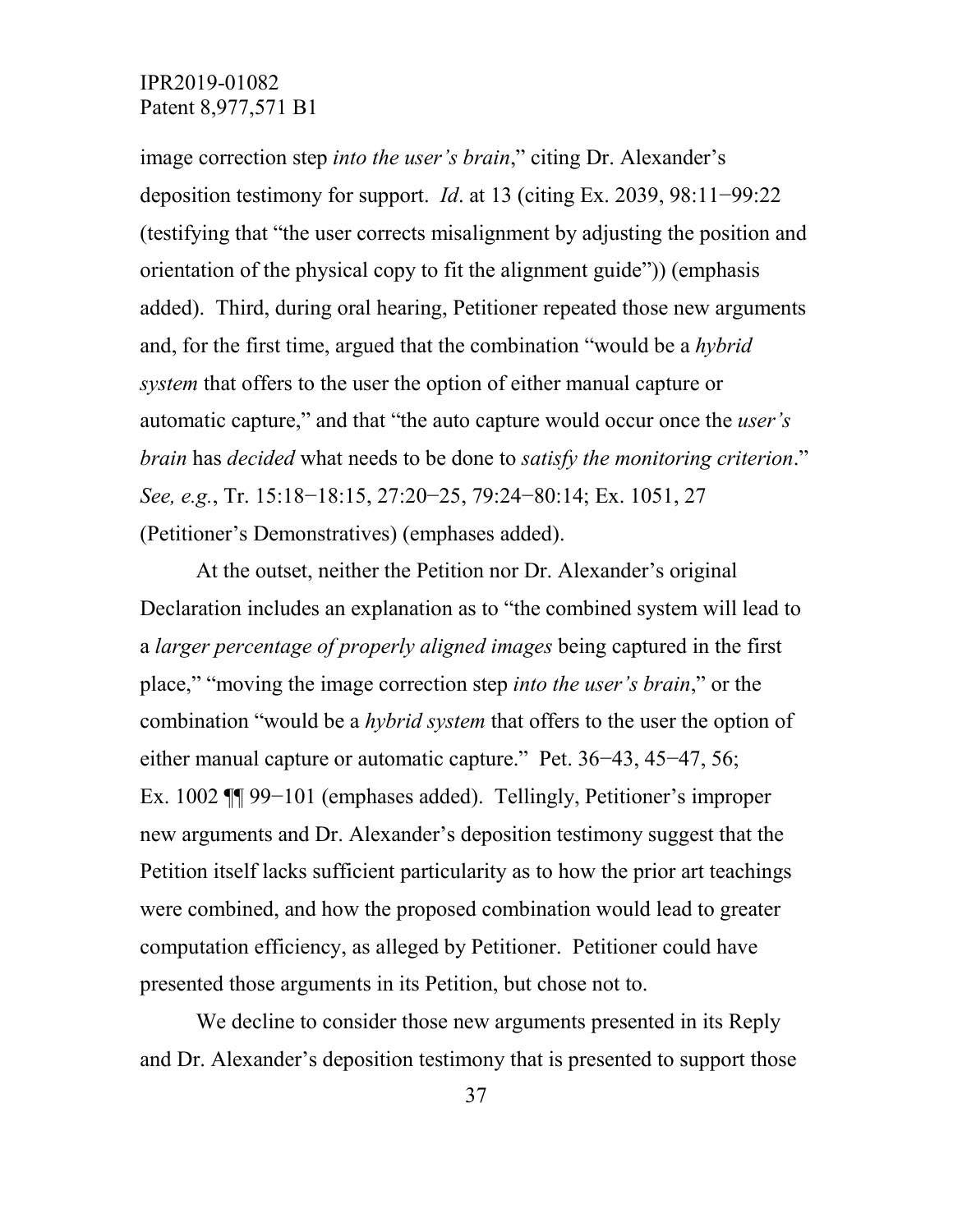new arguments, as they are improper under 37 C.F.R. § 42.23(b). *Intelligent Bio-Systems*, 821 F.3d at 1370 (holding that "the Board did not err in refusing the reply brief as improper under 37 C.F.R. § 42.23(b) because IBS relied on an entirely new rational to explain why one of skill in the art would have been motivated to combine Tsien or Ju with a modification of Zavgorodny"); *Acceleration Bay*, 908 F.3d at 775 (holding that "[t]he Board did not abuse its discretion in declining to consider the cited paragraphs in Dr. Karger's reply declaration" because "[t]he declaration raises a new obviousness argument for this limitation that could have been made in the petition"); CTPG 74.

We also decline to consider Petitioner's untimely arguments that the combination "would be a hybrid system that offers to the user the option of either manual capture or automatic capture," and that "the auto capture would occur once the user's brain has decided what needs to be done to satisfy the monitoring criterion." *See, e.g.*, Tr. 15:18−18:15, 27:20−25, 79:24−80:14; Ex. 1051, 27. As the Federal Circuit has held, the "Board was obligated to dismiss [the petitioner's] untimely argument . . . raised for the first time during oral argument." *Dell Inc. v. Acceleron, LLC*, 884 F.3d 1364, 1369 (Fed. Cir. 2018); *see also* CTPG 85 (stating that "no new evidence may be presented at the oral argument"); *id*. at 84 (stating that "[d]emonstrative exhibits used at the final hearing are aids to oral argument and not evidence" and they "cannot be used to advance arguments or introduce evidence not previously presented in the record").

Even if we were to consider those improper and untimely new arguments and Dr. Alexander's testimony, they still would be unavailing.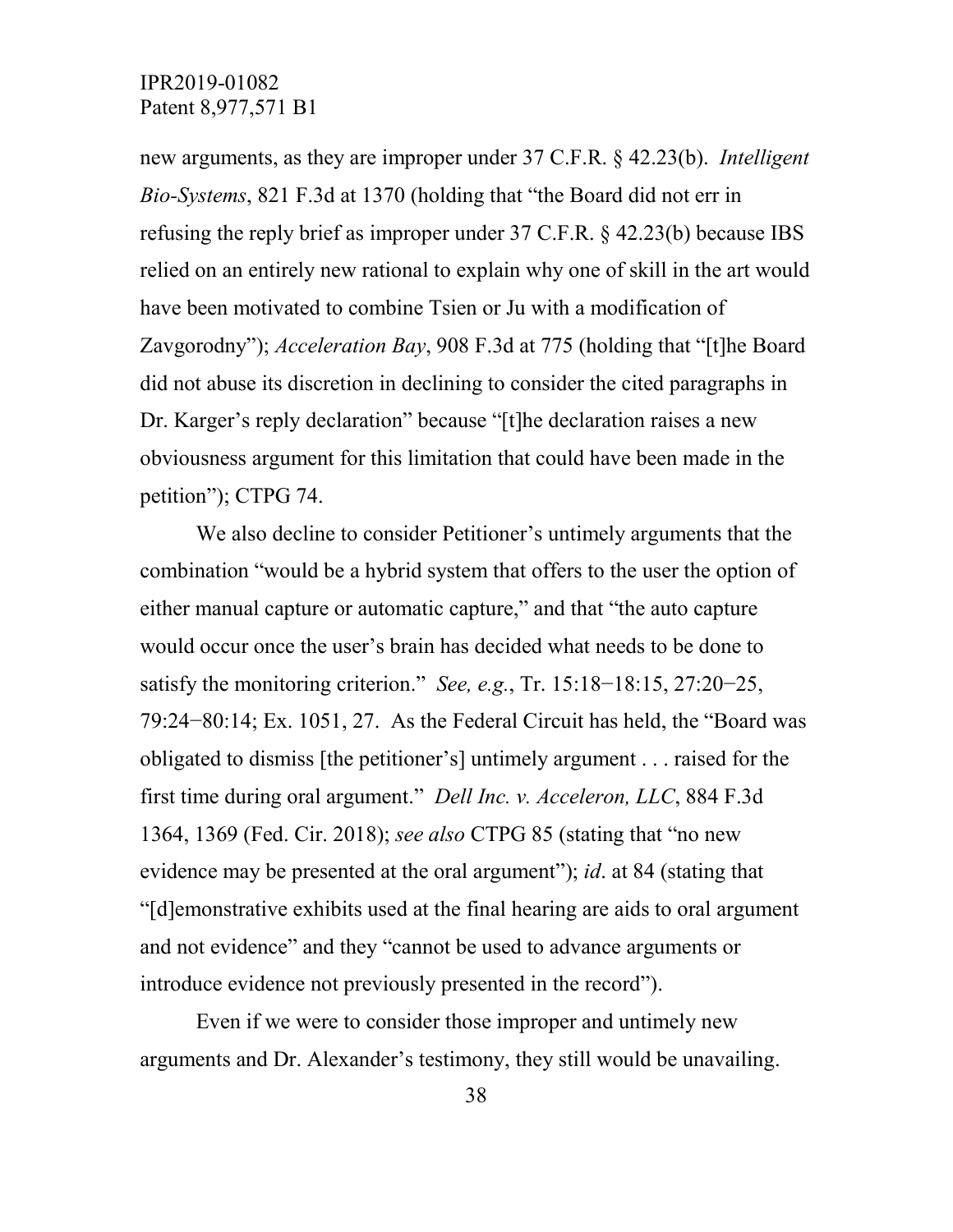Notably, Petitioner does not proffer any data or evidence to support its new argument that "the combined system will lead to a *larger percentage of properly aligned images*." Reply 10 (emphases added). It is well established that "arguments of counsel cannot take the place of evidence lacking in the record." *Estee Lauder Inc. v. L'Oreal, S.A.*, 129 F.3d 588, 595 (Fed. Cir. 1997); *see also In re Pearson*, 949 F.2d 1399, 1405 (CCPA 1974) (unsupported attorney argument in a brief cannot take the place of evidence). Moreover, "references to 'common sense' . . . cannot be used as a wholesale substitute for reasoned analysis and evidentiary support." *Arendi S.A.R.L. v. Apple, Inc.*, 832 F.3d 1355, 1362 (Fed. Cir. 2016).

As to Petitioner's new arguments that "the combination leads to greater computational efficiency . . . by moving the image correction step into the user's brain" and the combination "would be a hybrid system that offers to the user the option of either manual capture or automatic capture," and Dr. Alexander's deposition testimony that "the user corrects misalignment by adjusting the position and orientation of the physical copy to fit the alignment guide" (Reply 13; Ex. 2039, 98:11−99:22; Tr. 15:18−18:15, 27:20−25, 79:24−80:14; Ex. 1051, 27), they suggest that any computation efficiency gained in the combination would be the result of the *user using an alignment guide*, not Yoon's monitoring and auto-capturing features that are performed by the *processor* of the mobile device. Neither Petitioner nor Dr. Alexander explains with particularity how implementing Yoon's monitoring and auto-capturing features would increase computational efficiency.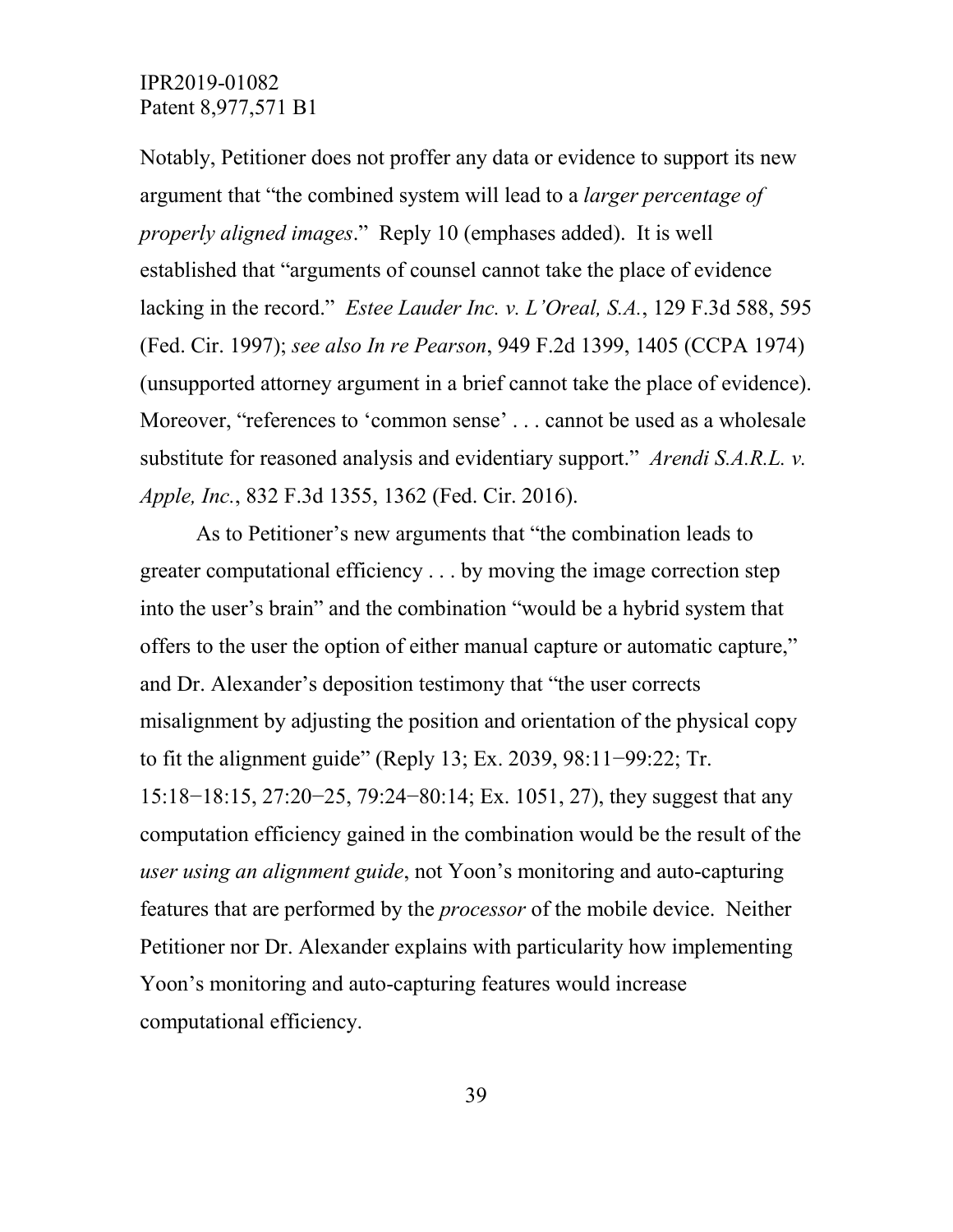Those new arguments and Dr. Alexander's deposition testimony also contradict Petitioner's original position advanced in the Petition. Petitioner makes clear in its Petition that the *processor* of the mobile device, not the user, performs the monitoring, determining, and capturing steps. Pet. 36−43, 45−47, 56. In its Petition, Petitioner argues that a person of ordinary skill in the art "would have been motivated to combine Nepomniachtchi and Yoon so that a mobile device would *automatically capture* an image of a check using Yoon's alignment guide." Pet. 45 (emphasis added). Hence, Petitioner's new arguments and Dr. Alexander's deposition testimony regarding that "it is the user"—not the processor—that "corrects misalignment by adjusting the position and orientation of the physical copy to fit the alignment guide" do not support Petitioner's position that a relevant artisan would have been motivated to add Yoon's monitoring and auto-capturing features on the mobile device in Nepomniachtchi.

Moreover, as discussed above, we are not persuaded by Petitioner's argument that "the combination lowers the burden of the correction step." Reply 12. Any reduction of the correction processing performed on the server would result in an efficiency gain on the *server*, not the mobile device. Petitioner also admits that "the proposed combination here is *additive*, it does not replace Nepomniachtchi's correction algorithm with Yoon's pre-capture feedback." Reply 11. Petitioner fails to articulate a reasoned explanation why a relevant artisan would have been motivated to add Yoon's monitoring and capturing features, which would increase the burden on the mobile device, in order to reduce the correction processing performed on the *server*. *In re Nuvasive*, 842 F.3d 1376, 1382 (Fed. Cir.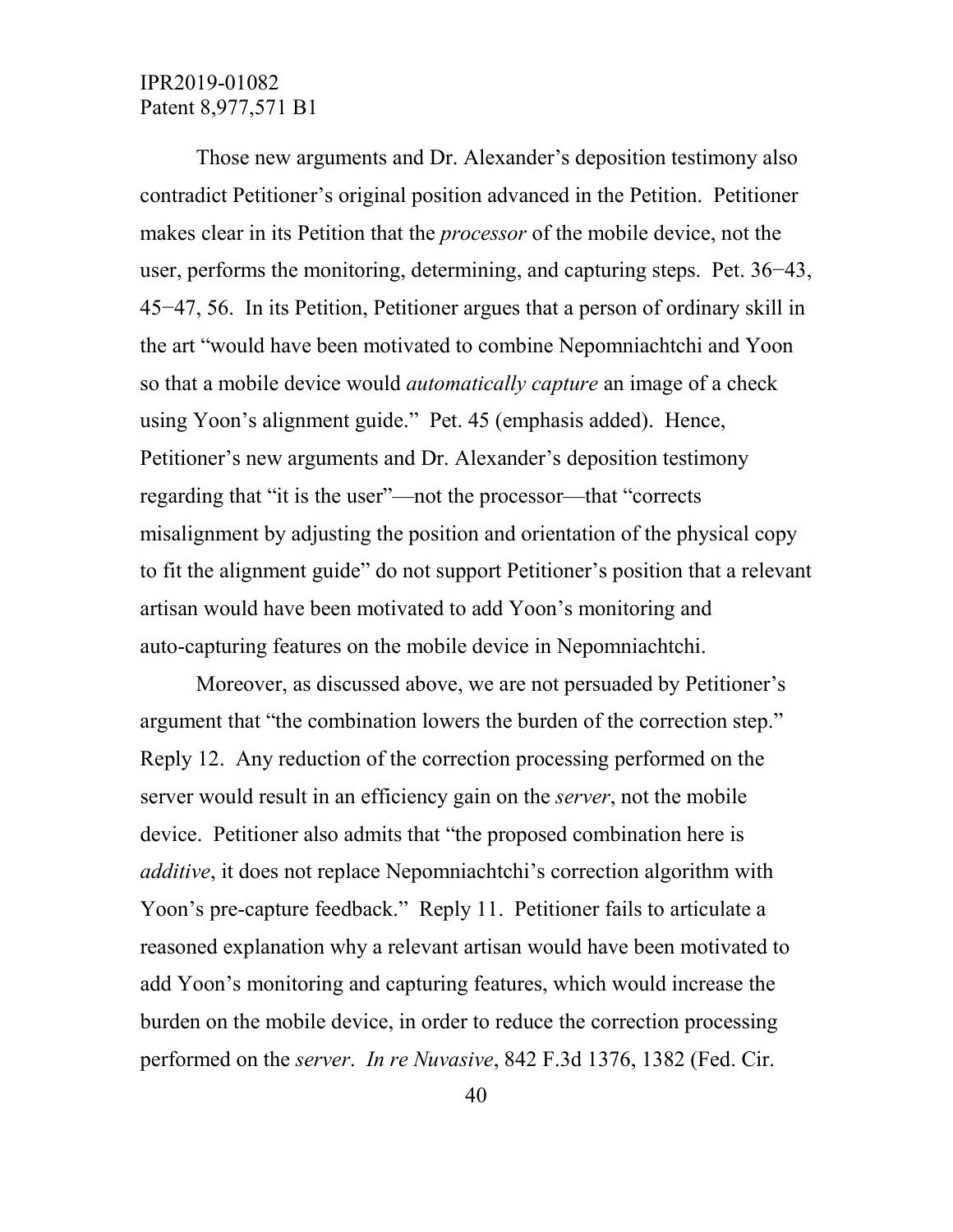2016) (requiring a reasoned explanation why the additional information would benefit an ordinarily skilled artisan in an obviousness determination).

More importantly, Petitioner does not explain, nor do we discern, why a person of ordinary skill in the art would have moved the correction processing to the *mobile device*, and then would have been motivated to minimize the need for this algorithm and to add Yoon's monitoring and capture features on the *mobile device*, as Petitioner alleges (Pet. 45−47). Petitioner's argument amounts to nothing more than impermissible hindsight. *KSR,* 550 U.S. at 421 (The fact finder must be aware "of the distortion caused by hindsight bias and must be cautious of arguments reliant upon *ex post* reasoning.") (citing *Graham*, 383 U.S. at 36 (warning against a "temptation to read into the prior art the teachings of the invention in issue")); *Mintz v. Dietz & Watson, Inc.*, 679 F.3d 1372, 1379 (Fed. Cir. 2012) ("[T]he need for *Graham* findings can be important to ward against falling into the forbidden use of hindsight."); *In re Warner*, 379 F.2d 1011, 1017 (CCPA 1967) (an obviousness analysis "may not . . . resort to speculation, unfounded assumptions or hindsight reconstruction to supply deficiencies in the factual basis").

For the foregoing reasons, Petitioner's argument that one of ordinary skill in the art would have been motivated to minimize the need for the correction processing is conclusory, not supported by Dr. Alexander's testimony or Nepomniachtchi's disclosure. Obviousness cannot be established "by mere conclusory statements; instead, there must be some articulated reasoning with some rational underpinning to support the legal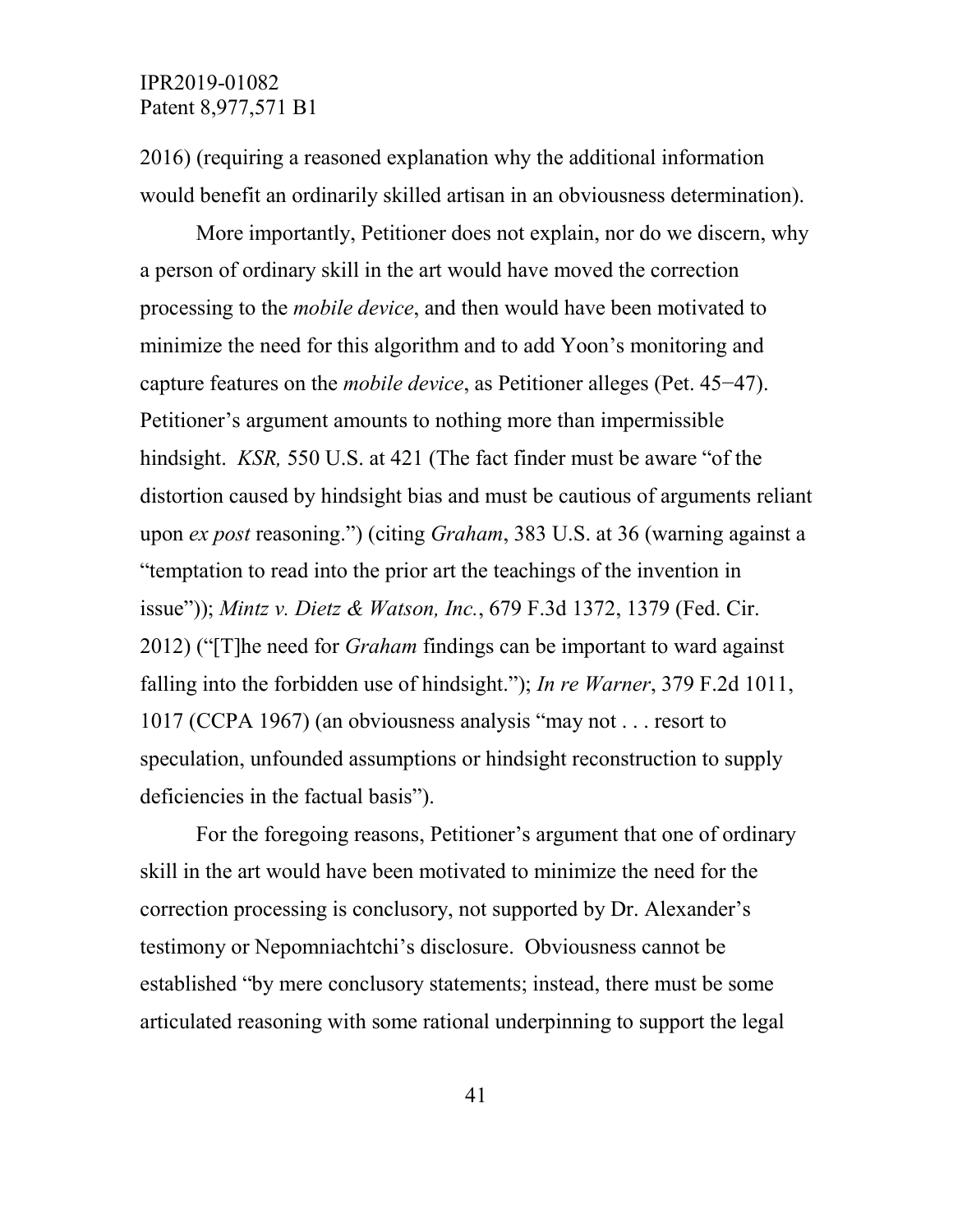conclusion of obviousness." *KSR*, 550 U.S. at 418 (quoting *In re Kahn*, 441 F.3d 997, 998 (Fed. Cir. 2006)).

# *b. The combination allegedly would ensure that the check was properly aligned*

In its Petition, Petitioner argues that a person of ordinary skill in the art would have been motivated to combine Nepomniachtchi and Yoon "to ensure that the check was properly aligned with the camera of the mobile phone when the picture of the check was taken." Pet. 45−47.

Patent Owner counters that the question "is not whether adding Yoon's *alignment guide* to Nepomniachtchi would result in better-aligned check images" because Petitioner's "theory is that the combination would '*automatically capture* an image of a check using Yoon's alignment guide.'" PO Resp. 42 (quoting Pet. 45).

We agree with Patent Owner and we are not persuaded by Petitioner's argument. It is well established that the reason for combining references in an obviousness analysis cannot focus on generic statements divorced from the prior art elements, such as the generic desire to "build something better" or to make it "more efficient, cheaper, or . . . more attractive to your customers." *ActiveVideo Networks, Inc. v. Verizon Comm'ns., Inc.*, 694 F.3d. 1312, 1328 (Fed. Cir. 2012).

Here, Petitioner concedes that Nepomniachtchi does not teach: (1) "projecting *an alignment guide* in the display of the mobile device," (2) "*monitoring the alignment* of the check with the alignment guide," and (3) "*automatically capturing an image* of the check when it was aligned with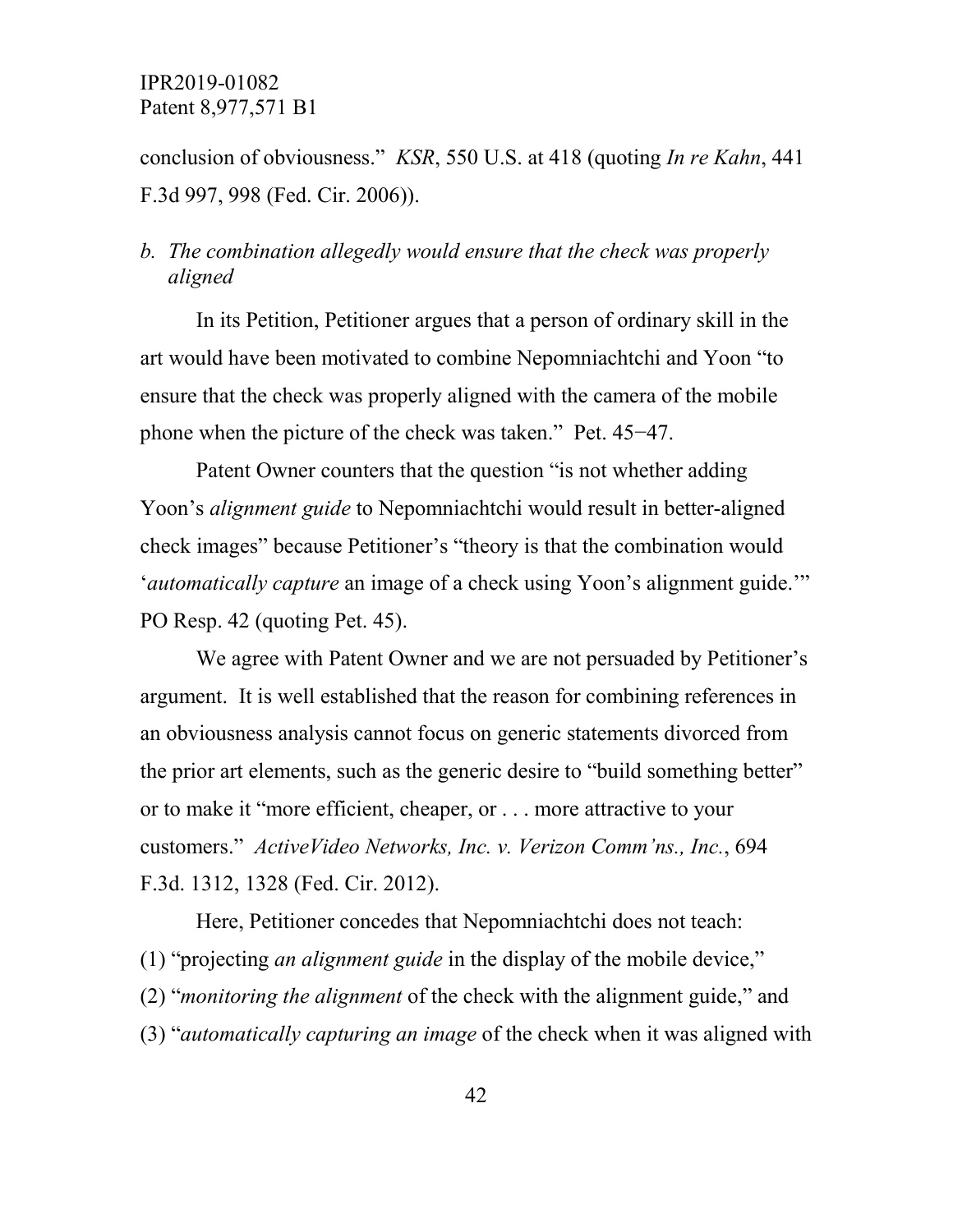the alignment guide." Pet. 45 (emphases added). Petitioner relies upon Yoon to teach "using a mobile device to perform all of these steps when capturing the image of a business card." *Id*. In particular, Petitioner relies upon Yoon to teach an alignment guide as well as "computer-readable instructions being executed by *a processor to monitor an image* of a document in a field of view of a camera of a mobile device with respect to monitoring criterion *using an image monitoring and capture module of the mobile device*," and "*to capture the image of the check* with the camera when the image of the check passes the monitoring criterion," as recited in claims 1 and 9. *Id*. at 36−43, 45−47, 56 (citing Ex. 1005 ¶¶ 19−22, 24−26, 28, Figs. 2, 3A, 3D) (emphases added).

Petitioner's alleged benefit "to ensure the check was properly aligned" is merely a generic statement for using an alignment guide. According to Petitioner, "the combination leads to greater computational efficiency . . . by moving the image correction step into the *user's brain*." Reply 13 (emphasis added). And Dr. Alexander testifies during cross-examination that it is the user who adjusts the position and orientation of the physical copy to fit the alignment guide. Ex. 2039, 98:11−99:22. Petitioner's argument and Dr. Alexander's testimony suggest that any computation efficiency gained in the combination would be a result of the alignment guide, not Yoon's monitoring and auto-capturing features.

Significantly, Petitioner does not explain with particularity why a relevant artisan would be motivated to add Yoon's monitoring and auto-capturing features to Nepomniachtchi's mobile device, which would increase the computation burden on the mobile device and may lead to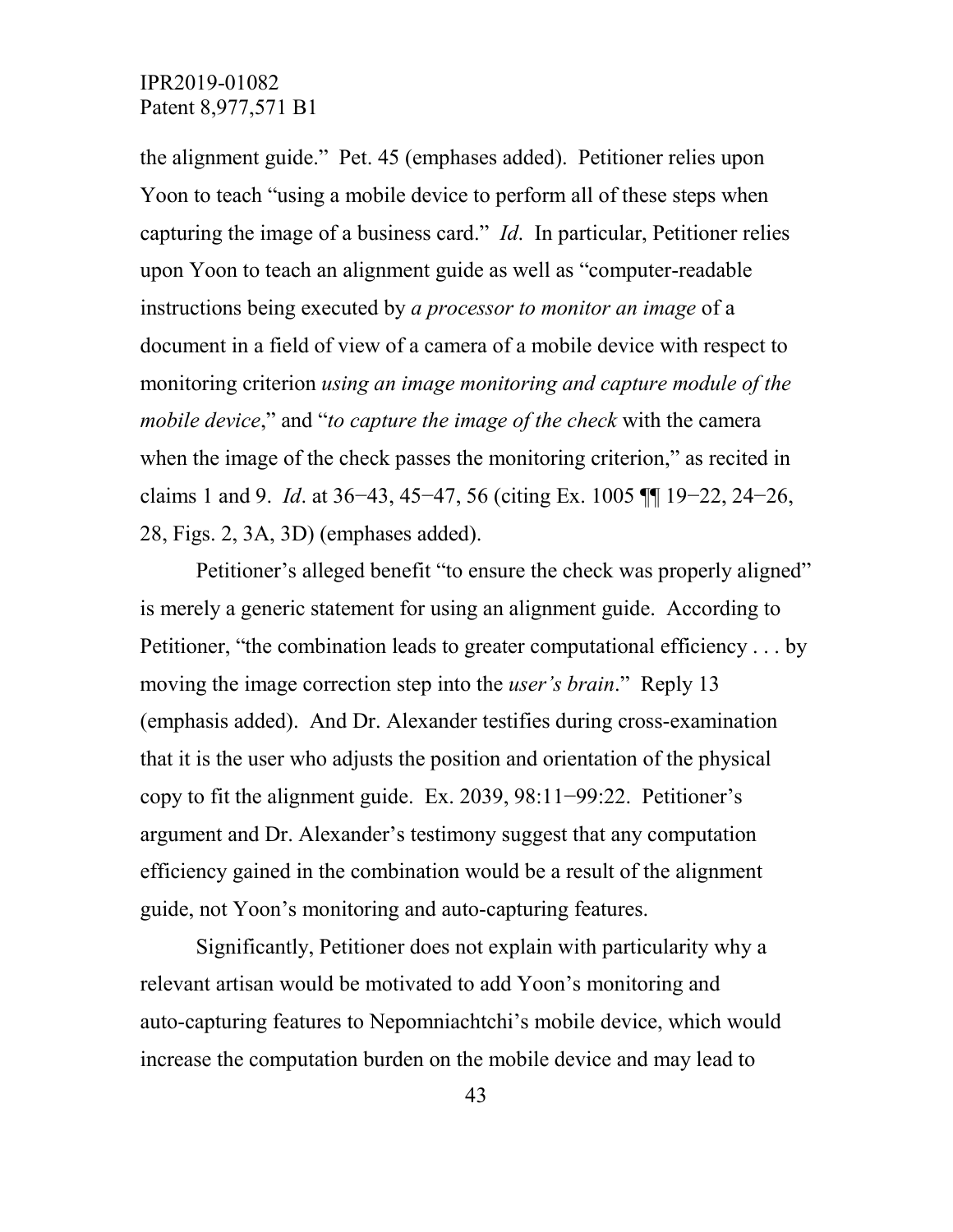slower response times and user dissatisfaction. Pet. 45−47. As discussed above, implementing Yoon's monitoring and capturing features on the mobile device in Nepomniachtchi also would increase the computation burden on the mobile device.

Mr. Mott testifies that "incorporating Yoon's automatic capture techniques into Nepomniachtchi would add CPU overhead to the system" and that "[i]n order to determine when to capture the check image, the system would have to monitor, in real-time, the quality of the check image in view." Ex. 2032 ¶ 30. Mr. Mott also testifies that "pre-capture check image quality analysis [in Yoon] is more computationally intensive than post-capture check image quality analysis [in Nepomniachtchi], because it must be performed *repeatedly* . . . , as opposed to analyzing a single, captured check image." *Id*. (emphasis added).

We credit Mr. Mott's testimony (*id*.), as it is consistent with Yoon. Ex. 1005 ¶¶ 19−22, 24−26, 28, Figs. 2, 3A, 3D. Notably, Yoon repeatedly checks whether the brightness is appropriate and whether "the reference boundary lines coincides with the boundary lines of the business card," until the brightness is appropriate and "all the reference boundary lines still coincide with all the boundary lines of the business card." *Id*.

Therefore, implementing Yoon's monitoring and capturing features on the mobile device in Nepomniachtchi would increase the computation burden on the mobile device. Dr. Alexander admits that a relevant artisan "would have understood that excessive computation performed on *a mobile device* would necessarily lead to slower than desirable response times and potential user dissatisfaction." Ex. 1002 ¶ 100 (emphasis added).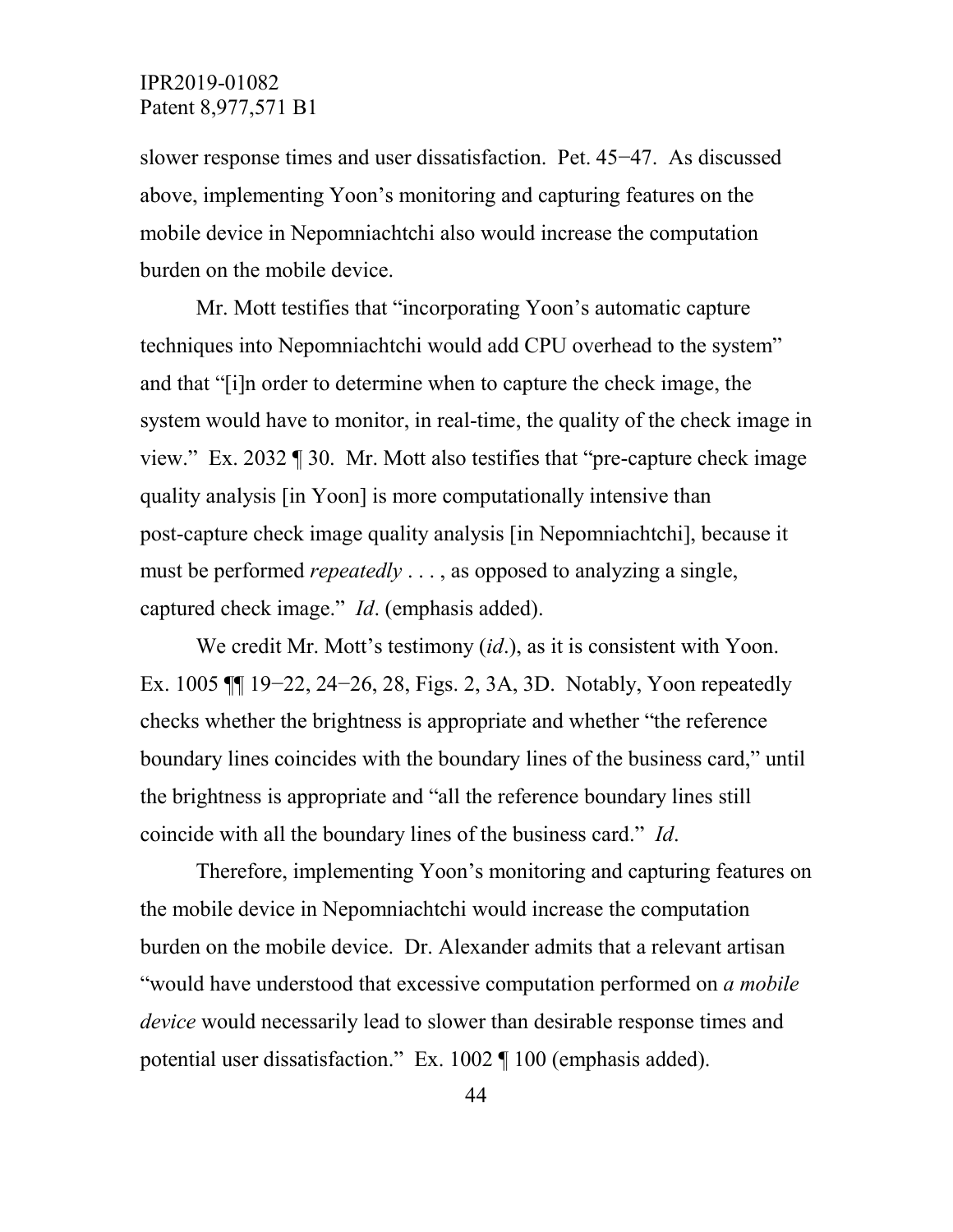In short, even if a relevant artisan would have been motivated to use Yoon's alignment guide, Petitioner fails to articulate with particularity why a relevant artisan would have been motivated to add Yoon's monitoring and capturing features to Nepomniachtchi's mobile device, which would increase the computation burden on the mobile device, and may lead to slower response times and user dissatisfaction. *See Nuvasive*, 842 F.3d at 1382. Petitioner's generic assertion "to ensure that the check was properly aligned" for using an alignment guide, without more, is insufficient as a motivation for implementing Yoon's monitoring and capturing features on Nepomniachtchi's mobile device. *See ActiveVideo*, 694 F.3d. at 1328.

In its Reply, Petitioner argues that "the petition also explains a POSITA 'would have been motivated to add to Nepomniachtchi the techniques of Yoon to solve for checks the same problems Yoon solved for business card,'" and that Patent Owner "has never even tried to rebut these other reasons for the combination." Reply 15 (citing Pet. 46).

Petitioner's argument is misplaced. "[T]he burden of proving invalidity in an IPR remains on the petitioner throughout the proceeding." *Fanduel Inc. v. Interactive Games*, 966 F.3d 1334, 1341 (Fed. Cir. 2020) (citing 35 U.S.C.  $\S 316(e)$ ). "[A] patentee technically has no 'burden' to do anything to defend the validity of its patent other than hold the patent challenger to its own burden of persuasion." *E.I. DuPont de Nemours & Co. v. Synvina C.V.*, 904 F.3d 996, 1008 (Fed. Cir. 2018).

In its Petition, Petitioner does not identify with particularity the problems or variance in Yoon that would motivate a relevant artisan to modify Nepomniachtchi, apart from "to obtain a good, well-aligned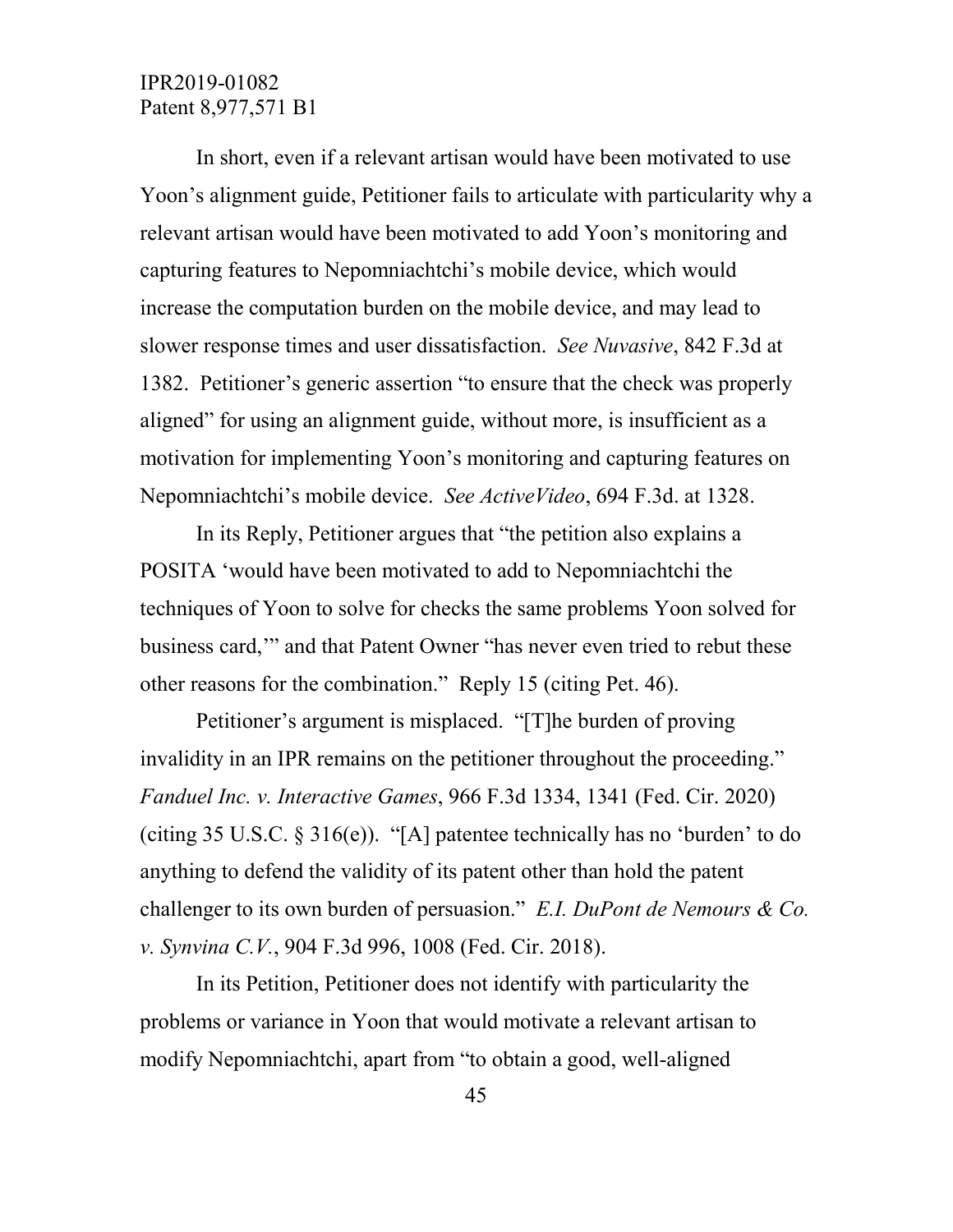photograph of a document." Pet. 46−47. "[T]o obtain a good, well-aligned photograph" essentially is the same as "to ensure that the check was properly aligned," which is nothing more than a generic statement for using an alignment guide. Such a generic statement is insufficient as a motivation for adding Yoon's monitoring and capturing features on Nepomniachtchi's mobile device, which would increase the computation burden on the mobile device and may lead to slower response times and user dissatisfaction. *See ActiveVideo*, 694 F.3d at 1328.

In its Reply, Petitioner also argues that Patent Owner "acknowledges that the combination offers a benefit (although USAA asserts it is 'marginal' and 'minimal')." Reply 10 (citing PO Resp. 50). However, Patent Owner's statement relied upon by Petitioner is silent as to implementing Yoon's monitoring and capturing features on Nepomniachtchi's mobile device. PO Resp. 50. Merely acknowledging the marginal benefit for adding an alignment guide is insufficient as a motivation for implementing Yoon's monitoring and capturing features on Nepomniachtchi's mobile device, which would increase the computation burden on the mobile device and may lead to slower response times and user dissatisfaction. *See ActiveVideo*, 694 F.3d at 1328.

In its Reply, Petitioner also argues that the fact "that Nepomniachtchi had alternative solutions does not mean it would not be beneficial to also include Yoon's solution, as the Board has recognized," citing to the Institution Decision for support. Reply 14 (citing Dec. 54).

Petitioner's reliance on our Institution Decision is misplaced. "[T]he decision to institute and the final written decision are 'two very different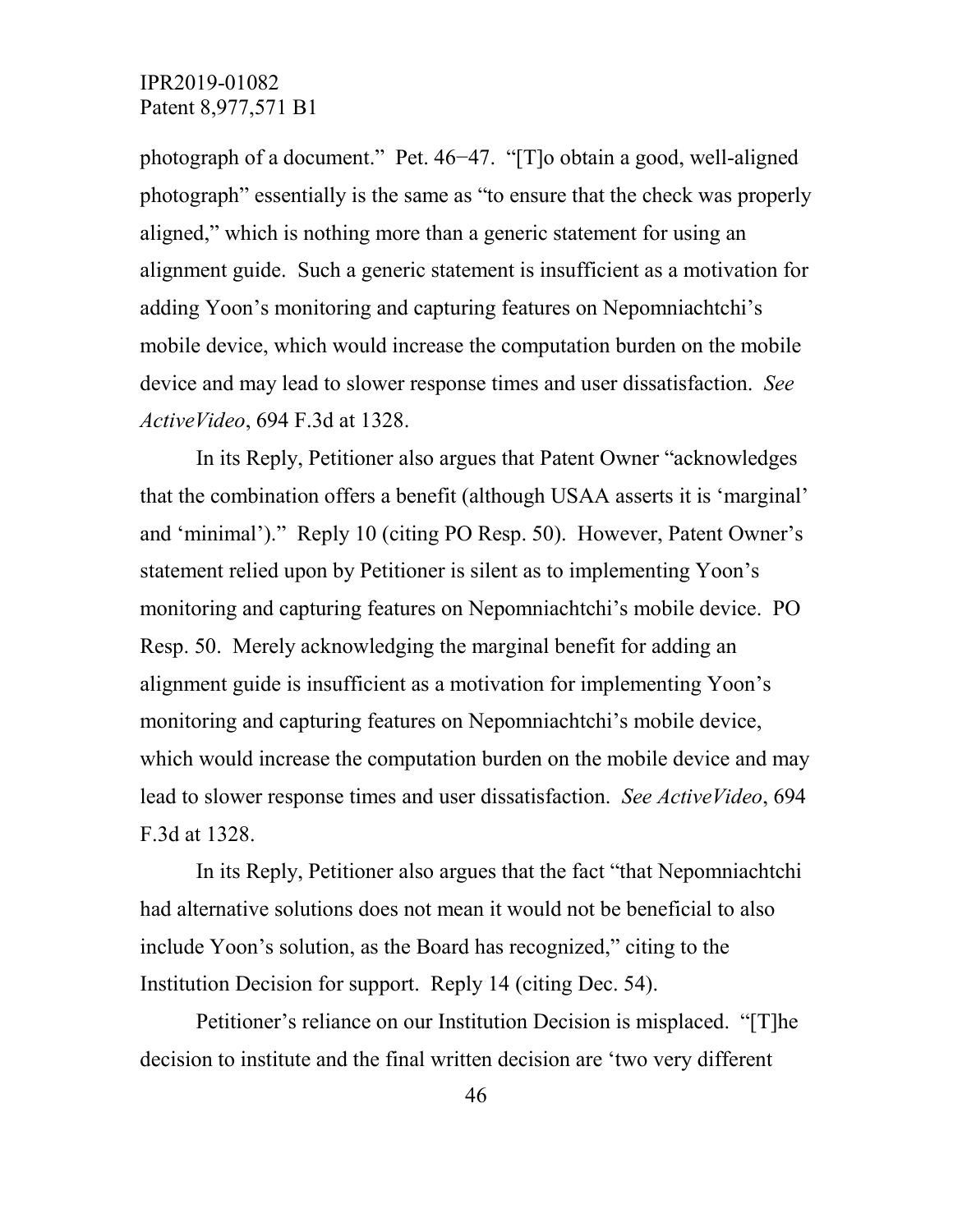analyses,' and each applies a 'qualitatively different standard.'" *Magnum Oil*, 829 F.3d at 1376 (quoting *TriVascular, Inc. v. Samuels*, 812 F.3d 1056, 1068 (Fed. Cir. 2016)); *also compare* 35 U.S.C. § 314(a), *with id*. § 316(e). "[T]he different standards of proof required to institute versus to invalidate permit the Board to adopt different views of the sufficiency of a petitioner's asserted obviousness arguments in its initial versus final decisions." *Fanduel Inc. v. Interactive Games*, 966 F.3d 1334, 1340 (Fed. Cir. 2020). "There is nothing inherently inconsistent about the Board instituting IPR on obviousness grounds and then ultimately finding that the petitioner did not provide preponderant evidence that the challenged claim was obvious." *Id*. "[T]he Board has an obligation to assess the question anew after trial based on the totality of the record." *Magnum Oil*, 829 F.3d at 1377.

More importantly, a generic statement for using an alignment guide, without more, is insufficient to explain why a relevant artisan would have been motivated to add Yoon's monitoring and capturing features on Nepomniachtchi's mobile device, which would increase the computation burden on the mobile device. Dr. Alexander admits that a relevant artisan "would have understood that excessive computation performed on a mobile device would necessarily lead to slower than desirable response times and potential user dissatisfaction." Ex. 1002 ¶ 100. As discussed above, Mr. Mott testifies that incorporating Yoon's features would add CPU overhead. Ex. 2032 ¶ 30. Based on the totality of this trial record, we determine that Petitioner has not met its burden to articulate a sufficient reason why an ordinarily skilled artisan would have been motivated to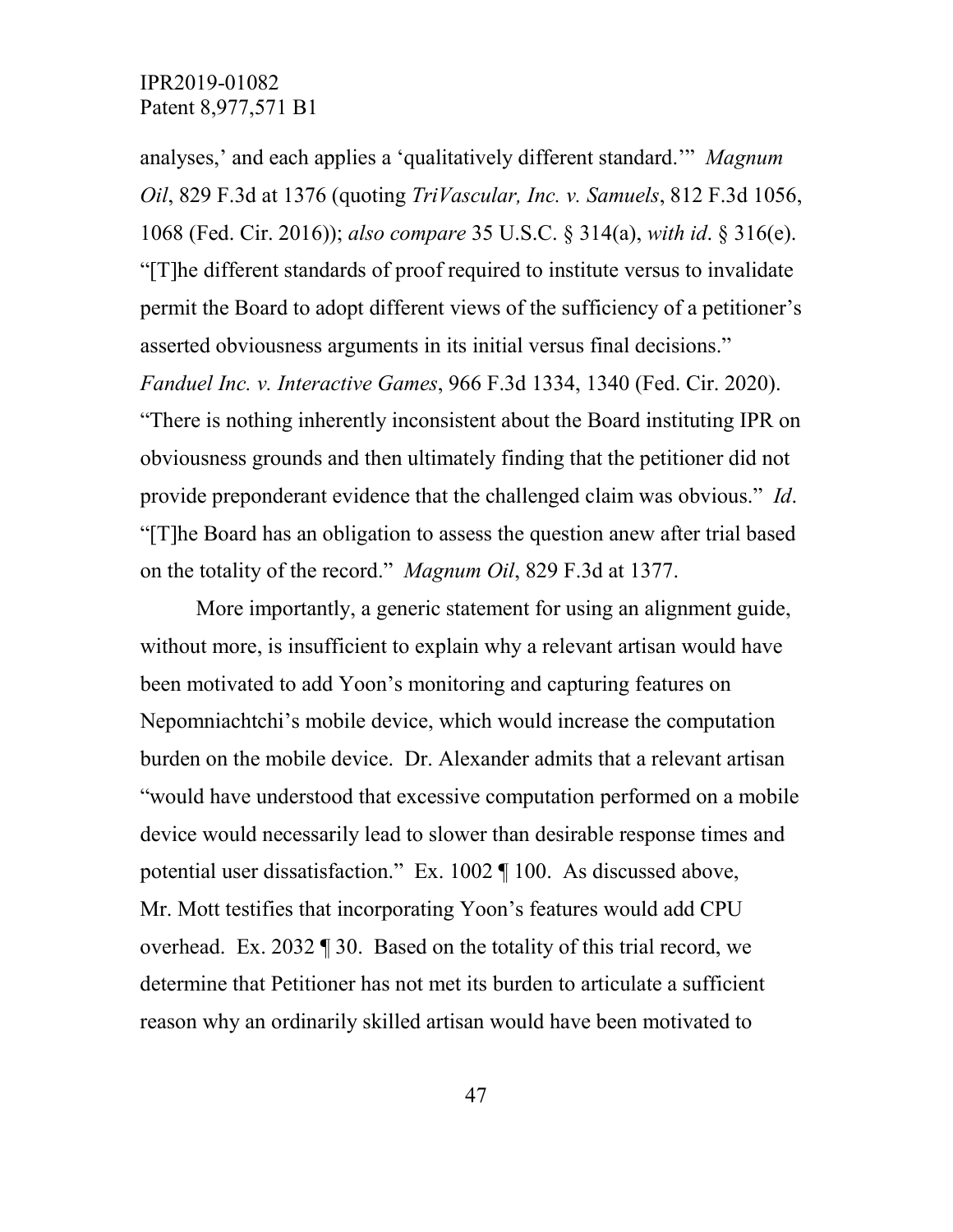implement Yoon's monitoring and capturing features on Nepomniachtchi's mobile device.

Petitioner also argues that a relevant artisan "would not have been discouraged from combining Nepomniachtchi and Yoon," and that Yoon addresses the image defects identified by Nepomniachtchi. Reply 16−19.

The mere fact that Yoon addresses the identified image defects, without more, does not explain why a relevant artisan would have been motivated to implement Yoon's monitoring and capturing features in Nepomniachtchi, which would increase the computation burden on the mobile device and may lead to slower response times and user dissatisfaction. As the Supreme Court has explained "[a] patent composed of several elements is not proved obvious by merely demonstrating that each of its elements was, independently, known in the prior art." *KSR*, 550 U.S. at 418. Moreover, "a conclusory assertion with no explanation is inadequate to support a finding that there would have been a motivation to combine" because "[t]his type of finding, without more, tracks the *ex post* reasoning *KSR* warned of and fails to identify and actual *reason* why a skilled artisan would have combined the elements in the manner claimed." *In re Van Os*, 844 F.3d 1359, 1361−62 (Fed. Cir. 2017) (citing *KSR*, 500 U.S. at 418, 421).

In sum, Petitioner fails to articulate why a relevant artisan would have been motivated to combine Nepomniachtchi and Yoon to arrive at the claimed invention. We are not persuaded by Petitioner's argument that a relevant artisan "would not have been discouraged from combining Nepomniachtchi and Yoon," and that Yoon addresses the image defects identified by Nepomniachtchi. Reply 16−19.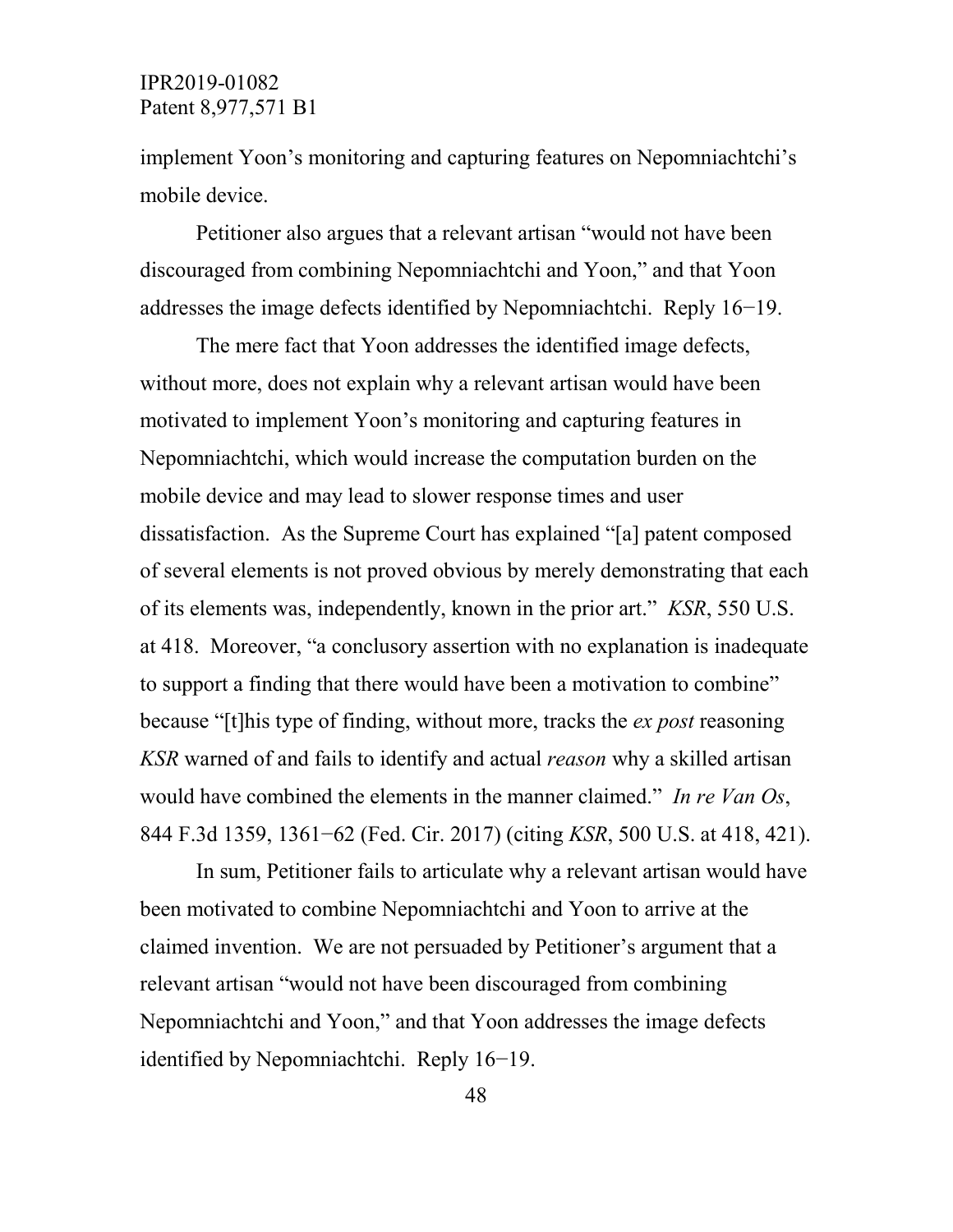Petitioner also argues that "a POSITA would have recognized that Nepomniachtchi's solution was inadequate," and, "[f]or example, images could be so poorly aligned that not even Nepomniachtchi's correction algorithm could fix them," citing to Dr. Alexander's cross-examination testimony for support. Reply 11 (citing Ex. 2039, 105:18−109:2 ("Nepomniachtchi cannot achieve perfection with his algorithms")).

However, Dr. Alexander's testimony merely addresses a question regarding image distortions. Ex. 2039, 105:18−109:2. Petitioner fails to consider that Nepomniachtchi as a whole already provides a solution that addresses image distortions. Nepomniachtchi teaches that the "perspective distortion may occur because an image is taken using a camera that is placed at an angle to a document rather than *directly above the document*," and "[w]hen directly above a rectangular document, it will generally *appear to be rectangular*." Ex. 1003, 8:39−43 (emphases added). Nepomniachtchi also discloses that the image is automatically mapped onto a rectangular bitmap in order to remove or decrease the perspective distortion. *Id*. at 8:54−63. Nepomniachtchi makes clear that its solution collectively includes: (1) utilizing the user's judgment (e.g., placing the camera directly above the document, rather than at an angle, to avoid image distortion) for the pre-capturing analysis; (2) performing the image quality analysis on the mobile device to quickly determine whether the image can be accepted, needs correction, or needs retaking while the user is still physically close to the document and before starting another task; and (3) performing the correction processing to "clean up the image by performing auto-rotate,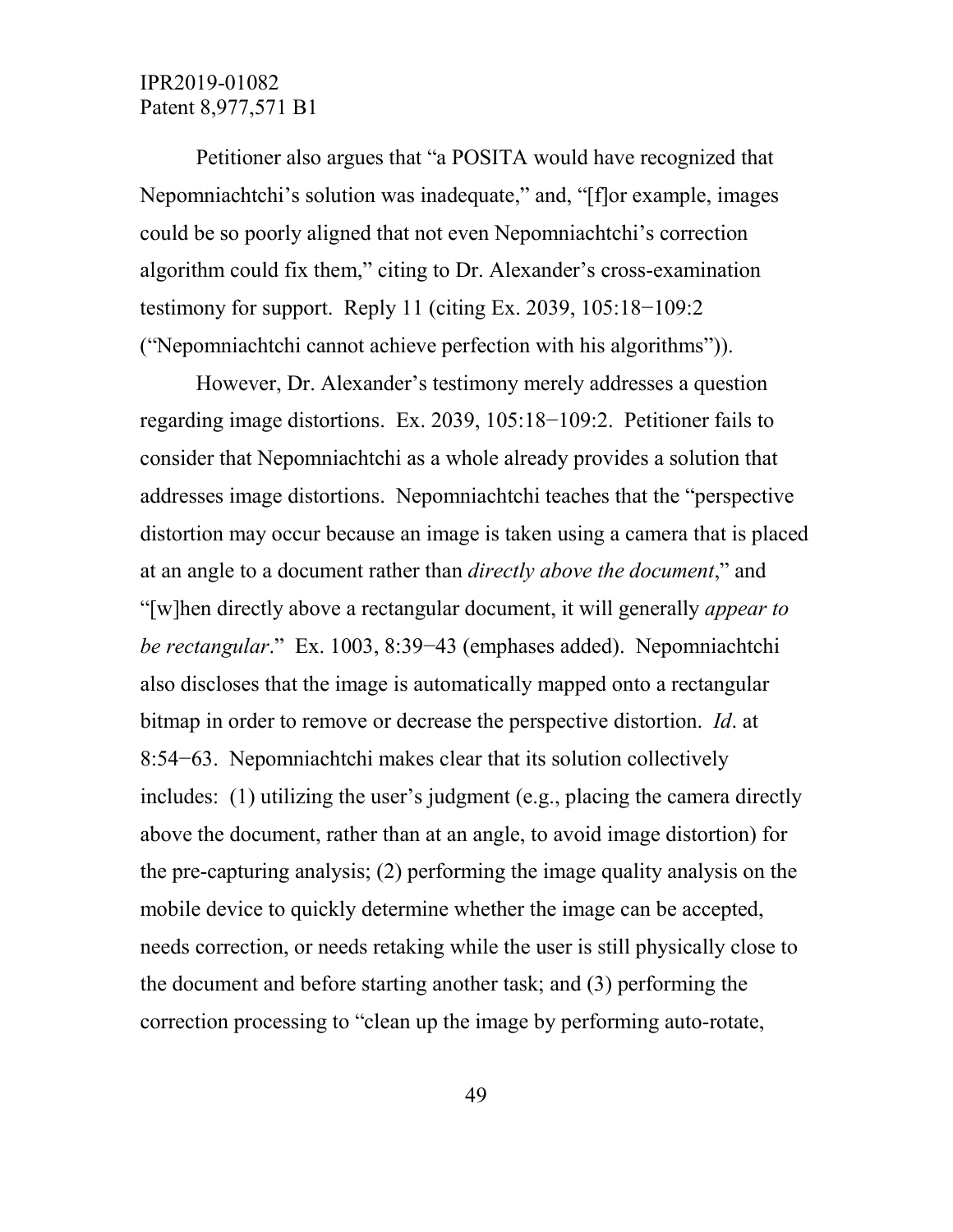de-skew, perspective distortion correction, cropping, etc." *Id*. at 7:55−57, 8:39−43, 8:54−63, 9:50−54, 10:9−20, 10:40−59, 11:29−30.

Neither Petitioner nor Dr. Alexander explains why the user would not have placed the camera directly above the document to avoid document distortion, as taught by Nepomniachtchi. Moreover, Dr. Alexander admits that, even using Yoon's alignment guide, the combination of Nepomniachtchi and Yoon was "not going to be 100 percent aligned because he allows a margin of error." Ex. 2039, 106:4−10. Dr. Alexander also admits that the user may correct "misalignment by adjusting the position and orientation of the physical copy to fit the alignment guide." *Id*. at 98:25−99:5. Hence, even if a relevant artisan would have been motivated to use an alignment guide, Petitioner and Dr. Alexander do not explain why such an artisan would have been motivated to add Yoon's monitoring and capturing features on Nepomniachtchi's mobile device, which would increase the computation burden on the mobile device and may lead to slower response times and user dissatisfaction. Therefore, we are not persuaded by Petitioner's argument that "a POSITA would have recognized that Nepomniachtchi's solution was inadequate." Reply 11.

For the foregoing reasons, Petitioner's generic assertion "to ensure that the check was properly aligned" for merely using an alignment guide is insufficient as a motivation for adding Yoon's monitoring and capturing features on Nepomniachtchi's mobile device, which would increase the computation burden on the mobile device and may lead to slower response times and user dissatisfaction. *See ActiveVideo*, 694 F.3d. at 1328; *Nuvasive*, 842 F.3d at 1382.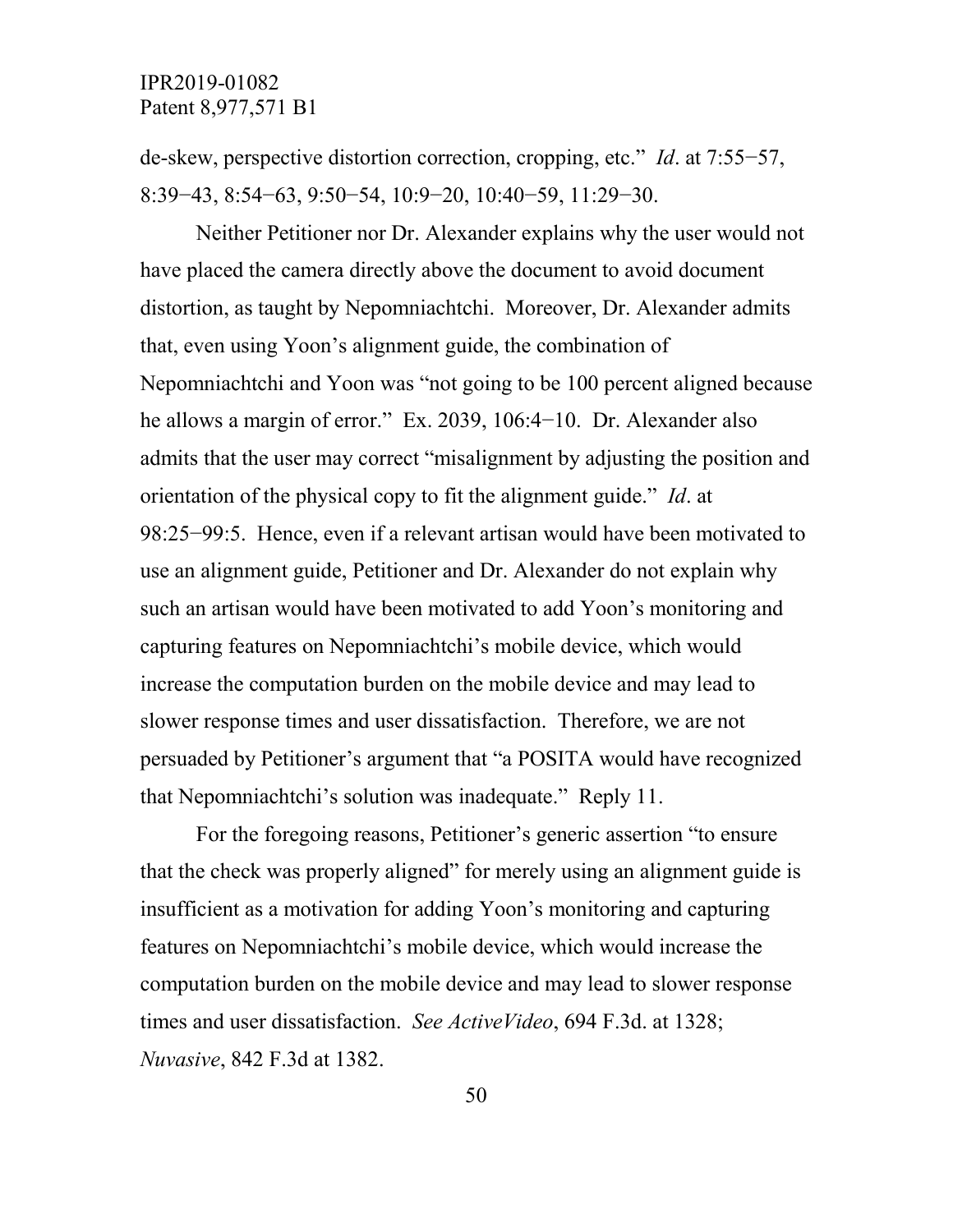#### *c. The combination allegedly would minimize the need for retake*

Petitioner argues that a person of ordinary skill in the art would have minimized the need for "prompting user to retake the photo," citing Dr. Alexander's testimony for support. Pet. 46 (citing Ex. 1002 ¶ 101).

Patent Owner counters that "the proposed combination would (a) not reduce these errors, as Nepomniachtchi already addresses them; and (b) introduce new, more problematic errors into the system." Sur-reply 15; *see also* PO Resp. 44−50.

We agree with Patent Owner and we are not persuaded by Petitioner's argument. At the outset, Petitioner's argument is conclusory. The cited portion of Dr. Alexander's Declaration (Ex. 1002 ¶ 101) proffers no explanation regarding minimizing the need for retake the images, let alone a reason why "prompting user to retake the photo" is a problem such that it would lead a person of ordinary skill in the art to implement Yoon's monitoring and capturing features on Nepomniachtchi's mobile device.

In its Reply, to support its argument, Petitioner directs our attention to Dr. Alexander's deposition testimony that states: "as a person of ordinary skill in the art, I would understand that improvements in alignment made *prior to capture* by Yoon would certainly affect Nepomniachtchi's need to reimage documents." Reply 15 (quoting Ex. 2039, 85:17−20) (emphasis added). However, Dr. Alexander was responding to the question "Do you know whether the Yoon *alignment guide* would actually improve the ability to read the MIRC line?" Ex. 2039, 85:14−16 (emphasis added). Dr. Alexander's testimony is silent as to why a relevant artisan would have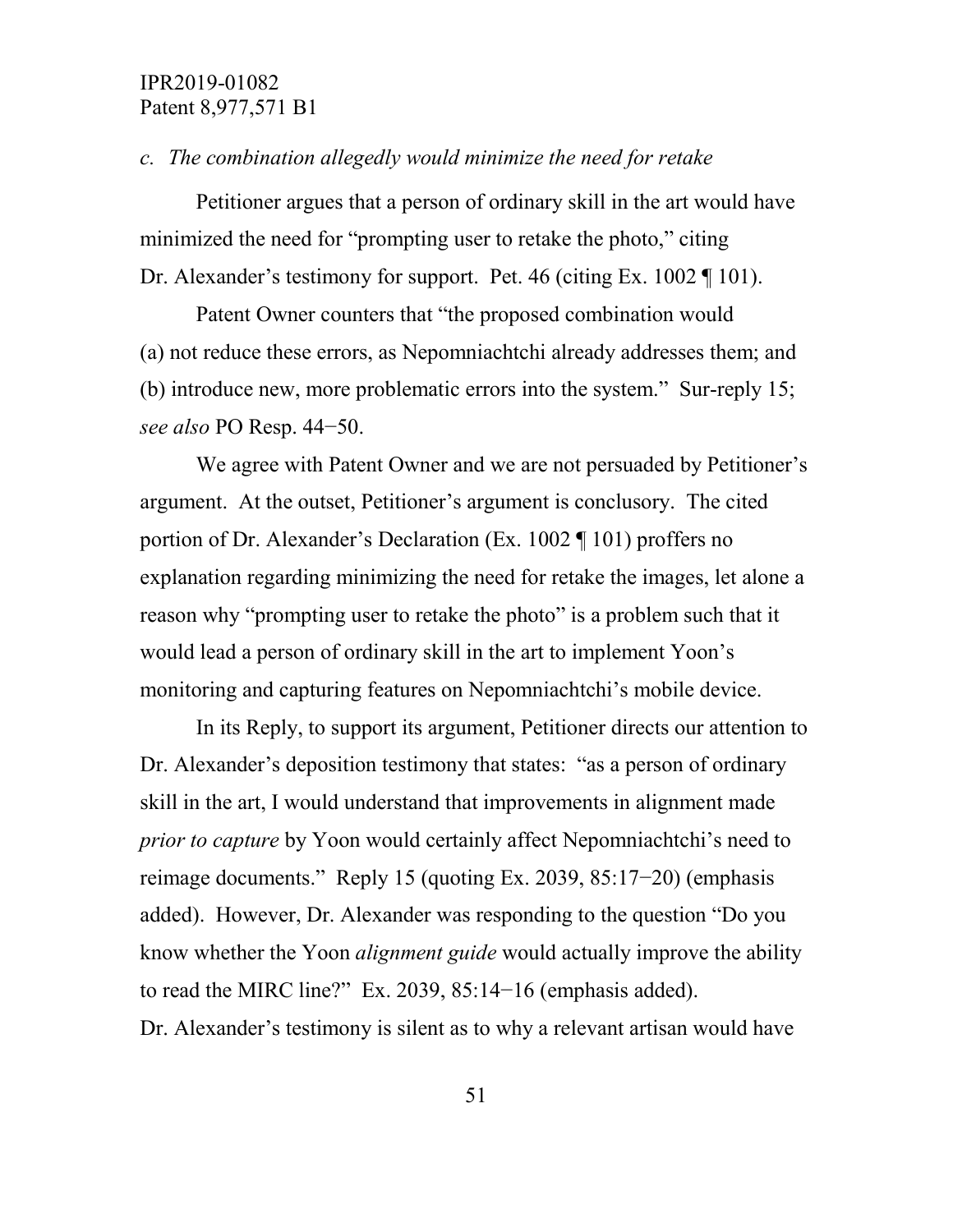been motivated to implement Yoon's monitoring and capturing features in a mobile device. *Id*.

At best, Dr. Alexander's deposition testimony provides a general reason to use an alignment guide. Such a generic statement for using an alignment guide, without more, is insufficient as a motivation for implementing Yoon's monitoring and auto-capturing features on Nepomniachtchi's mobile device. *See ActiveVideo*, 694 F.3d. at 1328.

Therefore, neither Dr. Alexander's original Declaration nor his deposition testimony supports Petitioner's argument that a person of ordinary skill in the art would have minimized the need for "prompting user to retake the photo." They also do not support Petitioner's position that such an artisan would have been motivated to add Yoon's monitoring and capturing features on Nepomniachtchi's mobile device, which would increase the computation burden on the mobile device. Dr. Alexander admits that such an artisan "would have understood that excessive computation performed on a mobile device would necessarily lead to slower than desirable response times and potential user dissatisfaction." Ex. 1002 ¶ 112.

In sum, Petitioner's argument that a person of ordinary skill in the art would have minimized the need for "prompting user to retake the photo" is conclusory, not supported by Dr. Alexander's testimony or any evidence of record. Pet. 41. An argument of counsel is not evidence. *See Icon Health & Fitness, Inc. v. Strava, Inc.*, 849 F.3d 1034, 1042–48 (Fed. Cir. 2017) (holding that attorney argument is not evidence and the Board's adoption of petitioner's brief did not "transform [the petitioner's] attorney argument into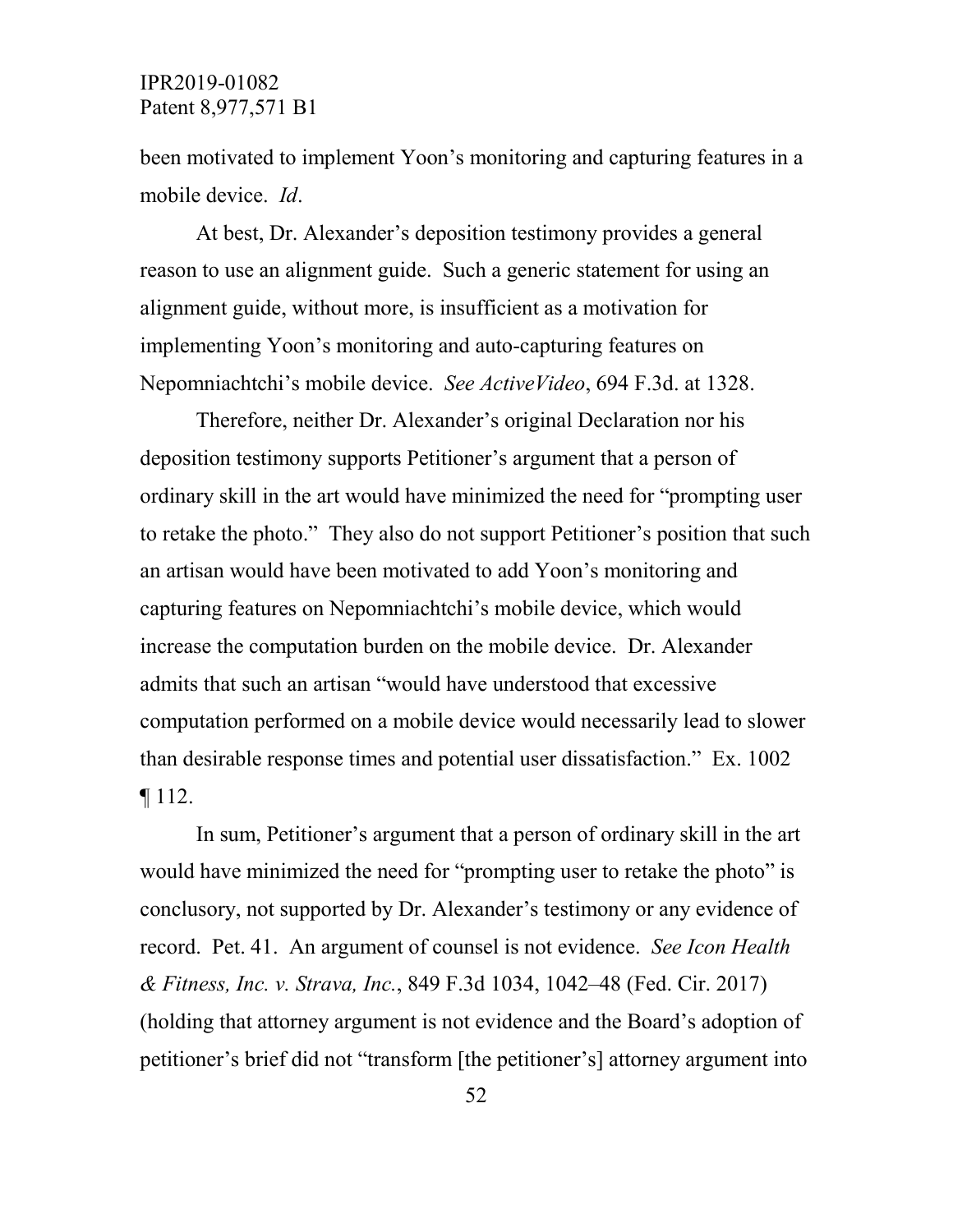factual findings or supply the requisite explanation that must accompany such findings"). As noted above, obviousness cannot be established "by mere conclusory statements; instead, there must be some articulated reasoning with some rational underpinning to support the legal conclusion of obviousness." *KSR*, 550 U.S. at 418 (quoting *In re Kahn*, 441 F.3d 997, 998 (Fed. Cir. 2006)). Moreover, "a conclusory assertion with no explanation is inadequate to support a finding that there would have been a motivation to combine" because "[t]his type of finding, without more, tracks the *ex post*  reasoning *KSR* warned of and fails to identify and actual *reason* why a skilled artisan would have combined the elements in the manner claimed." *Van Os*, 844 F.3d at 1361−62.

In addition, Petitioner alleges problems with Nepomniachtchi's solutions in attempt to create a motivation to combine the Nepomniachtchi and Yoon. Pet. 45−47. Petitioner narrowly focuses on two aspects of Nepomniachtchi's teachings (the correction processing and requests for retake), but fails to consider Nepomniachtchi as a whole, which already provides the solutions to address the potential image defects. *Id*. When evaluating claims for obviousness, "the prior art as a whole must be considered." *In re Hedges*, 783 F.2d 1038, 1041 (Fed. Cir. 1986). "It is impermissible within the framework of section 103 to pick and choose from any one reference only so much of it as will support a given position, to the exclusion of other parts necessary to the full appreciation of what such reference fairly suggests to one of ordinary skill in the art." *Id*.

As discussed above, Nepomniachtchi makes clear that its solutions collectively include: (1) utilizing the user's judgment (e.g., placing the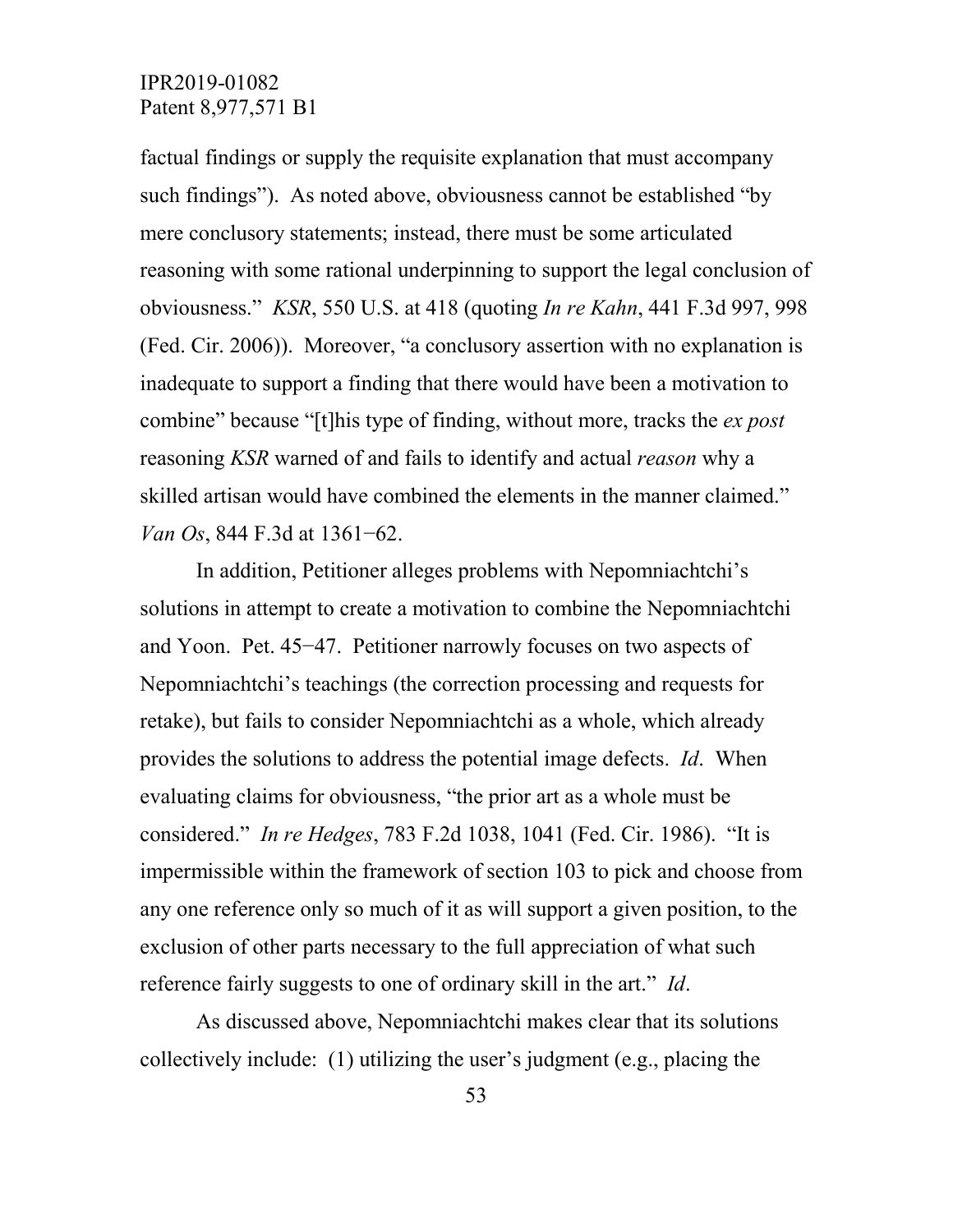camera directly above the document, rather than at an angle) for pre-capturing analysis; (2) performing the image quality analysis on the mobile device to quickly determine whether the image can be accepted, needs correction, or needs retaking while the user is still physically close to the check and before starting another task; and (3) performing the correction processing on the server to "clean up the image by performing auto-rotate, de-skew, perspective distortion correction, cropping, etc." Ex. 1003, 7:55−57, 8:39−43, 8:54−63, 9:50−54, 10:9−20, 10:40−59, 11:29−30. Once the image quality analysis determines that the image is of sufficient quality to be processed with the correction processing, there is no need to ask the user to retake the image. *Id*. Thus, the correction processing can be performed on the server without concern of whether the user has moved away from the check or begun performing other tasks. *Id*. Moreover, if the correction processing can correct the error, there also is no need to prompt the user to retake the image. Petitioner fails to recognize that Nepomniachtchi already teaches a solution to minimize the number of retakes requested.

Therefore, Petitioner does not provide a reasoned explanation why a relevant artisan, reading Nepomniachtchi as a whole, would have been motivated to minimize the need for retaking the images.

Furthermore, Petitioner admits that "[i]t is true that combining Nepomniachtchi and Yoon would replace the user's judgment about whether the image was aligned." Reply 17.

In its Petition, Petitioner does not explain with particularity why a relevant artisan would have been motivated to replace the user's judgment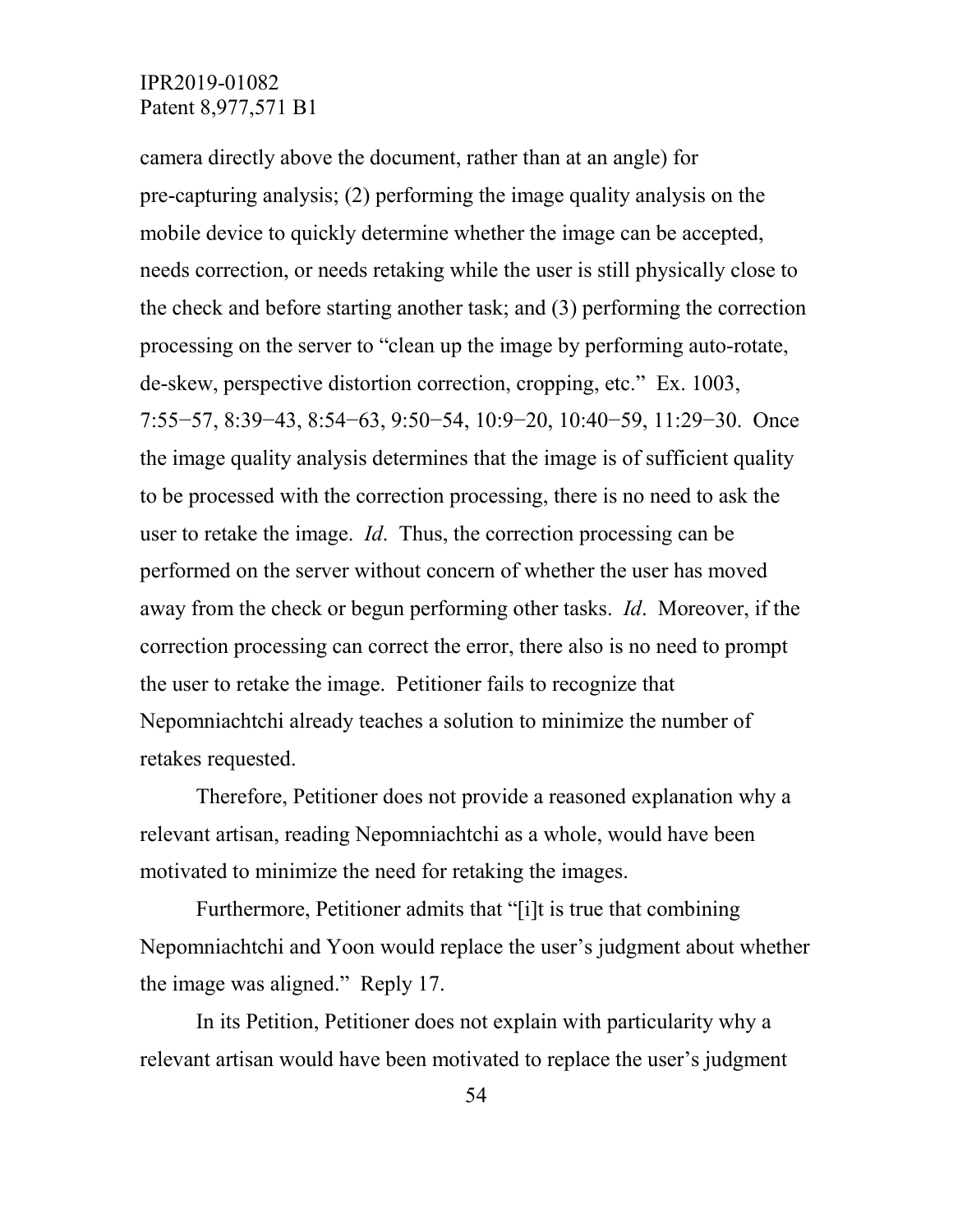for capturing quality check images that is based on numerous factors in Nepomniachtchi, with an automatic capture based on alignment alone. Pet. 45−47. Petitioner merely states that a person of ordinary skill in the art "would have been motivated to combine Nepomniachtchi and Yoon so that a mobile device would *automatically capture* an image of a check using Yoon's alignment guide"—essentially, converting Nepomniachtchi to an auto-capture system solely based on alignment. *Id*. at 45 (emphasis added).

As Patent Owner points out, the combination as proposed by Petitioner in its Petition would automatically capture the image as soon as the borders of the check image aligned with the rectangular alignment guide, whether or not the image was suitable in other aspects. Sur-reply 17 (citing Ex. 2032 ¶¶ 29, 31). Mr. Mott testifies that "[i]n a manual capture system, the user makes a determination of when to capture the image (for example, by pressing a shutter button when the user judges that the check image looks acceptable)," whereas "[i]n an automatic capture system, the system itself must determine when to capture the image, without the aid of the user's judgment." Ex. 2032 ¶ 29.

We credit Mr. Mott's testimony, as it is consistent with Yoon. Notably, Yoon teaches "allowing a business card to be automatically photographed by detecting the boundary lines of the business card." Ex. 1005 ¶ 3. In particular, Yoon teaches that once it is determined that the business card recognition and photographing mode has been selected, Yoon's terminal outputs an image and displays rectangular reference boundary lines on the display unit. *Id*. ¶ 24. And then, the terminal repeatedly checks whether the brightness is appropriate and whether the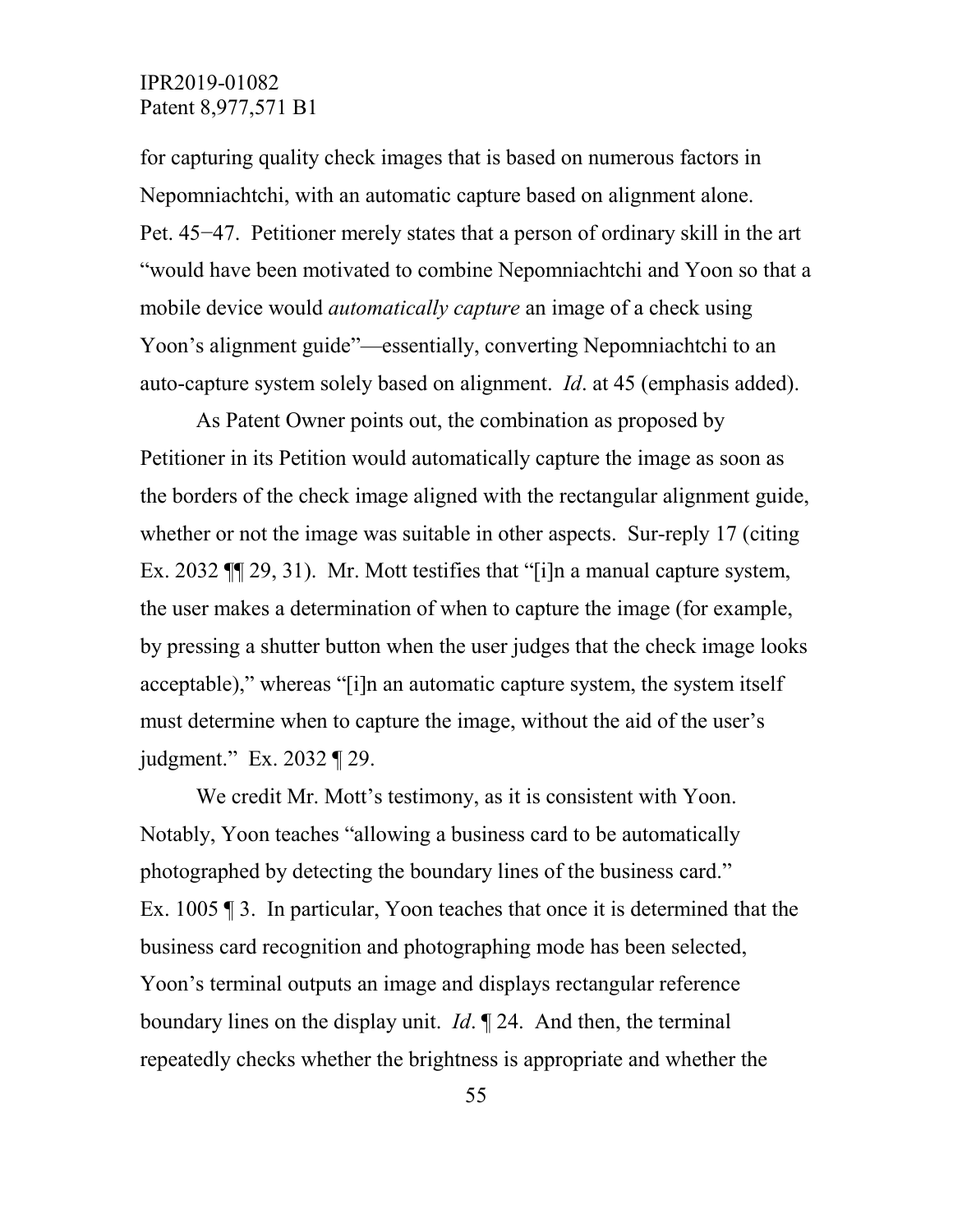reference boundary lines coincide with the boundary lines of the business card, until the brightness is appropriate and all the reference boundary lines coincide with all the boundary lines of the business card before the portable terminal photographs the business card. *Id*. ¶¶ 25−29, Figs. 2, 3A−3D.

As Patent Owner explains, another fundamental problem with Petitioner's combination is that "incorporating Yoon's automatic capture technique into Nepomniachtchi results in check image that [Petitioner] asserts is better *aligned*, but not necessarily check images that are more *suitable for deposit*, which is based on numerous factors other than alignment." PO Resp. 45.

Nepomniachtchi's invention is for capturing suitable check images for deposit. Ex. 1003, code (54), 6:58−61. Nepomniachtchi identifies a list of criteria for capturing suitable check images for deposit. Ex. 1003, 7:4−7:59. Dr. Alexander admits during deposition that to ensure that the check image can be successfully deposited, "there are many factors: Focus, brightness, smudgy images, torn checks, torn, folded checks, misaligned checks, smudges over the check, bad handwriting." Ex. 2039, 119:7-120:7. Dr. Alexander concedes that alignment and brightness alone are not sufficient to ensure that a check image is suitable for deposit. *Id*.

Moreover, as Patent Owner points out, replacing the user's judgment that is based on numerous factors, with an auto-capture system based solely on alignment, would not minimize the need for retaking the images, but would instead introduce additional errors. PO Resp. 47−49. For example, Yoon's alignment technique does not determine whether the check is upside down or not, or whether the MICR information is in the correct location,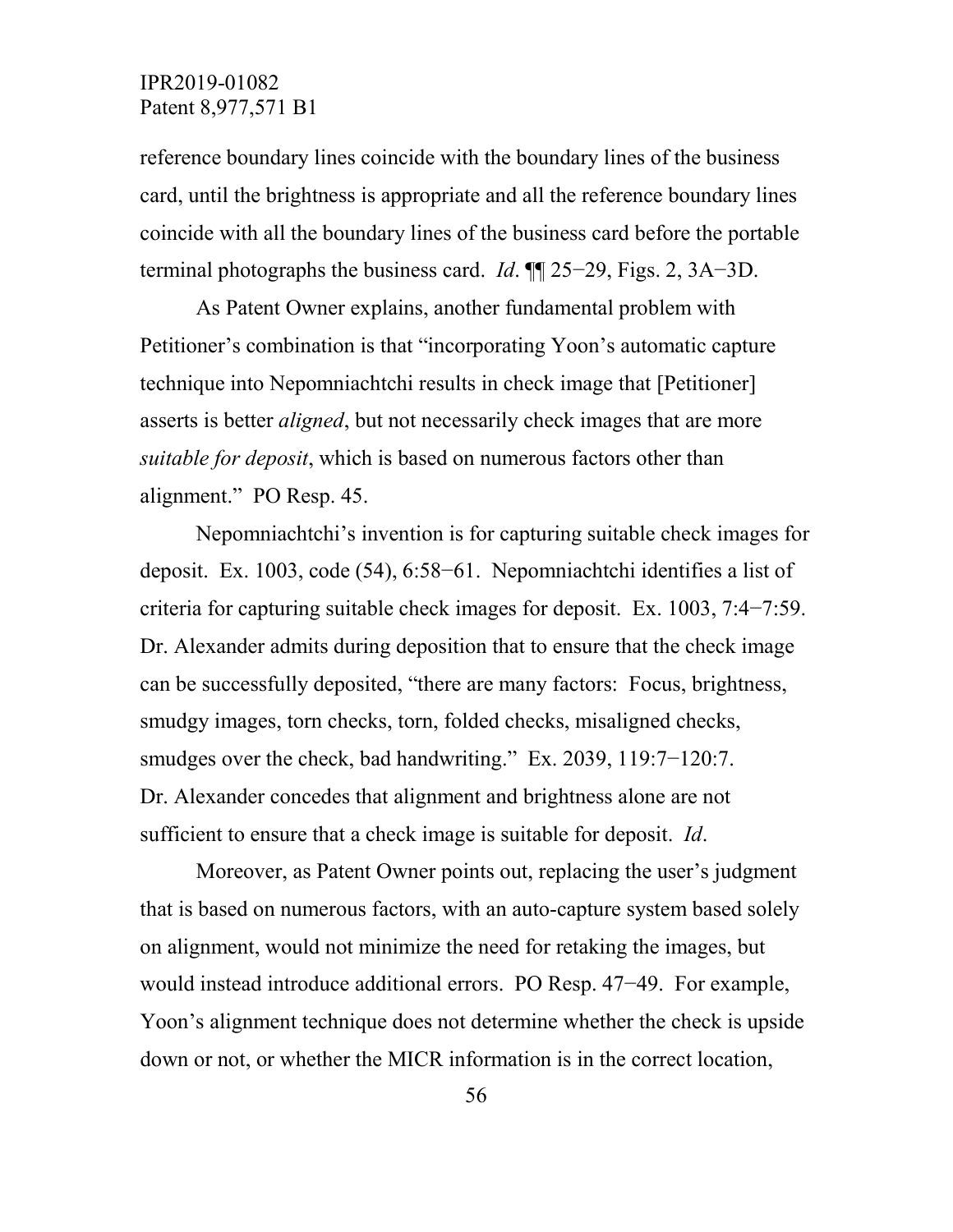when the camera captures the image. *Id*. Dr. Alexander confirms during deposition that "I don't see any capability in Yoon for detecting upside down images." Ex. 2039, 92:23−93:1. As another example, resolution and focus are important criteria for check image deposit. Ex. 1003, 7:60−8:34. Dr. Alexander admits that, in the combination, moving the camera closer to or farther away from the check so that the check would appear within the alignment guide may increase resolution errors. Ex. 2039, 116:18−117:11.

Based on the evidence in this entire trial record, we agree with Mr. Mott's testimony that a relevant artisan "would have no reason to expect that a system evaluating only alignment and/or brightness prior to capture would automatically capture check images that were suitable for deposit processing based on all of the criteria identified in Nepomniachtchi." Ex. 2032 ¶ 31 (citing Ex. 1003, 7:4−7:59). Hence, Petitioner fails to articulate why a relevant artisan would have been motivated to replace the user's judgment for capturing quality check images that is based on numerous factors in Nepomniachtchi, with an automatic capture based on alignment alone. *See Nuvasive*, 842 F.3d at 1382.

In its Reply, Petitioner argues that the claims do not require capturing an image that is suitable for deposit. Reply 19. Petitioner's argument is misplaced. For its motivation to combine the teachings of Nepomniachtchi and Yoon, Petitioner asserts in its Petition that a person of ordinary skill in the art "would have been motivated to combine Nepomniachtchi and Yoon so that a mobile device would automatically capture an image of a check using Yoon's alignment guide and *the mobile device would transmit the captured image to a depository*." Pet. 39 (emphasis added). Additionally,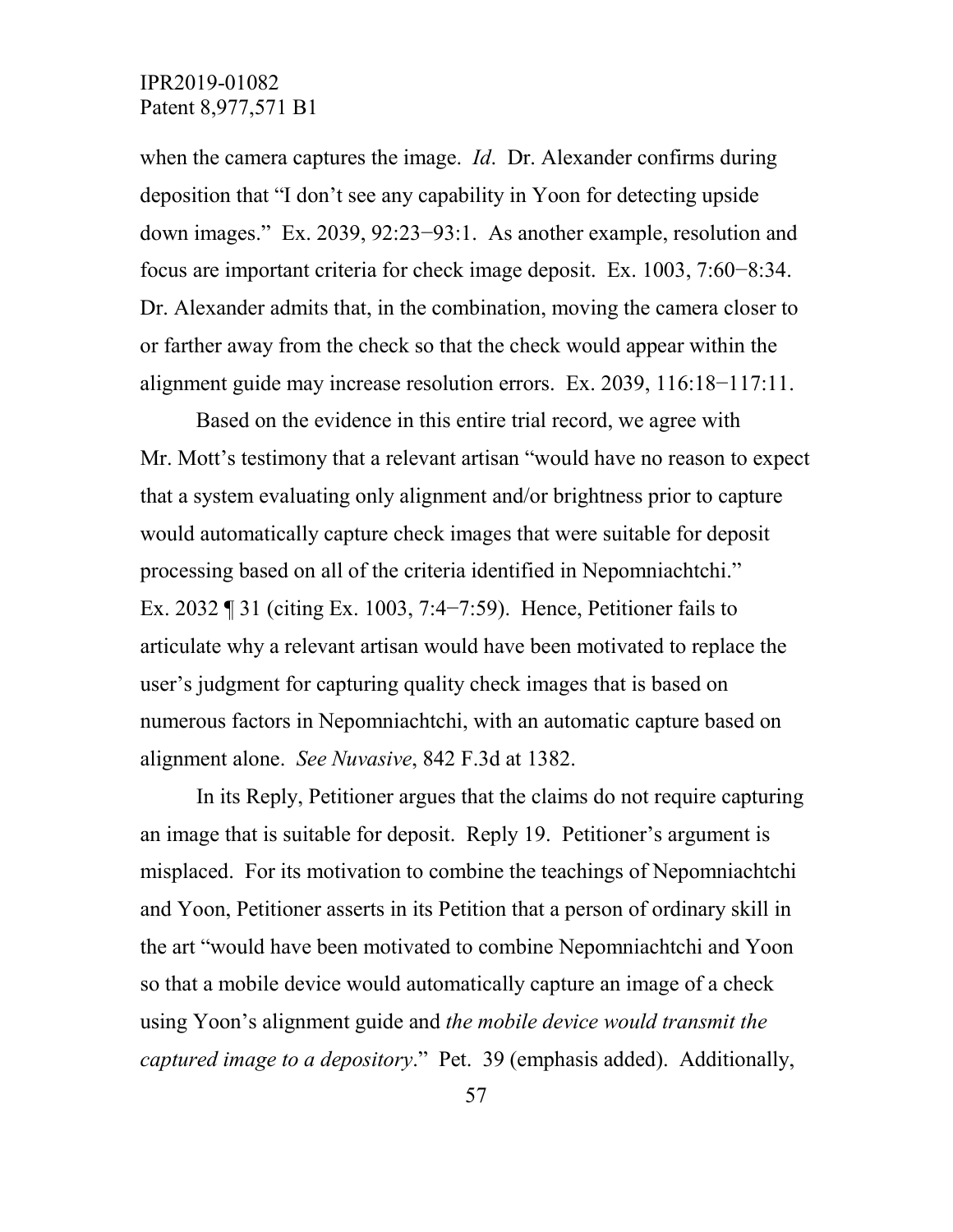Nepomniachtchi's invention is for capturing suitable check images for deposit. Ex. 1003, code (54), 6:58−61. Petitioner confirms that Nepomniachtchi teaches "using a mobile device to capture the image of a check *for use in a check clearing process*." Pet. 45 (emphasis added). Dr. Alexander concedes that alignment and brightness alone are not sufficient to ensure that a check image is suitable for deposit. Ex. 2039, 119:7−120:7. Moreover, Mr. Mott testifies that a relevant artisan "would have no reason to expect that a system evaluating only alignment and/or brightness prior to capture would automatically capture check images that were suitable for deposit processing based on all of the criteria identified in Nepomniachtchi." Ex. 2032 ¶ 31 (citing Ex. 1003, 7:4–7:59).

Therefore, Petitioner's argument that the claims do not require capturing an image that is suitable for deposit is unavailing. Reply 19.

In its Reply, Petitioner improperly argues for the first time that the prior art shows that replacing the user's judgment "was a good thing," that "Nepomniachtchi taught that images captured according to human judgment of alignment often needed correction," and that "Yoon taught that machine judgment of image alignment was preferable to user judgment." Reply 17−18 (citing Ex. 1003, 11:29−30; Ex. 1005 ¶¶ 7, 8, 11). During oral hearing, Petitioner also presented that new argument and improperly attempted to change its position by arguing that the combination would not remove the user's judgment. Tr. 28:22−23, 29:1−12.

Tellingly, Petitioner's new arguments suggest that the Petition itself lacks sufficient particularity as to what prior art teachings are being combined and why a person of ordinary skill in the art at the time of the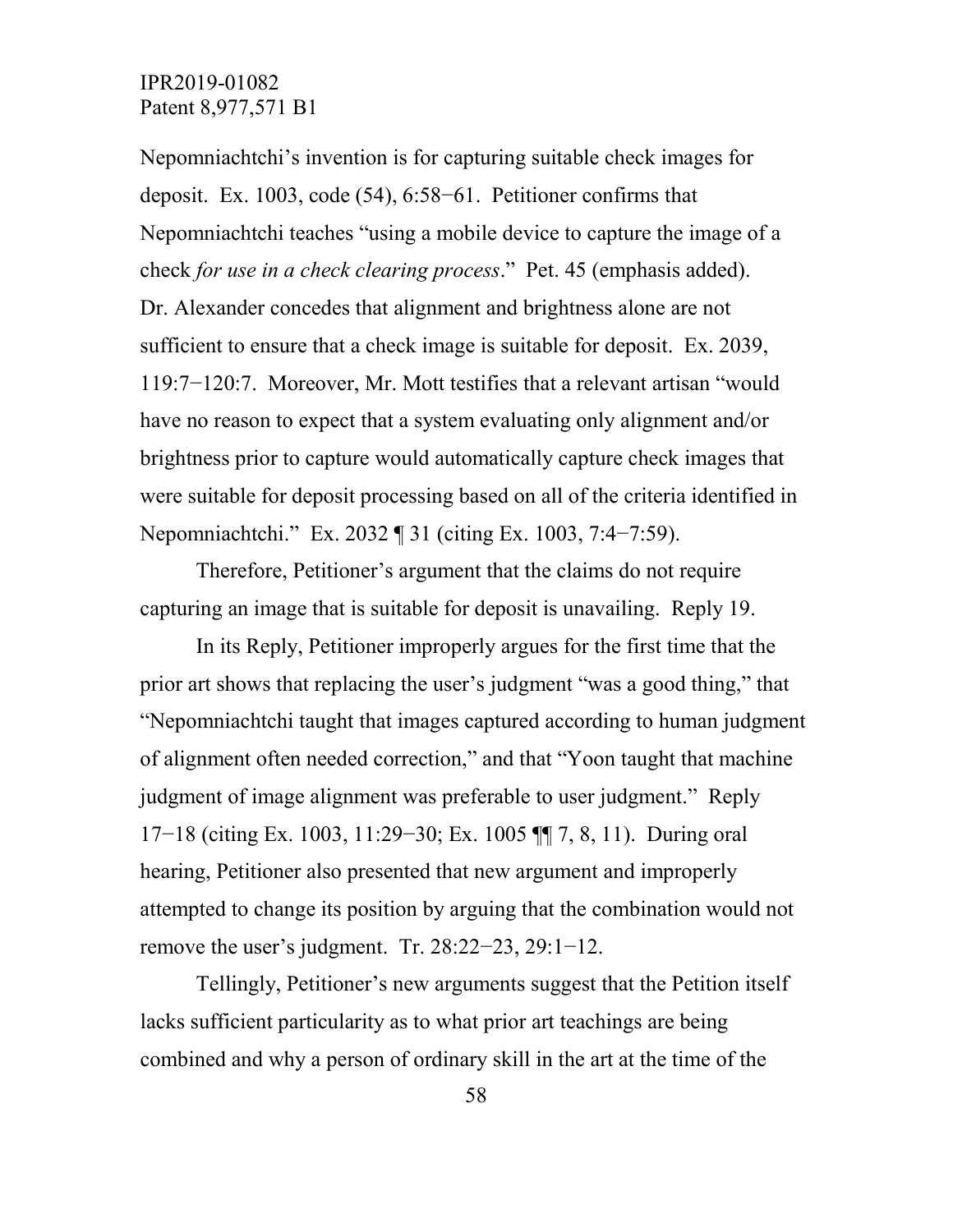invention would have been motivated to combine Nepomniachtchi and Yoon. Petitioner could have presented those arguments in its Petition, but chose not to. We decline to consider those new arguments, as they are improper under 37 C.F.R. § 42.23(b) and untimely. *See Intelligent Bio-Systems*, 821 F.3d at 1370; *Dell*, 884 F.3d at 1369; CTPG 74, 85.

Even if we were to consider the improper new arguments on the merits, they still would be unavailing. At the outset, Petitioner's new argument that the combination would not remove the user's judgment (Tr. 28:22−23, 29:1−12) does not change the fact that Petitioner admits unequivocally in writing that "[i]t is true that combining Nepomniachtchi and Yoon would replace the user's judgment about whether the image was aligned." Reply 17. That new argument also contradicts Petitioner's original position asserted in the Petition that a person of ordinary skill in the art "would have been motivated to combine Nepomniachtchi and Yoon so that a mobile device would *automatically capture an image of a check using Yoon's alignment guide*." Pet. 39 (emphasis added).

Furthermore, Petitioner's new argument that replacing the user's judgment "was a good thing" is inconsistent with Petitioner's other argument and Dr. Alexander's deposition testimony that rely on the user's judgment to achieve computational efficiency in the combination, which, as discussed above, suggest that any computation efficiency gained in the combination would be the result of the user using an alignment guide, not Yoon's monitoring and auto-capturing features. Reply 13 ("the combination leads to greater computational efficiency . . . by moving the image correction step into the user's brain"); Ex. 2039, 98:11−99:22 (testifying that "the user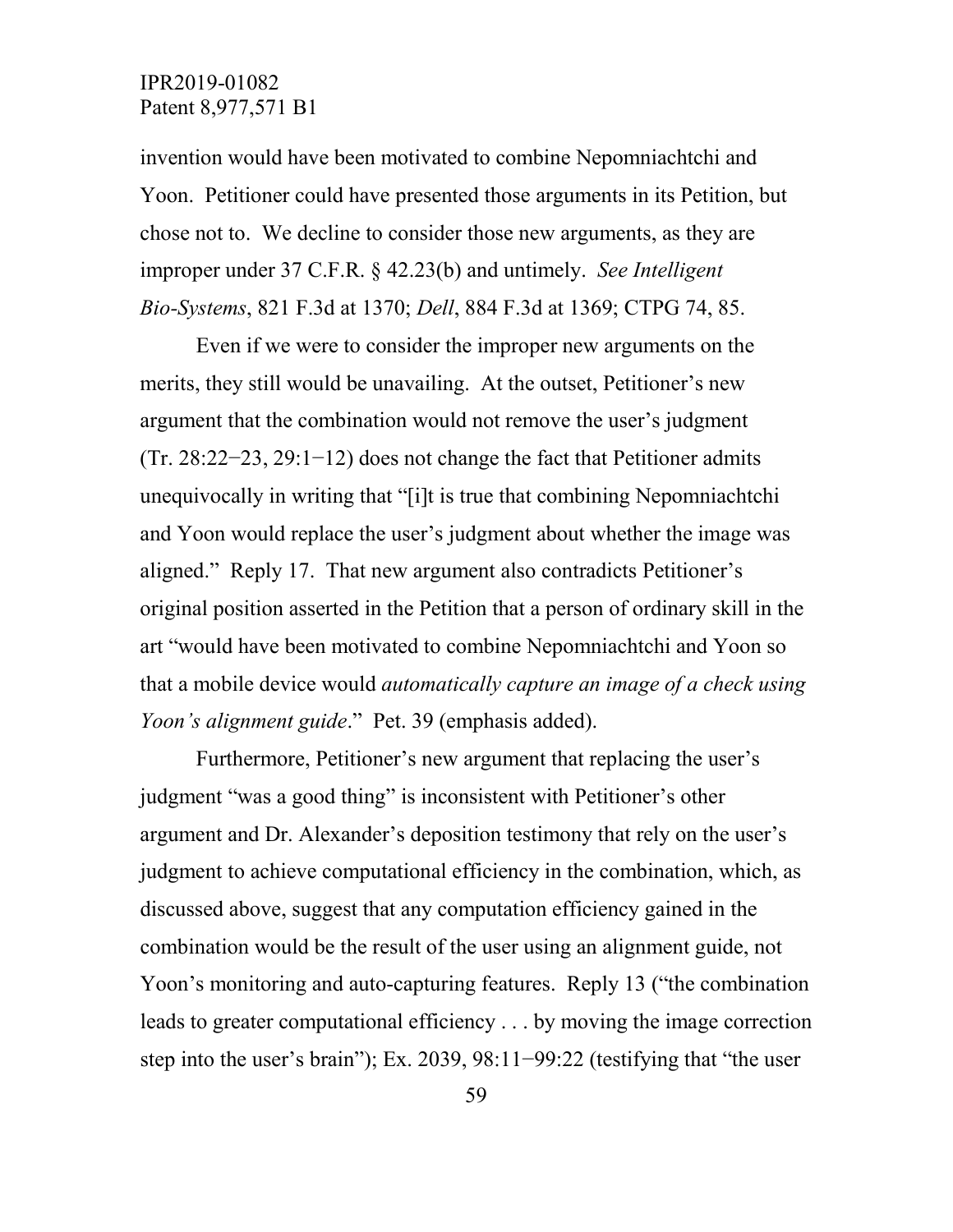corrects misalignment by adjusting the position and orientation of the physical copy to fit the alignment guide").

Petitioner admits that "the difference between human judgment and computer judgment could only come up with extreme situations." Tr. 28:25−29:1. Yet, Petitioner does not explain why a relevant artisan would have been motivated to add Yoon's monitoring and auto-capturing features, which would increase the burden on Nepomniachtchi's mobile device and may lead to slower response times and user dissatisfaction.

In addition, we do not agree with Petitioner's characterization of Nepomniachtchi's teaching as humans did not do a good job because they need the correction processing. Reply 17; Tr. 29:1−3. Tellingly, Petitioner's combination that includes an auto-capture feature still would need the correction processing. According to Petitioner, the combination "does not replace Nepomniachtchi's correction algorithm with Yoon's pre-capture feedback." Reply 11. Dr. Alexander admits that, even using Yoon's alignment guide, the combination of Nepomniachtchi and Yoon was "not going to be 100 percent aligned because he allows a margin of error." Ex. 2039, 106:4−10.

As discussed above, Petitioner also narrowly focuses on two aspects of Nepomniachtchi's teachings (the correction processing and requests for retake), but fails to consider Nepomniachtchi as a whole, which already provides the solutions to address the potential image defects. Ex. 1003, 7:55−57, 8:39−43, 9:50−54, 10:9−20, 10:40−59, 11:29−30. Nepomniachtchi makes clear that its solutions collectively include: (1) utilizing the user's judgment (e.g., placing the camera directly above the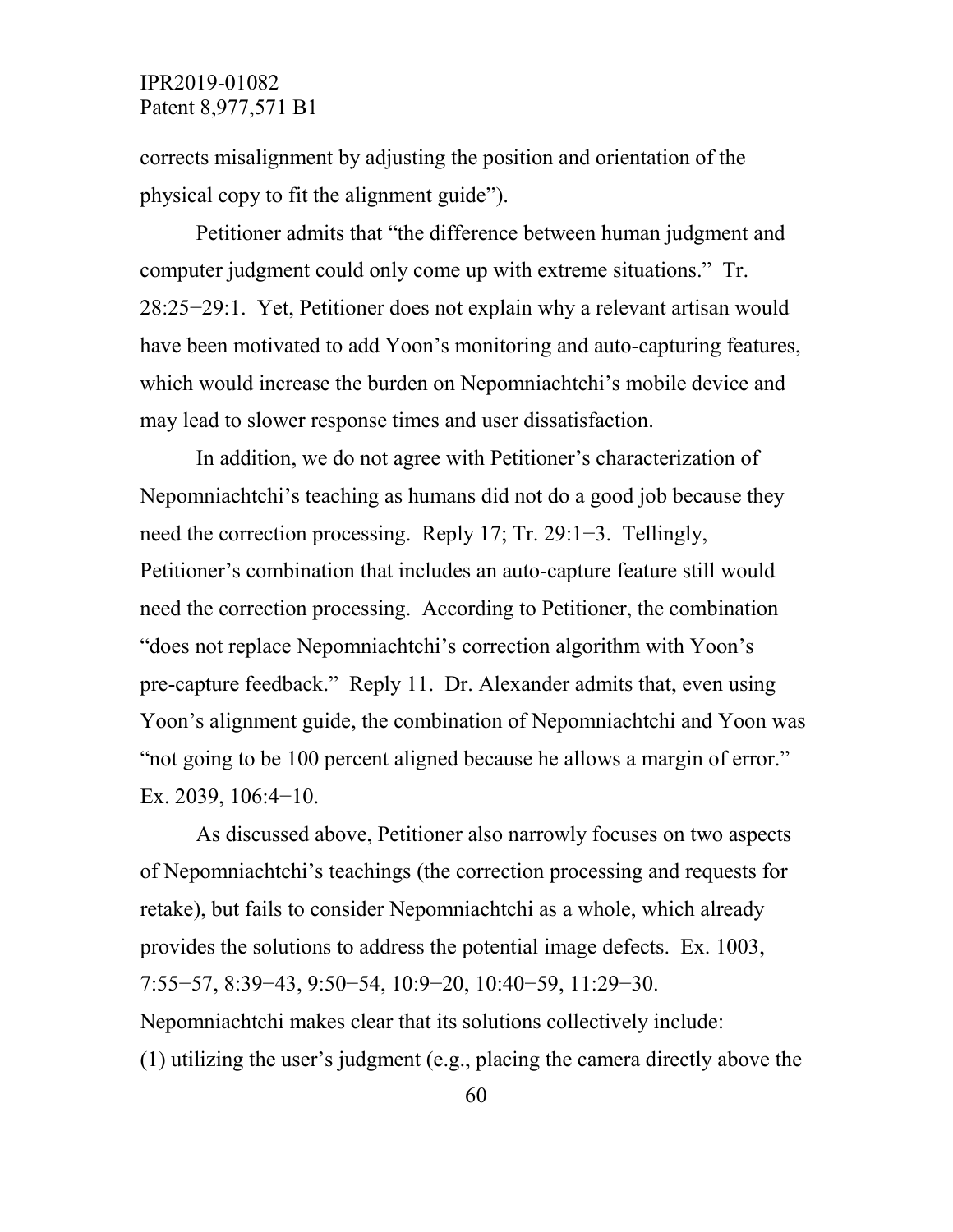document, rather than at an angle, to avoid image distortion) for the pre-capturing analysis; (2) performing the image quality analysis on the mobile device to quickly determine whether the image can be accepted, needs correction, or needs retaking while the user is still physically close to the document and before starting another task; and (3) performing the correction processing to "clean up the image by performing auto-rotate, de-skew, perspective distortion correction, cropping, etc." *Id*. Once the image quality analysis determines that the image is of sufficient quality to be processed with the correction processing, there is no need to ask the user to retake the image. *Id*. Thus, the correction processing can be performed on the server without concern of whether the user has moved away from the check or begun performing other tasks. *Id*. Moreover, if the correction processing can correct the error, there also is no need to prompt the user to retake the image. Petitioner fails to recognize that Nepomniachtchi already teaches a solution to address the problem of requesting retakes.

Yoon's preference of machine judgment is related to a system that takes out the user's judgment on aligning the business card with the alignment guide and has no image quality analysis or correction processing. Ex. 1005 ¶ 7. Petitioner does not explain with particularity how Yoon's machine judgment benefits Nepomniachtchi's system, much less why a relevant artisan would have replaced the user's judgment for capturing quality check images based on numerous factors with an auto-capture that is based on alignment alone. Pet. 45−47; Reply 17−18. And as discussed above, Petitioner does not provide a reasoned explanation why a relevant artisan would have been motivated to add Yoon's monitoring and capturing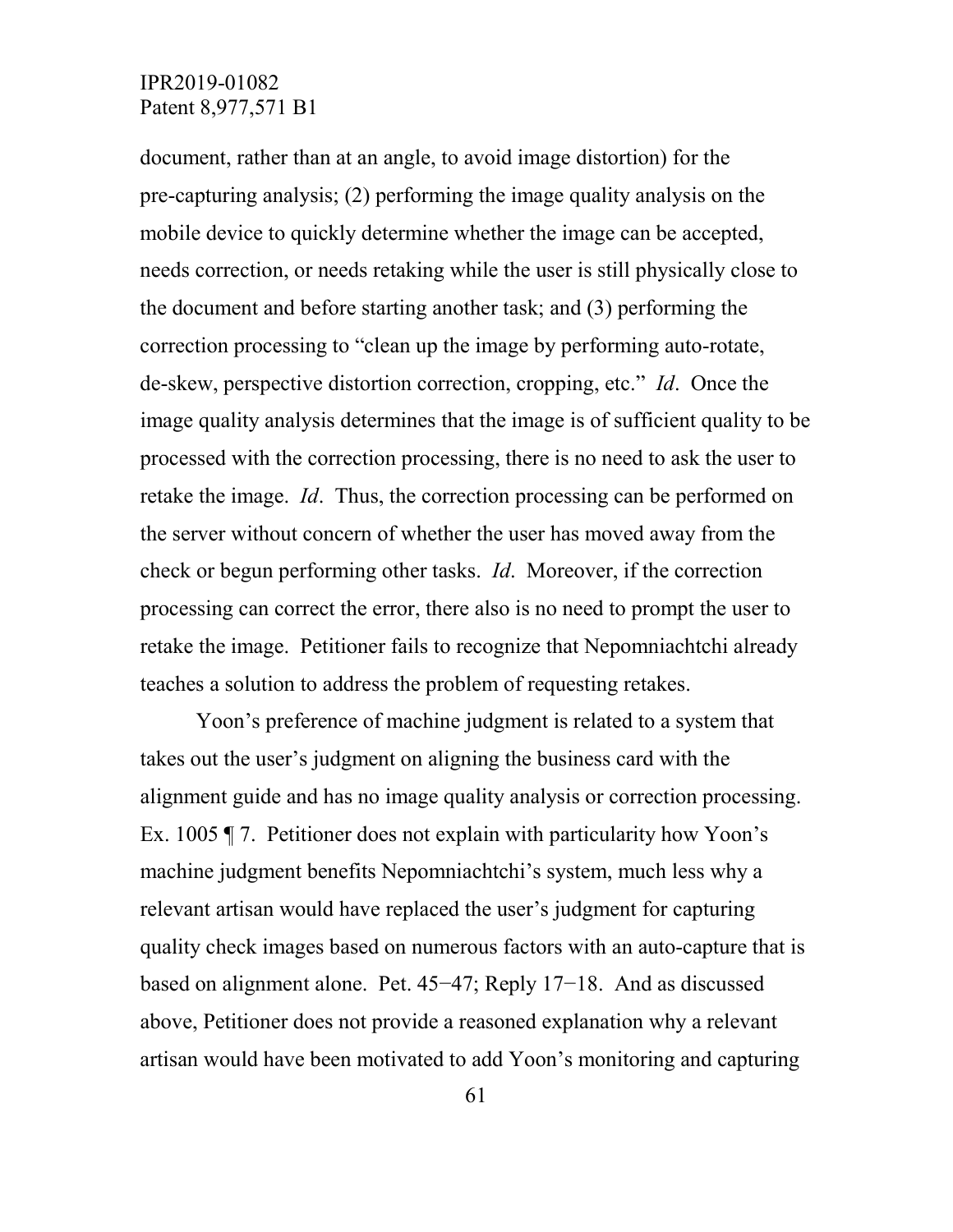features in Nepomniachtchi, which would increase the burden on the mobile device. Dr. Alexander admits that a relevant artisan "would have understood that excessive computation performed on a mobile device would necessarily lead to slower than desirable response times and potential user dissatisfaction." Ex. 1002 ¶ 112.

Therefore, we are not persuaded by Petitioner's argument that the prior art shows that replacing the user's judgment "was a good thing." Reply 17−18.

In its Reply, Petitioner also argues that it "need not show that Nepomniachtchi's solution for misaligned checks was inadequate." Reply 11−12. We are mindful that the Federal Circuit has held that a petitioner need not prove that there was a known problem with the prior art in order to demonstrate that there was a motivation to combine the references. *Unwired Planet, LLC v. Google Inc.*, 841 F.3d 995, 1002−03 (Fed. Cir. 2016).

Here, however, Petitioner chose to argue that there were problems with Nepomniachtchi's solutions and those purported problems would have motivated a person of ordinary skill in the art "to minimize the need for geometrical correction algorithm," "to investigate ways to ensure checks were well-aligned with the camera when images were being taken," and "to minimize the need for prompting user to retake photo." Pet. 45−47. As discussed above, Petitioner's arguments are unavailing because Petitioner fails to prove that those purported problems with Nepomniachtchi's solutions existed such that an ordinarily skilled artisan would have been motivated to combine Nepomniachtchi and Yoon to overcome those purported problems.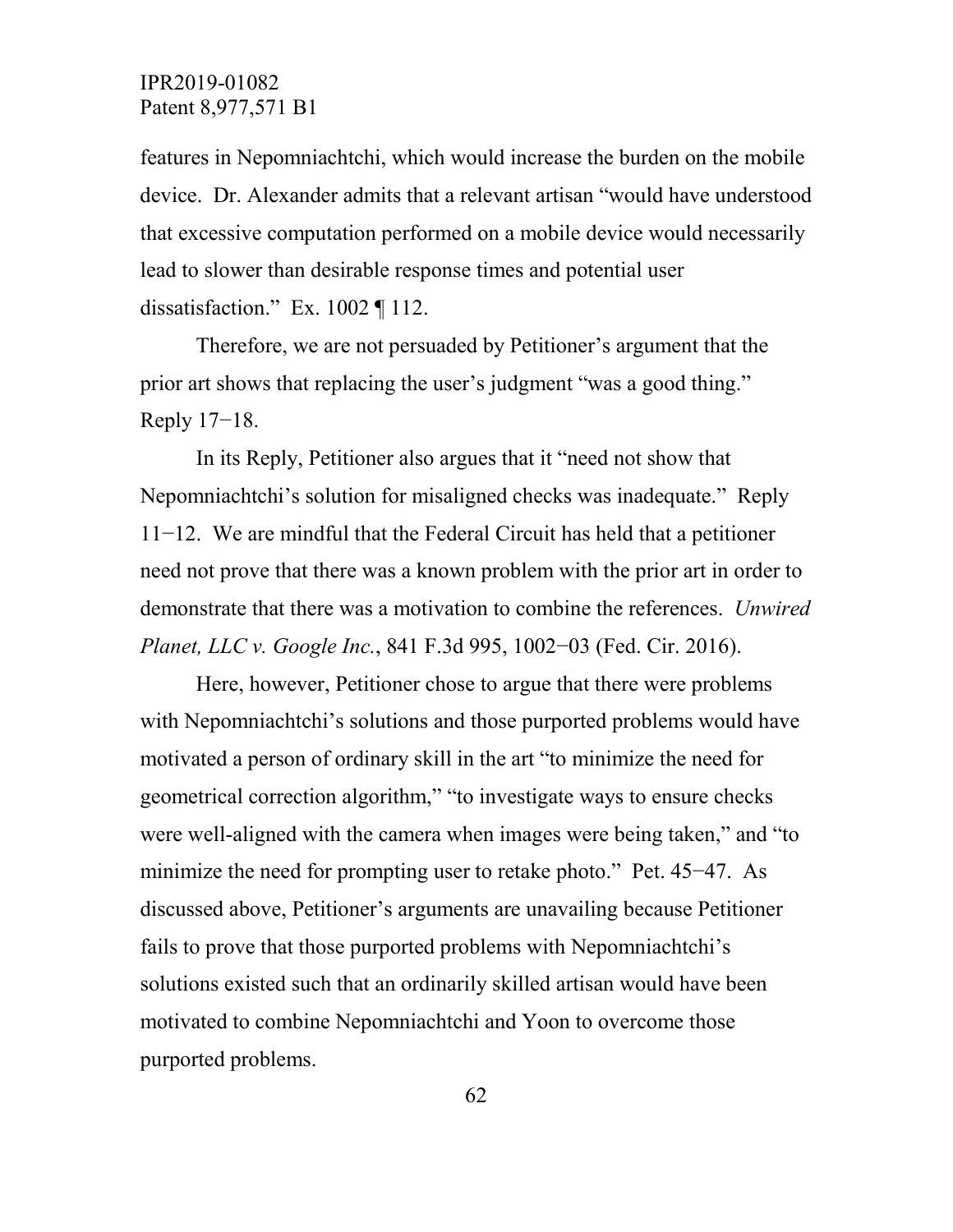In short, Petitioner fails to prove the facts that it alleges and the premise it offers for combining Nepomniachtchi and Yoon. Consequently, we determine that Petitioner has failed to articulate an adequate reason to combine Nepomniachtchi and Yoon to arrive at the claimed invention. *See Arctic Cat Inc. v. Polaris Industries, Inc.*, 795 Fed. Appx. 827 (Fed. Cir. 2019) ("Although a challenger to a patent is not required to prove there was a known problem with the prior art . . . , the Board did not misapply the law by requiring Arctic Cat to prove the facts that it alleged." (internal citation omitted)).

For the foregoing reasons, Petitioner fails to show that a person of ordinary skill in the art would have had a reason to minimize the need for prompting user to retake the photo such that he or she would have been motivated to implement Yoon's monitoring and capturing features on Nepomniachtchi's mobile device. Petitioner's argument that a person of ordinary skill in the art "would have recognized that one way to minimize the need for the geometrical correction algorithm or prompting user to retake the photo would be to ensure that the check was properly aligned with the camera of the mobile phone when the picture of the check was taken" is conclusory, not supported by Dr. Alexander's testimony or the prior art disclosures. "To satisfy its burden of proving obviousness, a petitioner cannot employ mere conclusory statements." *Magnum Oil*, 829 F.3d at 1380; *see also Rovalma, S.A. v. Böhler-Edelstahl GmbH & Co. KG*, 856 F.3d 1019, 1025–26 (Fed. Cir. 2017) (vacating an obviousness finding where it "did not cite any evidence, either in the asserted prior-art references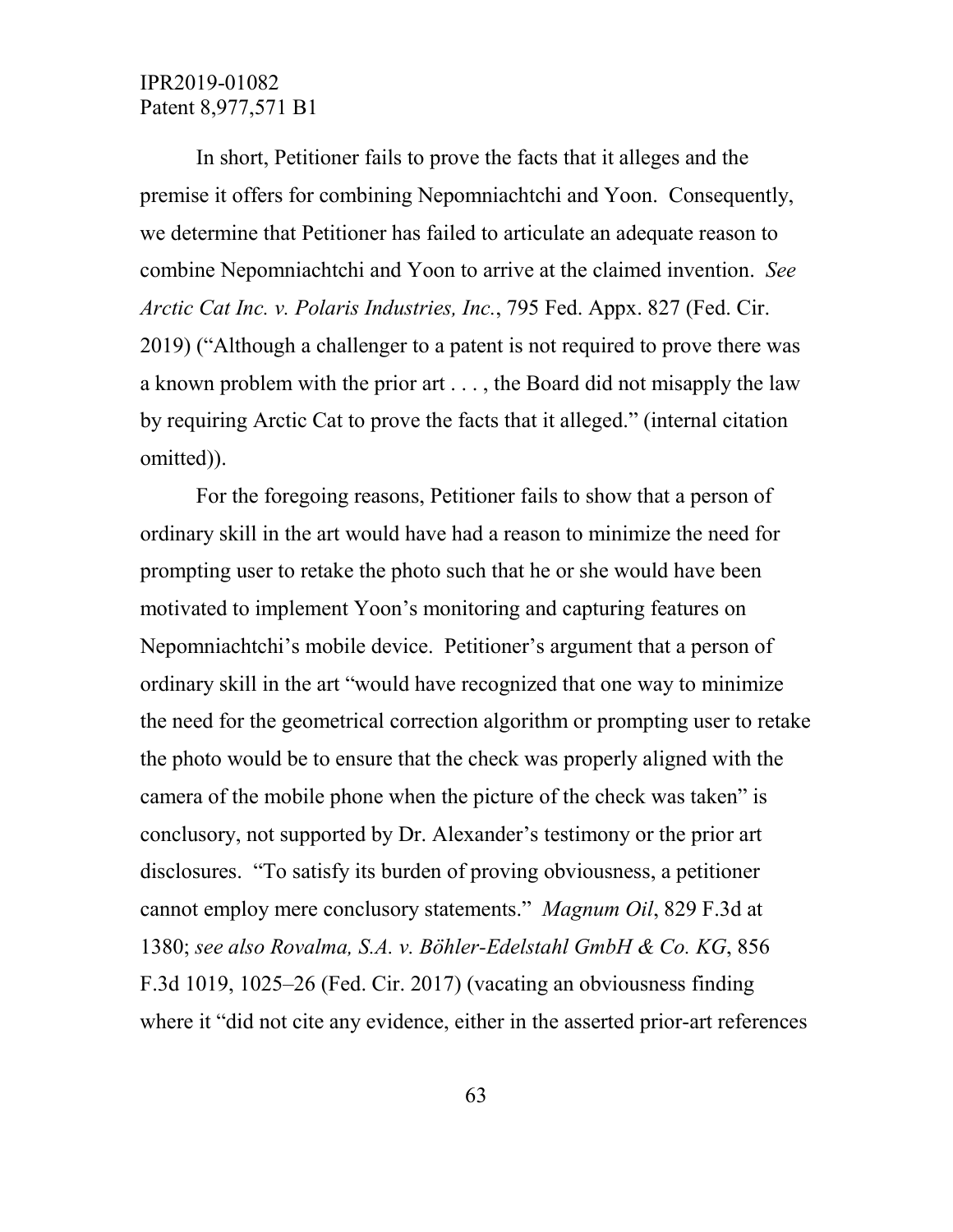or elsewhere in the record, with sufficient specificity for us to determine whether a person of ordinary skill in the art would have been so motivated").

Based on the evidence in this entire trial record, we determine that Petitioner fails to articulate an adequate motivation to combine Nepomniachtchi and Yoon to arrive at the claimed invention.

#### 8. Conclusion on Obviousness

For the foregoing reasons, we determine that Petitioner has not established by a preponderance of the evidence that claims 1−13 are unpatentable under  $\S 103(a)$  as obvious over Nepomniachtchi, Yoon, and Acharya.

#### *E. Patent Owner's Motion to Exclude*

Patent Owner filed a Motion to Exclude Evidence (Paper 27), seeking to exclude Petitioner's Exhibits 1008, 1013−1015, 1019−1021, and 1031.

Under the particular circumstances in this case, we need not assess the merits of Patent Owner's Motion to Exclude Evidence. As discussed above, even without excluding Petitioner's evidence, we have determined that Petitioner has not demonstrated by a preponderance of the evidence that claims 1−13 of the '571 patent are unpatentable.

Accordingly, Patent Owner's Motion to Exclude Evidence is *dismissed*  as moot.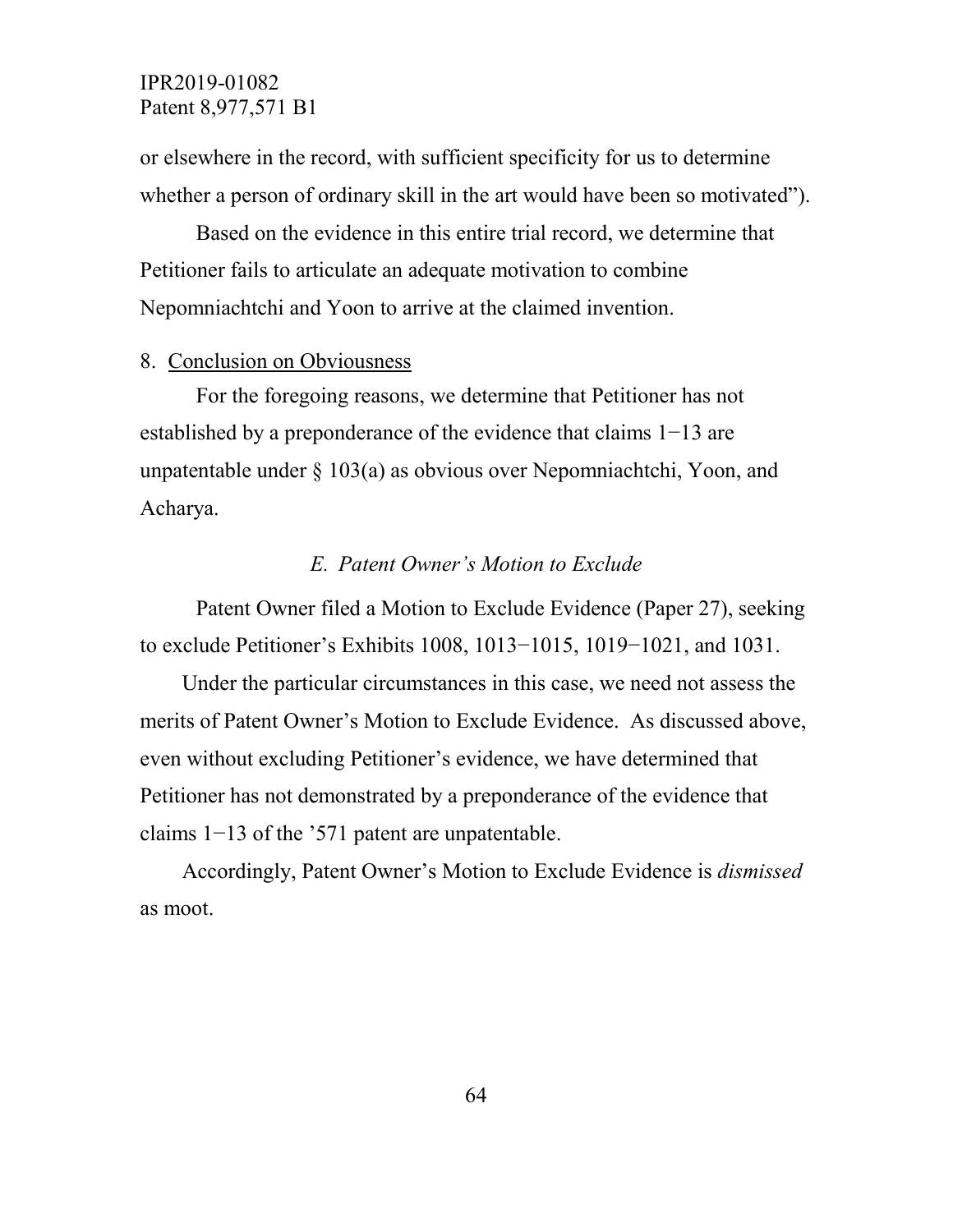### III. CONCLUSION

For the foregoing reasons, we conclude that Petitioner has not established by a preponderance of the evidence that claims 1−13 of the '571 patent are unpatentable.

#### IV. ORDER

For the foregoing reasons, it is

ORDERED that claims 1−13 of the '571 patent have not been shown to be unpatentable; and

FURTHER ORDERED that, because this is a Final Written Decision, parties to the proceeding seeking judicial review of the decision must comply with the notice and service requirements of 37 C.F.R. § 90.2.

In summary:

| Claim(s)                         | 35 U.S.C. | <b>References</b>                | <b>Claims Shown</b><br>Unpatentable | <b>Claims Not</b><br><b>Shown</b><br>Unpatentable |
|----------------------------------|-----------|----------------------------------|-------------------------------------|---------------------------------------------------|
| $1 - 13$                         | 103(a)    | Nepomniachtchi,<br>Yoon, Acharya |                                     | $1 - 13$                                          |
| <b>Overall</b><br><b>Outcome</b> |           |                                  |                                     | $1 - 13$                                          |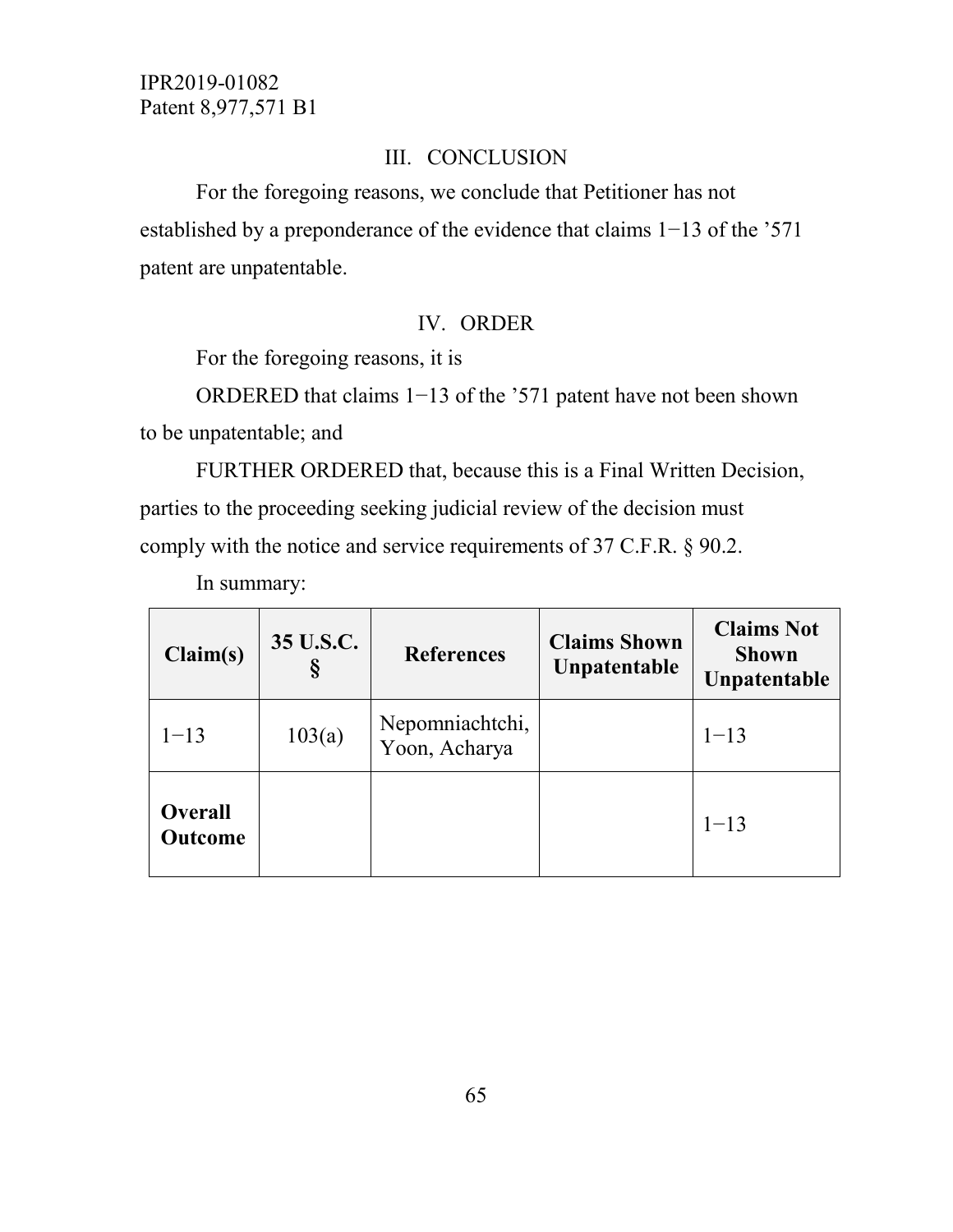For PETITIONER:

Louis L. Campbell Michael M. Murray WINSTON & STRAWN LLP llcampbell@winston.com mmurray@winston.com

For PATENT OWNER:

Michael R. Fleming Babak Redjaian Anthony Q. Rowles IRELL & MANELLA LLP mfleming@irell.com bredjaian@irell.com trowles@irell.com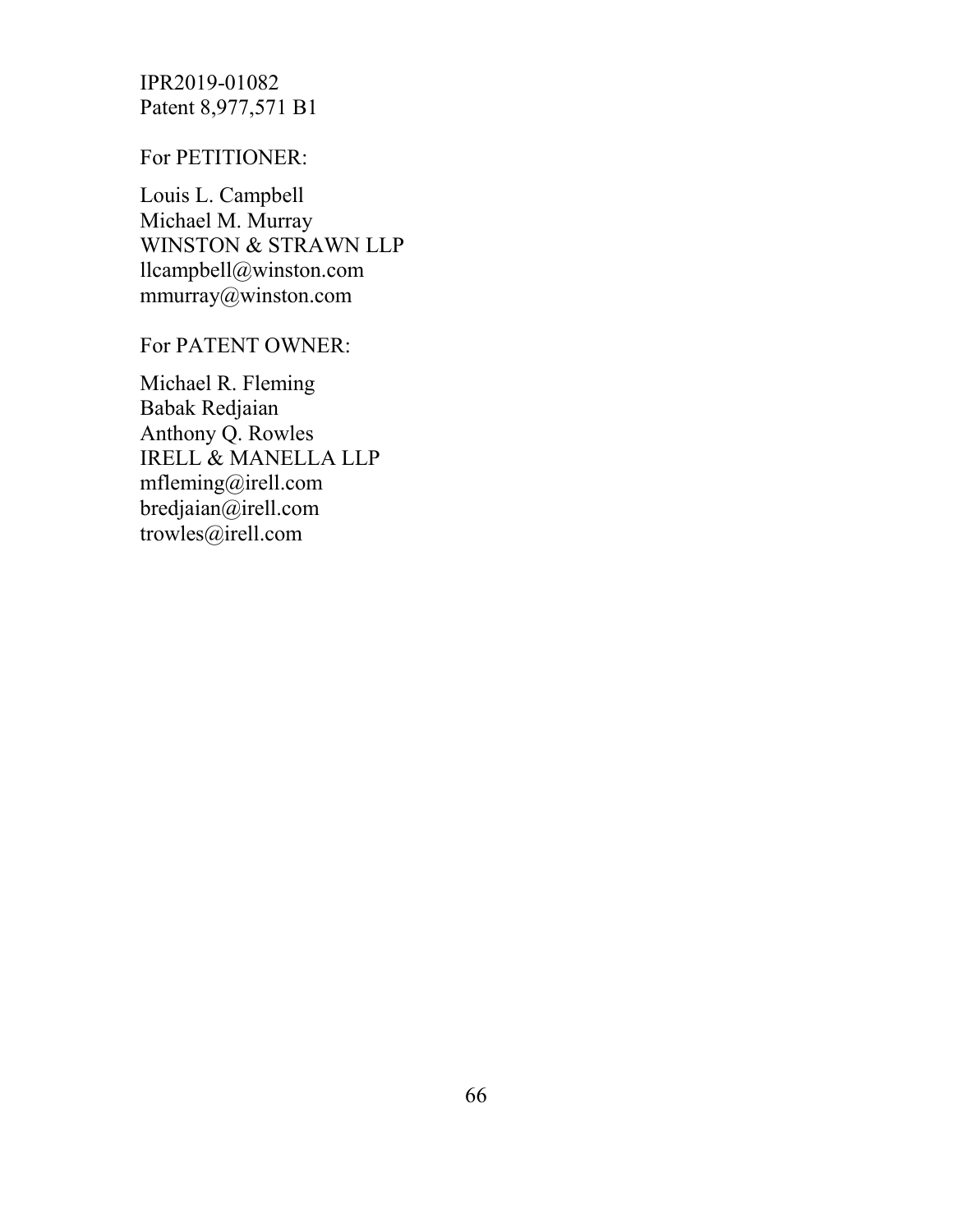Case IPR2019-01082 Patent No. 8,977,571 Petitioner's Notice of Appeal

# **CERTIFICATE OF SERVICE AND FILING**

I hereby certify that on January 22, 2021, in addition to being filed and

served electronically through the Board's E2E System, this PETITIONER'S

NOTICE OF APPEAL was filed and served with the Director of the United States

Patent and Trademark Office by hand delivery at the following address:

Office of the General Counsel U.S. Patent and Trademark Office Madison Building East, Room 10B20 600 Dulany Street Alexandria, Virginia 22314

I also hereby certify that on January 22, 2021, a copy of this

PETITIONER'S NOTICE OF APPEAL and the filing fee, were filed with the

Clerk's Office of the United States Court of Appeals for the Federal Circuit via the

CM/ECF system.

I also hereby certify that on January 22, 2021, this PETITIONER'S

NOTICE OF APPEAL was served by electronic mail on counsel for the Patent

Owner as follows:

Michael R. Fleming (Lead Counsel) Anthony Q. Rowles Jason Sheasby Irell & Manella LLP 1800 Avenue of the Stars, Suite 900 Los Angeles, California 90067 mfleming@irell.com trowles@irell.com